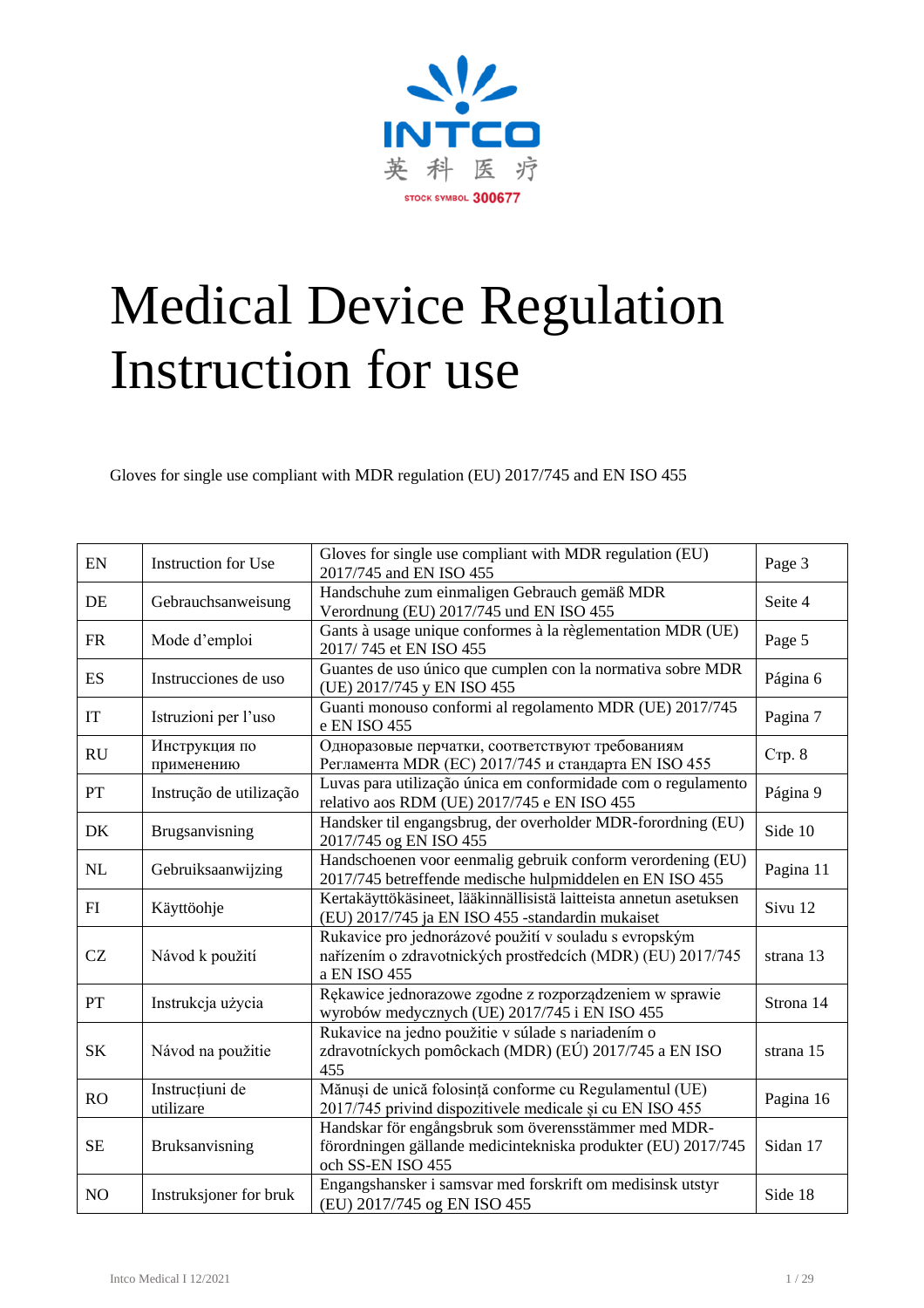

| <b>TR</b> | Kullanma Talimatları          | 2017/745 sayılı MDR tüzüğü (AB) ve EN ISO 455'e uygun tek<br>kullanımlık eldivenler                                                     | Sayfa 19       |
|-----------|-------------------------------|-----------------------------------------------------------------------------------------------------------------------------------------|----------------|
| <b>HR</b> | Upute za uporabu              | Rukavice za jednokratnu uporabu, u skladu s Uredbom o<br>medicinskim proizvodima (EU) 2017/745 i EN ISO 455                             | Strana 20      |
| <b>GR</b> | Οδηγίες χρήσης                | Γάντια μίας χρήσης σε συμμόρφωση με τον κανονισμό για τα<br>ιατροτεχνολογικά προϊόντα (ΕΕ) 2017/745 και το πρότυπο ΕΝ<br><b>ISO 455</b> | Σελίδα 21      |
| HU        | Használati útmutató           | Egyszer használatos védőkesztyűk az orvostechnikai eszközökről<br>szóló (MDR) 2017/745/EU irányelv és az EN ISO 455 szabvány<br>szerint | 22. oldal      |
| <b>BG</b> | Инструкции за<br>употреба     | Ръкавици за еднократна употреба в съответствие с<br>Регламент за медицинските изделия (EC) 2017/745 и EN ISO<br>455                     | Страница<br>23 |
| EE        | Kasutusjuhend                 | Ühekordselt kasutatavad kindad, mis vastavad<br>meditsiiniseadmete määrusele (EL) 2017/745 ja standardile EN<br><b>ISO 455</b>          | Lk 24          |
| <b>SL</b> | Navodila za uporabo           | Rokavice za enkratno uporabo, skladne z Uredbo o medicinskih<br>pripomočkih (EU) 2017/745 in EN ISO 455                                 | Stran 25       |
| <b>UA</b> | Інструкція з<br>використання  | Рукавички для одноразового використання відповідають<br>постанові (ЄС) щодо виробів медичного призначення<br>2017/745 Ta EN ISO 455     | Стор. 26       |
| LV        | Lietošanas instrukcija        | Cimdi vienreizējai lietošanai, kas atbilst MDR regulai (ES)<br>2017/745 un EN ISO 455                                                   | 27. lappuse    |
| <b>LT</b> | Naudojimo<br>instrukcijos     | Vienkartinės pirštinės, atitinkančios Reglamentą (ES) 2017/745<br>dėl medicinos priemonių (MDR) bei EN 455 standartą.                   | 28 puslapis    |
| MT        | Istruzzjonijiet għall-<br>Użu | Ingwanti ghal użu ta' darba biss koformi mar-regolament MDR<br>regulation (UE) 2017/745 u EN ISO 455                                    | Paġna 29       |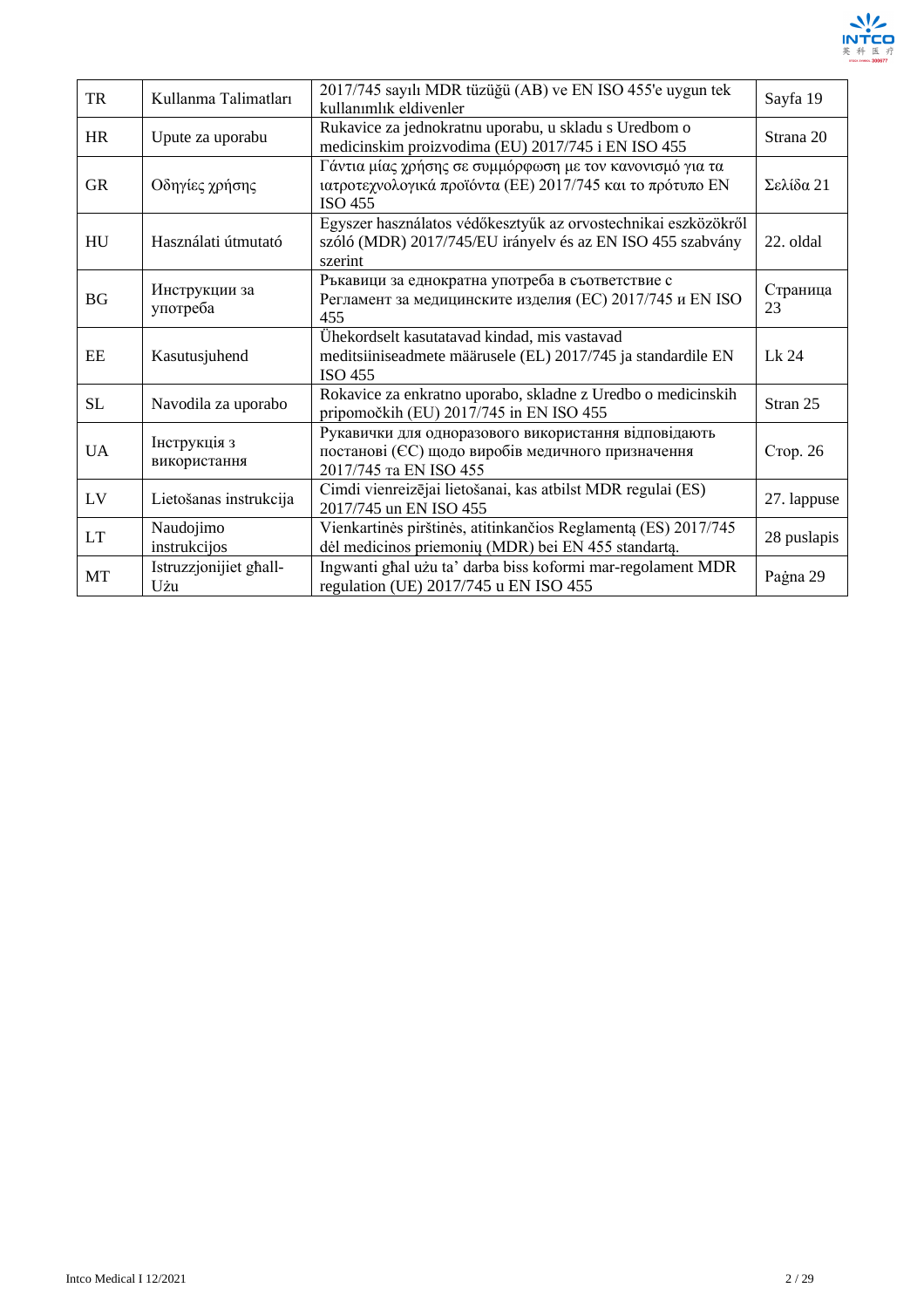

#### **EN – INSTRUCTION FOR USE** Gloves for single use compliant with MDR regulation (EU) 2017/745 and EN ISO 455 Instructions for use are to be used in combination with the specific product-related information on each product packaging. The gloves are sold as a bundled unit with the shipping carton. In case products in the bundle are unbundled and sold separately, the distributor must ensure that the instructions for use are accompanied with each separate unit. The gloves are classified as Medical Device Regulation (MDR) Category I according to MDR Regulation (EU) 2017/745 and have been certified to comply with this regulation based on the applicable harmonized European standards. The gloves meet the EN/ISO standards shown on each specific packaging. This MDR is for single use only and to be disposed after contamination. EXPLANATION OF THE STANDARDS AND PICTOGRAMS EN 455 European Standard For Single Use Medical Gloves against Blood Penetration and Viruses EN 455 Medical Gloves for Single Use covers any glove that could be used for medical work. The glove must adhere to four separate parts before it is considered safe to be used for medical practice. The four parts are: EN 455-1: Requirements and testing of gloves for freedom from holes EN 455-2: Requirements and testing of gloves for physical properties EN 455-3: Requirements and testing of gloves for biological evaluation EN 455-4: Requirements and testing of gloves for shelf life determination Between them they ensure that the glove will be a barrier against micro-organisms, perform effectively without breaking, protect the user from toxic and hazardous materials, and lastly how long a glove will be fit for use. Gloves for single-use only and non-reusable. Abbreviation for acceptable quality limit. AQL refers to the quality level that is the worst tolerable process average when a continuing series of lots is submitted for acceptance sampling. At AQL EU CE Marking for Machinery Directive sampling, when the same number of products are sampled, the smaller the value of AQL, the smaller the number of defects allowed. Protect from Protect from sunlight. The CE mark indicates the good's conformity with  $\epsilon$ safety, health, environmental protection, consumer This is a non-sterile product. / NOI<br>STERI protection, etc. as required by a series of EU directives PRECAUTIONS FOR USE INGREDIENTS / HAZARDOUS **COMPONENTS** Before use, always check the gloves for possible mechanical damage, e.g. holes or tears. Do not use damaged gloves. Certain gloves may contain Select gloves with a length appropriate for you, as the risk to the wrist area is minimal ingredients known to cause skin Donning & doffing gloves in a proper way is a skill that needs to be practiced by healthcare workers or others that use irritation or allergic reactions in sensitive individuals. Check the gloves. Donning must be performed in the correct order to prevent transmission of infections. Keep hands clean before donning gloves. When removing the gloves, avoid the contact of gloves' outer surface with your skin, because the surface warnings on the specific packaging. may have been contaminated with blood or other body fluids. Avoid snagging, as this may cause contaminants to splash into Formulation will be shared upon your eyes or mouth or onto your skin or other people nearby. request. TEMPERATURE DELIMITATION STORAGE INSTRUCTIONS DISPOSAL INSTRUCTIONS The storage area should be cool, dry, and dust-Dispose of gloves according to the valid regulations for the free. Protect gloves from UV light sources, glove material. Gloves contaminated by chemical substances sunlight, oxidizing agents, and ozone. Store in must be disposed of in accordance with the regulations for the the original packaging according to the chemicals concerned.temperature limits indicated on the packaging.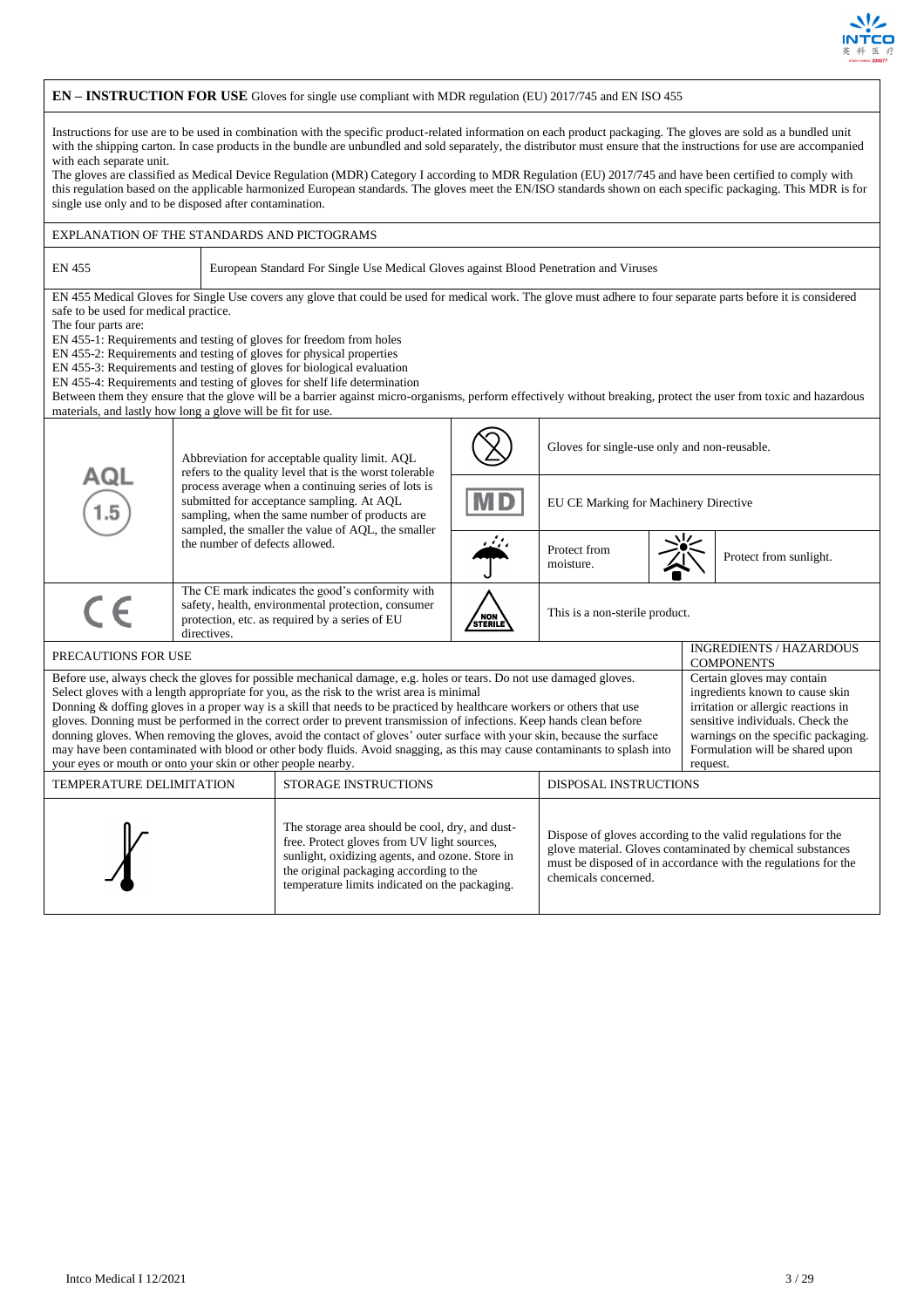

#### **DE – GEBRAUCHSANWEISUNG** Handschuhe zum einmaligen Gebrauch gemäß MDR Verordnung (EU) 2017/745 und EN ISO 455 Diese Gebrauchsanweisung muss in Kombination mit den produktspezifischen Informationen auf jeder einzelnen Produktpackung verwendet werden. Die Handschuhe werden als einegebündelte Einheit gemeinsam mit dem Versandkarton verkauft. Sollten einzelne Produkte aus dem Bündel gelöst und separat verkauft werden, muss der Verkäufer sicherstellen, dass die Gebrauchsanweisung auch jedem separierten Produkt oder Bündel beigefügt ist. Die Handschuhe sind Medizinprodukte der Klasse I im Sinne der Medizinprodukteverordnung (MDR) Verordnung (EU) 2017/745 und wurden zertifiziert, dieser Verordnung zu entsprechen, auf Grundlage der geltenden harmonisierten Europäischen Normen. Die Handschuhe erfüllen die auf jeder Packung angegebenen ENbzw. ISO-Normen. Dieses Medizinprodukt im Sinne der MDR ist für den einmaligen Gebrauch bestimmt und muss nach einer Kontamination entsorgt werden. ERKLÄRUNG DER NORMEN UND PIKTOGRAMME EN 455 Medizinische Handschuhe zum einmaligen Gebrauch gegen das Eindringen von Blut und Viren EN 455 Medizinische Handschuhe zum einmaligen Gebrauch sind beliebige Handschuhe, sofern sie für medizinische Tätigkeiten verwendbar sind. Handschuhe müssen allen vier Teilen der Norm entsprechen, um in Bezug auf ihre Verwendung in der medizinischen Praxis als sicher zu gelten. Diese vier Teile sind: EN 455-1: Anforderungen und Prüfung der Handschuhe auf Dichtheit EN 455-2: Anforderungen und Prüfung der physikalischen Eigenschaften EN 455-3: Anforderungen und Prüfung für die biologische Bewertung EN 455-4: Anforderungen und Prüfung zur Bestimmung der Mindesthaltbarkeit Gemeinsam stellen diese vier Teile sicher, dass die Handschuhe eine wirksame Barriere gegen Mikroorganismen bilden, nicht reißen, ihre Trägerin vor giftigen und Gefahrstoffen schützen und schließlich eine bestimmte Mindestzeit lang verwendet werden können. Handschuhe nicht wiederverwendbar und nur zum einmaligen Gebrauch. Abkürzung für das Acceptable Quality Limit. AQL bezeichnet das niedrigste, noch tolerable, ם ב durchschnittliche Qualitätsniveaueiner zur Genehmigung vorgelegten, fortlaufenden Reihe von CE-Kennzeichnung für Maschinen nach EU-Verordnung Losen. Beim AQL-Stichprobenverfahren steht, bei gleicher Stichprobengröße, ein kleinerer AQL-Wert für eine geringere Zahl erlaubter Defekte. Vor direkter Trocken lagern. Sonneneinstrahlung schützen. Das CE-Kennzeichen zeigt die Konformität des  $\epsilon$ Produkts mit einer Reihe von EU-Richtlinien zur Dies ist ein nicht-steriles Produkt. Sicherheit und zum Gesundheits-, Umwelt- und / NON<br>STERII Verbraucherschutz usw. an. VORSORGEMASSNAHMEN GEFAHRSTO FFE Prüfen Sie die Handschuhe vor Gebrauch stets auf mögliche mechanische Beschädigungen wie Löcher oder Risse. Bestimmte Handschuhe können Verwenden Sie keine beschädigten Handschuhe. Wählen Sie Handschuhe einer für Sie angemessenen Größe, sodass die Bestandteile aufweisen, die bei Risiken für den Bereich des Handgelenks minimiert werden empfindlichen Personen Das richtige An- und Ausziehen von Handschuhen ist eine Fertigkeit, die von Mitarbeitern des Gesundheitswesens und bekanntermaßen Hautirritationen anderen, die Handschuhe verwenden, geübt werden muss. Das Anziehen muss einem bestimmten Ablauf folgen, um die oder allergische Reaktionen Übertragung von Infektionen zu verhindern. Halten Sie Ihre Hände sauber, bevor Sie Handschuhe anziehen. Vermeiden Sie auslösen können. Beachten Sie die beim Ausziehen der Handschuhe, dass die Außenfläche der Handschuhe mit Ihrer Haut in Kontakt kommt, da die Warnhinweise auf der Verpackung. Oberfläche mit Blut und anderen Körperflüssigkeiten kontaminiert sein könnte. Reißen Sie nicht an den Handschuhen, da Die Bestandteile werden auf dadurch Verunreinigungen in Ihre Augen oder Ihren Mund oder auf Ihre Haut oder andere Personen in der Nähe spritzen Anfrage mitgeteilt. können. TEMPERATURBEGRENZUNG VORSCHRIFTEN ZUR LAGERUNG VORSCHRIFTEN ZUR ENTSORGUNG Das Produkt muss an einem kühlen, trockenen und staubfreien Ort gelagert werden. Setzen Sie Die Entsorgung der Handschuhe hat unter Einhaltung der für das die Handschuhe weder UV-Strahlungsquellen Material, aus dem sie gefertigt sind, geltenden Vorschriften zu noch direktem Sonnenlicht, oxidationsfördernden erfolgen. Mit Chemikalien verunreinigte Handschuhe müssen Agentien oder Ozon aus. Lagern Sie die gemäß den für die betreffenden Chemikalien geltenden Handschuhe in der Originalverpackung unter Vorschriften entsorgt werden.Einhaltung der darauf angegebenen Temperaturbegrenzung.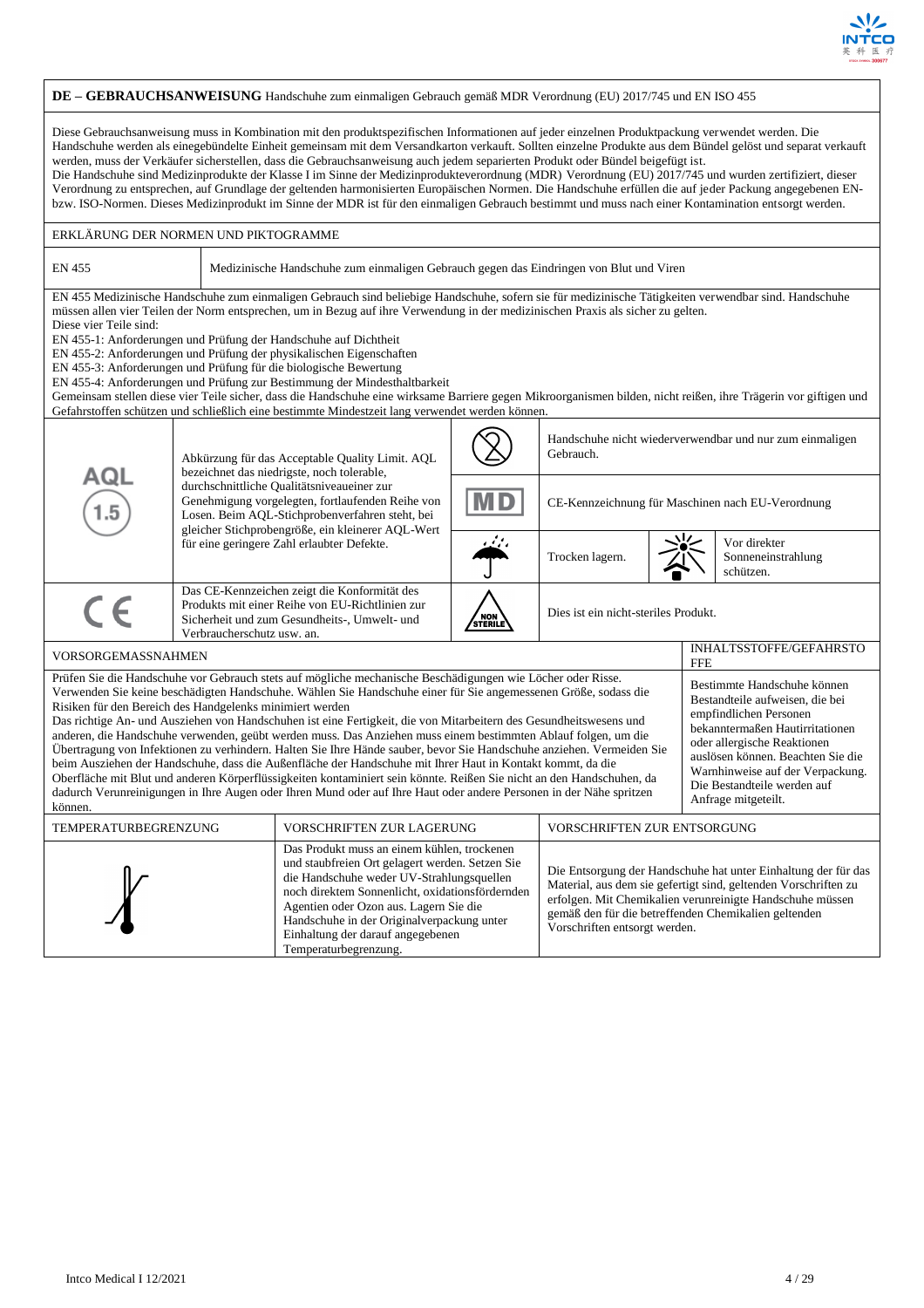

## **FR – MODE D'EMPLOI** Gants à usage unique conforme à la Règlementation MDR (UE) 2017/745 et EN ISO 455

Le mode d'emploi est indissociable de chaque information relative au produit spécifique sur l'emballage de chaque produit. Les gants sont livrés en lot avec le carton d'expédition. Si le lot est dissocié et les produits vendus séparément, le distributeur doit veiller à ce que le mode d'emploi accompagne chaque unité séparée. Les gants sont classés comme dispositif médical de Catégorie I du MDR conformément à Règlementation sur les dispositifs médicaux (UE) 2017/745 et s'avèrent conformes à cette réglementation par le respect des normes européennes harmonisées en vigueur. Les gants sont conformes aux normes EN/ISO indiquées sur chaque emballage spécifique. Ce dispositif médical est à usage unique et doit être mis au rebut après contamination.

|                                                                                                                                                                                                                                                                                                                                                                                                                                                                                                                                                                                                                                                                                                                                                                                                                                                                                                                                                                                                                                                                                                                                                                                                                      | <b>EXPLICATION DES NORMES ET DES PICTOGRAMMES</b>                                                    |                                                                                                                                                                                                                                                                                                                                                                                                                                                                                                                                                                                                                                                                                                                 |  |                                            |  |                                                        |                                                     |  |
|----------------------------------------------------------------------------------------------------------------------------------------------------------------------------------------------------------------------------------------------------------------------------------------------------------------------------------------------------------------------------------------------------------------------------------------------------------------------------------------------------------------------------------------------------------------------------------------------------------------------------------------------------------------------------------------------------------------------------------------------------------------------------------------------------------------------------------------------------------------------------------------------------------------------------------------------------------------------------------------------------------------------------------------------------------------------------------------------------------------------------------------------------------------------------------------------------------------------|------------------------------------------------------------------------------------------------------|-----------------------------------------------------------------------------------------------------------------------------------------------------------------------------------------------------------------------------------------------------------------------------------------------------------------------------------------------------------------------------------------------------------------------------------------------------------------------------------------------------------------------------------------------------------------------------------------------------------------------------------------------------------------------------------------------------------------|--|--------------------------------------------|--|--------------------------------------------------------|-----------------------------------------------------|--|
| <b>EN 455</b>                                                                                                                                                                                                                                                                                                                                                                                                                                                                                                                                                                                                                                                                                                                                                                                                                                                                                                                                                                                                                                                                                                                                                                                                        | Norme européenne pour les gants médicaux à usage unique contre la pénétration du sang et des virus   |                                                                                                                                                                                                                                                                                                                                                                                                                                                                                                                                                                                                                                                                                                                 |  |                                            |  |                                                        |                                                     |  |
| Les quatre critères sont :<br>EN 455-1 : Exigences et essais des gants pour l'absence de trous<br>EN 455-2 : Exigences et essais des propriétés physiques des gants                                                                                                                                                                                                                                                                                                                                                                                                                                                                                                                                                                                                                                                                                                                                                                                                                                                                                                                                                                                                                                                  |                                                                                                      | La règlementation EN 455 sur les gants médicaux à usage unique concerne tout gant qui pourrait être utilisé pour le travail médical. Le gant doit respecter quatre<br>critères distincts avant d'être considéré comme sûr pour la pratique médicale.<br>EN 455-3 : Exigences et essais des gants pour l'évaluation biologique<br>EN 455-4 : Exigences et essais des gants pour la détermination de la durée de conservation<br>Ils garantissent que le gant constituera une barrière contre les micro-organismes, qu'il fonctionnera efficacement sans se perforer, qu'il protégera l'utilisateur contre<br>les matières toxiques et dangereuses et, enfin, qu'il sera utilisable aussi longtemps que possible. |  |                                            |  |                                                        |                                                     |  |
| Abréviation de limite de qualité acceptable. Le<br>NQA désigne le niveau de qualité qui correspond à<br>la pire moyenne de processus tolérable lorsqu'une                                                                                                                                                                                                                                                                                                                                                                                                                                                                                                                                                                                                                                                                                                                                                                                                                                                                                                                                                                                                                                                            |                                                                                                      |                                                                                                                                                                                                                                                                                                                                                                                                                                                                                                                                                                                                                                                                                                                 |  | Gants à usage unique et non réutilisables. |  |                                                        |                                                     |  |
| AQL                                                                                                                                                                                                                                                                                                                                                                                                                                                                                                                                                                                                                                                                                                                                                                                                                                                                                                                                                                                                                                                                                                                                                                                                                  |                                                                                                      | série continue de lots est soumise à un<br>échantillonnage d'acceptation. Lors d'un<br>échantillonnage NQA, lorsque le même nombre de<br>produits est échantillonné, plus la valeur du NQA                                                                                                                                                                                                                                                                                                                                                                                                                                                                                                                      |  |                                            |  | Marquage CE de l'UE pour la directive sur les machines |                                                     |  |
|                                                                                                                                                                                                                                                                                                                                                                                                                                                                                                                                                                                                                                                                                                                                                                                                                                                                                                                                                                                                                                                                                                                                                                                                                      | faible.                                                                                              | est petite, plus le nombre de défauts autorisés est                                                                                                                                                                                                                                                                                                                                                                                                                                                                                                                                                                                                                                                             |  | Mettre à l'abri de<br>l'humidité.          |  |                                                        | Mettre à l'abri de la lumière<br>du soleil.         |  |
| Le marquage CE indique la conformité du produit<br>en matière de sécurité, de santé, de protection de<br>$C \in$<br>l'environnement, de protection des consommateurs,<br>Ceci est un produit non stérile.<br>NON<br>STERILE<br>etc., comme l'exige une série de directives<br>européennes.                                                                                                                                                                                                                                                                                                                                                                                                                                                                                                                                                                                                                                                                                                                                                                                                                                                                                                                           |                                                                                                      |                                                                                                                                                                                                                                                                                                                                                                                                                                                                                                                                                                                                                                                                                                                 |  |                                            |  |                                                        |                                                     |  |
| PRÉCAUTIONS D'EMPLOI                                                                                                                                                                                                                                                                                                                                                                                                                                                                                                                                                                                                                                                                                                                                                                                                                                                                                                                                                                                                                                                                                                                                                                                                 |                                                                                                      |                                                                                                                                                                                                                                                                                                                                                                                                                                                                                                                                                                                                                                                                                                                 |  |                                            |  |                                                        | <b>INGRÉDIENTS / COMPOSANTS</b><br><b>DANGEREUX</b> |  |
| Avant l'utilisation, toujours vérifier les éventuels signes de détérioration mécanique, par ex. les trous ou les déchirures, sur<br>Certains gants peuvent contenir des<br>ingrédients connus pour provoquer<br>les gants. Ne pas utiliser de gants abimés.<br>Choisissez des gants dont la longueur vous convient, car le risque pour la zone du poignet est minime.<br>des irritations cutanées ou des<br>Bien enfiler et enlever les gants est une compétence à mettre en pratique par les professionnels de santé et les autres qui<br>réactions allergiques chez les<br>utilisent des gants. Ils doivent être enfilés dans le bon ordre pour prévenir la transmission des infections. Garder les mains<br>personnes sensibles. Vérifier les<br>propres avant d'enfiler les gants. En retirant les gants, éviter que la surface extérieure des gants n'entre en contact avec votre<br>avertissements sur l'emballage<br>peau, car la surface peut avoir été contaminée par du sang ou d'autres fluides corporels. Éviter tout claquement, sous peine<br>spécifique. La formulation peut être<br>d'éclaboussure des contaminants dans vos yeux, votre bouche ou sur votre peau ou d'autres personnes à proximité. |                                                                                                      |                                                                                                                                                                                                                                                                                                                                                                                                                                                                                                                                                                                                                                                                                                                 |  |                                            |  | partagée à la demande.                                 |                                                     |  |
|                                                                                                                                                                                                                                                                                                                                                                                                                                                                                                                                                                                                                                                                                                                                                                                                                                                                                                                                                                                                                                                                                                                                                                                                                      | LIMITATION DE TEMPÉRATURE<br><b>INSTRUCTIONS DE STOCKAGE</b><br><b>INSTRUCTIONS DE MISE AU REBUT</b> |                                                                                                                                                                                                                                                                                                                                                                                                                                                                                                                                                                                                                                                                                                                 |  |                                            |  |                                                        |                                                     |  |
| L'espace de stockage doit être frais, sec et sans<br>poussière. Mettre les gants à l'abri des sources de<br>Mettre au rebut conformément aux règlementations en vigueur<br>lumière UV, de la lumière du soleil, des agents<br>sur le matériau des gants. Les gants contaminés par des<br>oxydants et de l'ozone. Conserver dans<br>substances chimiques doivent être mis au rebut conformément<br>l'emballage d'origine conformément aux limites<br>aux règlementations des produits chimiques en question.<br>de température indiquées sur l'emballage.                                                                                                                                                                                                                                                                                                                                                                                                                                                                                                                                                                                                                                                             |                                                                                                      |                                                                                                                                                                                                                                                                                                                                                                                                                                                                                                                                                                                                                                                                                                                 |  |                                            |  |                                                        |                                                     |  |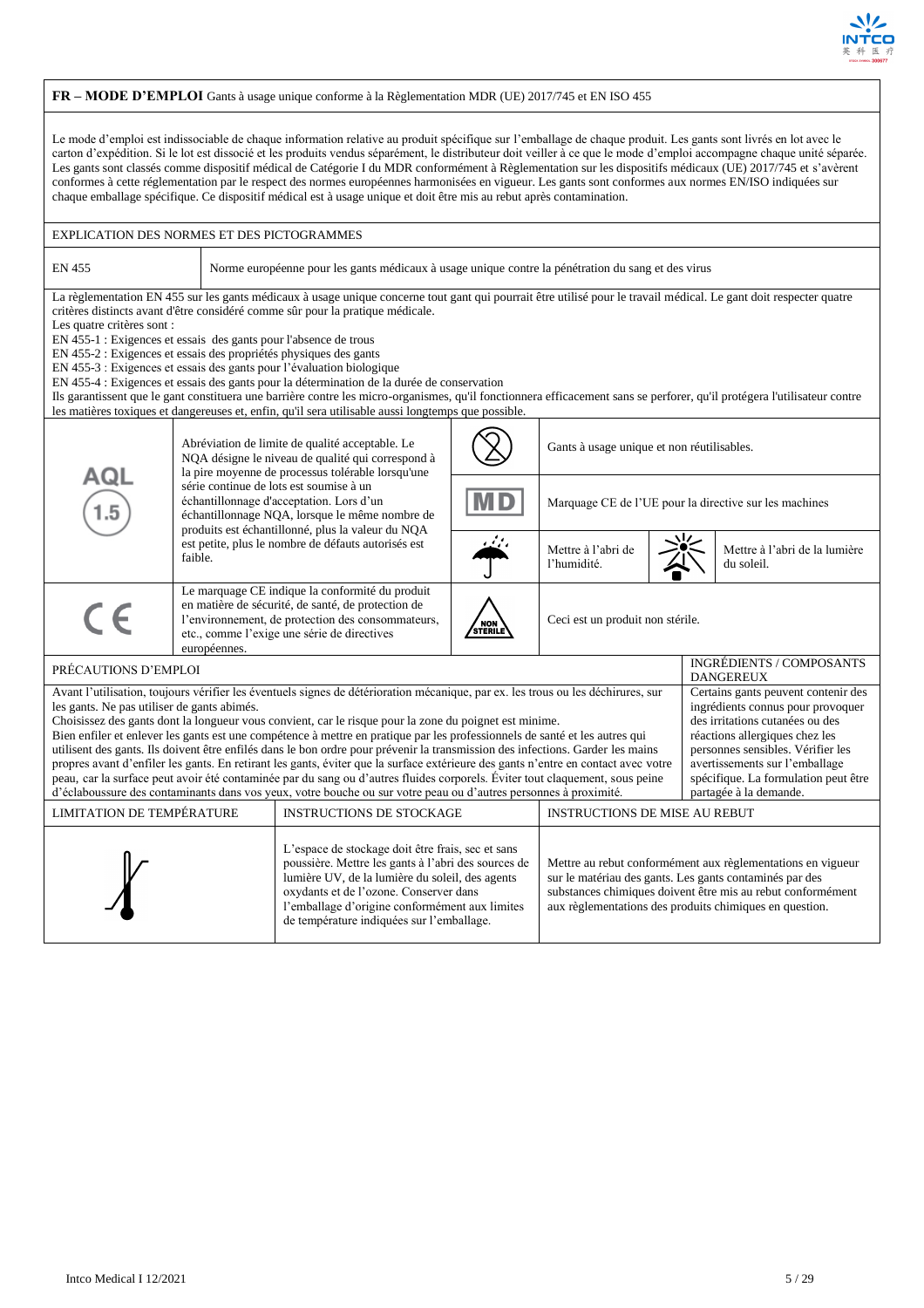

#### **ES - INSTRUCCIONES DE USO** Guantes de un solo uso que cumplen con la normativa sobre MDR (UE) 2017/745 y EN ISO 455 Las instrucciones de uso deben utilizarse en combinación con la información específica relacionada con el producto que figura en el embalaje de cada producto. Los guantes se venden como una unidad integrada con la caja de envío. En caso de que los productos del paquete se separen y se vendan por separado, el distribuidor debe asegurarse de que las instrucciones de uso se adjuntan a cada unidad por separado. Los guantes están clasificados como categoría I del Reglamento de Dispositivos Médicos (MDR) de conformidad con el Reglamento MDR (UE) 2017/745 y han sido certificados para cumplir con este reglamento en base a las normas europeas armonizadas aplicables. Los guantes son conformes a la normativa EN/ISO indicada en cada embalaje específico. Este MDR es para un solo uso y debe desecharse después de su contaminación. EXPLICACIÓN DE LAS NORMAS Y PICTOGRAMAS EN 455 Norma europea para guantes médicos de un solo uso para evitar la penetración de sangre y virus La norma EN 455 sobre guantes médicos de un solouso abraca cualquier guante que pueda utilizarse para trabajos médicos. El guante debe cumplir cuatro partes distintas antes de que su uso se considere seguro para la práctica médica. Las cuatro partes son: EN 455-1: Requisitos y pruebas de los guantes para comprobar que no tienen agujeros EN 455-2: Requisitos y pruebas de los guantes en relación con las propiedades físicas EN 455-3: Requisitos y pruebas de los guantes en relación con la evaluación biológica EN 455-4: Requisitos y pruebas de los guantes para determinar su vida útil Entre ellos se asegura queel guante constituirá una barrera contra los microorganismos, funcionará eficazmente sin romperse, protegerá al usuario de materiales tóxicos y peligrosos y, por último, cuánto tiempo estará en condiciones de ser utilizado. Guantes de un solo uso y no reutilizables. Abreviatura de límite de calidad aceptable. El NCA se refiere al nivel de calidad que constituye la peor ∆∩ media tolerable del proceso cuando una serie continua de lotes se somete a un muestreo de Marcado CE de la UE para la Directiva de Máquinas aceptación. En el muestreo del NCA, cuando se muestrean el mismo número de productos, cuanto menor sea el valor del NCA, menor será el número Proteja de la de defectos permitidos. humedad humedad Proteja de la luz solar. El marcado CE indica la conformidad del producto con la seguridad, la salud, la protección del medio Este es un producto no estéril. ambiente, la protección del consumidor, etc., tal / NOM<br>STERI como lo exigen una serie de directivas de la UE. PRECAUCIONES DE USO intervention de la componente de la componente de la componente de la componente de la componente de la componente de la componente de la componente de la componente de la componente de la componente de COMPONENTES PELIGROSOS Antes de usarlos, verifique siempre que los guantes no presenten daños mecánicos, por ejemplo, agujeros o rasgaduras. No Algunos guantes pueden contener utilice guantes dañados. Seleccione guantes con una largura adecuada para usted, ya que el riesgo para la zona de la muñeca ingredientes conocidos por provocar es mínimo irritación de la piel o reacciones Ponerse y quitarse los guantes de forma adecuada es una habilidad que deben practicar los trabajadores sanitarios u otras alérgicas en personas con personas que utilicen guantes. La colocación debe realizarse en el orden correcto para evitar la transmisión de infecciones. sensibilidad. Compruebe las Mantenga las manos limpias antes de ponerse los guantes. Al quitarse los guantes, evite el contacto con la superficie exterior advertencias del envase específico. de los guantes, ya que ésta puede haberse contaminado con sangre u otros fluidos corporales. Evite romperlos, ya que esto La formulación se compartirá podría ocasionar que los contaminantes le salpiquen a los ojos, a la boca, a la piel o a otras personas cercanas. previa solicitud. DELIMITACIÓN DE LA INSTRUCCIONES DE ALMACENAMIENTO | INSTRUCCIONES DE ELIMINACIÓN El área de almacenamiento debe ser fresca, seca y libre de polvo. Proteger los guantes de las Desechar lo globos según la normativa vigente para el material fuentes de luz UV, de la luz solar, de los agentes de los guantes. Los guantes contaminados por sustancias oxidantes y del ozono. Almacenar en el embalaje químicas deben desecharse de acuerdo con la normativa vigente original de conformidad con los límites de para las sustancias químicas en cuestión.temperatura indicados en el embalaje.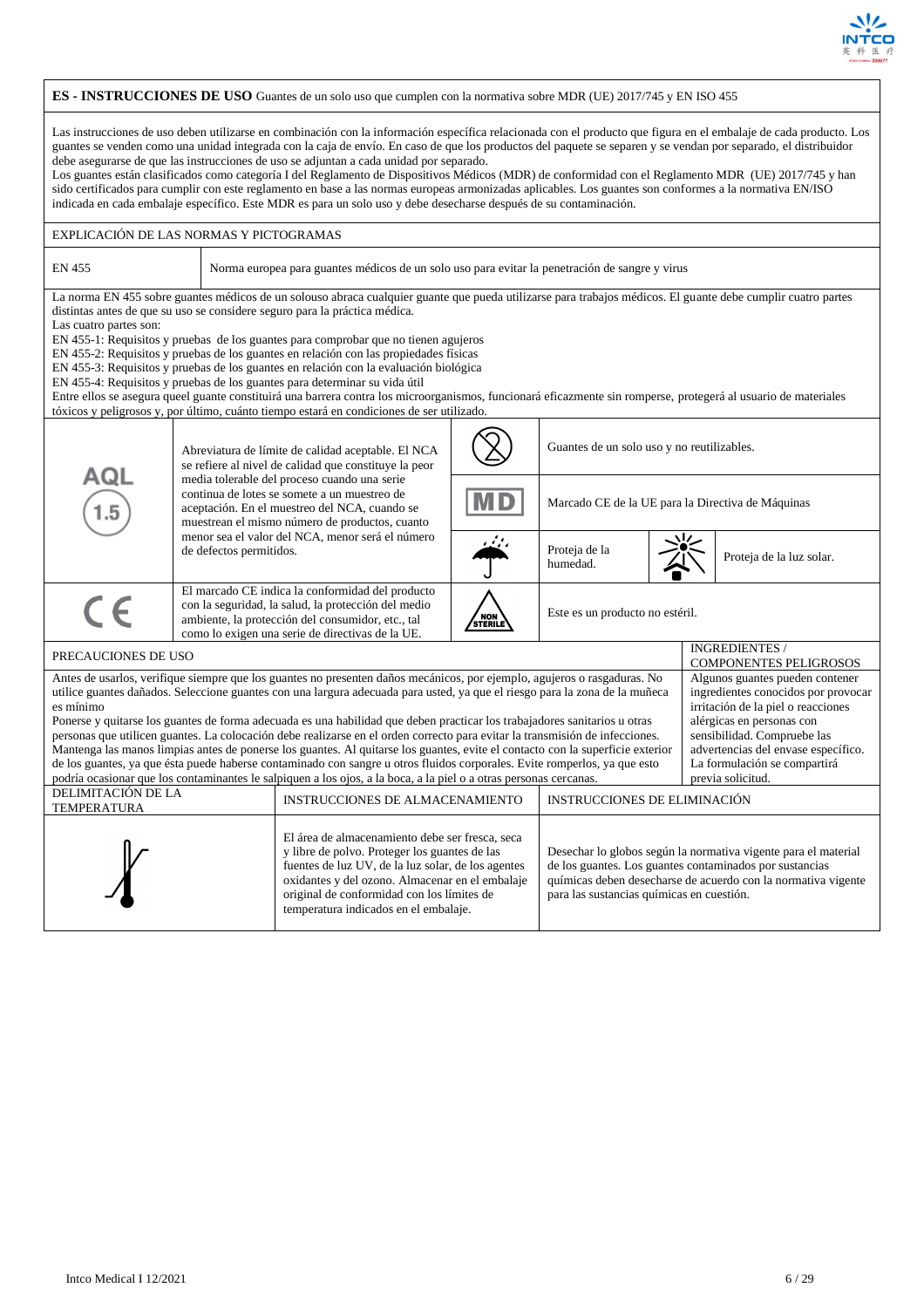

| IT - ISTRUZIONI PER L'USO Guanto monouso conformi al regolamento MDR (UE) 2017/745 e EN ISO 455                                                                                                                                                                                                                                                                                                                                                                                                                                                                                                                                                                                                                                                                                                                                                                                                                                                                                                                                                                                                                              |                                                                                                                                                                                                                                                                                                                                                                                                                                                                                                                                                                                                                                                                                                                     |                                                                                                                                                                   |                |                                           |  |                                                                            |  |  |
|------------------------------------------------------------------------------------------------------------------------------------------------------------------------------------------------------------------------------------------------------------------------------------------------------------------------------------------------------------------------------------------------------------------------------------------------------------------------------------------------------------------------------------------------------------------------------------------------------------------------------------------------------------------------------------------------------------------------------------------------------------------------------------------------------------------------------------------------------------------------------------------------------------------------------------------------------------------------------------------------------------------------------------------------------------------------------------------------------------------------------|---------------------------------------------------------------------------------------------------------------------------------------------------------------------------------------------------------------------------------------------------------------------------------------------------------------------------------------------------------------------------------------------------------------------------------------------------------------------------------------------------------------------------------------------------------------------------------------------------------------------------------------------------------------------------------------------------------------------|-------------------------------------------------------------------------------------------------------------------------------------------------------------------|----------------|-------------------------------------------|--|----------------------------------------------------------------------------|--|--|
| Le istruzioni per l'uso devono essere usate in combinazione con le informazioni specifiche relative al prodotto sulla confezione di ogni prodotto. I guanti sono<br>venduti come unità impacchettata nel cartone di spedizione. Nel caso in cui i prodotti della confezione sono aperti e venduti separatamente, il distributore deve<br>assicurarsi che le istruzioni per l'uso siano accompagnate da ogni unità separata.<br>I guanti sono classificati come categoria I Regolamento sui dispositivi medici (MDR) ai sensi del Regolamento MDR (EU) 2017/745 e sono stati certificati per<br>soddisfare questo regolamento in base agli standard europei armonizzati vigenti. I guanti sono conformi alle norme EN/ISO indicate su ogni confezione specifica.<br>Questi MDR sono monouso e devono essere smaltiti dopo la contaminazione.                                                                                                                                                                                                                                                                                  |                                                                                                                                                                                                                                                                                                                                                                                                                                                                                                                                                                                                                                                                                                                     |                                                                                                                                                                   |                |                                           |  |                                                                            |  |  |
| SPIEGAZIONE DELLE NORME E DELLE IMMAGINI                                                                                                                                                                                                                                                                                                                                                                                                                                                                                                                                                                                                                                                                                                                                                                                                                                                                                                                                                                                                                                                                                     |                                                                                                                                                                                                                                                                                                                                                                                                                                                                                                                                                                                                                                                                                                                     |                                                                                                                                                                   |                |                                           |  |                                                                            |  |  |
| EN 455                                                                                                                                                                                                                                                                                                                                                                                                                                                                                                                                                                                                                                                                                                                                                                                                                                                                                                                                                                                                                                                                                                                       |                                                                                                                                                                                                                                                                                                                                                                                                                                                                                                                                                                                                                                                                                                                     | Standard europeo per guanti medici monouso contro la penetrazione di sangue e virus                                                                               |                |                                           |  |                                                                            |  |  |
| Le quattro parti sono:<br>materiali tossici e pericolosi e, infine, per quanto tempo un guanto sarà adatto all'uso.                                                                                                                                                                                                                                                                                                                                                                                                                                                                                                                                                                                                                                                                                                                                                                                                                                                                                                                                                                                                          | EN 455 I guanti medici monouso sono tutti i guanti che potrebbe essere utilizzati per il lavoro medico. Il guanto deve aderire a quattro parti separate prima di essere<br>considerato sicuro per l'uso nella pratica medicapratica medica.<br>EN 455-1: Requisiti e test di guanti per l'assenza di fori<br>EN 455-2: Requisiti e test dei guanti per le proprietà fisiche<br>EN 455-3: Requisiti e test dei guanti per la valutazione biologica<br>EN 455-4: Requisiti e test dei guanti per la determinazione della durata di conservazione<br>Tra di loro assicuranoassicurano che il guanto sia una barriera contro i microrganismi, che funzioni efficacemente senza rompersi, che protegga l'utilizzatore da |                                                                                                                                                                   |                |                                           |  |                                                                            |  |  |
|                                                                                                                                                                                                                                                                                                                                                                                                                                                                                                                                                                                                                                                                                                                                                                                                                                                                                                                                                                                                                                                                                                                              |                                                                                                                                                                                                                                                                                                                                                                                                                                                                                                                                                                                                                                                                                                                     | Abbreviazione di limite di qualità accettabile. AQL<br>si riferisce al livello di qualità che è la peggiore                                                       |                | Guanti solo monouso e non riutilizzabili. |  |                                                                            |  |  |
| AQL<br>1.5                                                                                                                                                                                                                                                                                                                                                                                                                                                                                                                                                                                                                                                                                                                                                                                                                                                                                                                                                                                                                                                                                                                   | campionamento di accettazione. Nel                                                                                                                                                                                                                                                                                                                                                                                                                                                                                                                                                                                                                                                                                  | media di processo tollerabile quando una serie<br>continua di lotti viene presentata per il<br><b>MD</b><br>campionamento AQL, quando lo stesso numero di         |                | Marcatura CE UE per la direttiva macchine |  |                                                                            |  |  |
|                                                                                                                                                                                                                                                                                                                                                                                                                                                                                                                                                                                                                                                                                                                                                                                                                                                                                                                                                                                                                                                                                                                              |                                                                                                                                                                                                                                                                                                                                                                                                                                                                                                                                                                                                                                                                                                                     | prodotti viene campionato, minore è il valore di<br>AQL, minore è il numero di difetti ammessi.                                                                   |                | Proteggere<br>dall'umidità.               |  | Proteggere dalla luce solare<br>diretta.                                   |  |  |
| $\epsilon$                                                                                                                                                                                                                                                                                                                                                                                                                                                                                                                                                                                                                                                                                                                                                                                                                                                                                                                                                                                                                                                                                                                   | una serie di direttive UE.                                                                                                                                                                                                                                                                                                                                                                                                                                                                                                                                                                                                                                                                                          | Il marchio CE indica la conformità del bene con la<br>sicurezza, la salute, la protezione dell'ambiente, la<br>protezione del consumatore, ecc. come richiesto da | NON<br>STERILE | È un prodotto non sterile.                |  |                                                                            |  |  |
| PRECAUZIONI PER L'USO                                                                                                                                                                                                                                                                                                                                                                                                                                                                                                                                                                                                                                                                                                                                                                                                                                                                                                                                                                                                                                                                                                        |                                                                                                                                                                                                                                                                                                                                                                                                                                                                                                                                                                                                                                                                                                                     |                                                                                                                                                                   |                |                                           |  | INGREDIENTI / COMPONENTI<br>PERICOLOSI                                     |  |  |
| Prima dell'uso, controllare sempre che i guanti non presentino eventuali danni meccanici, ad esempio fori o strappi. Non<br>utilizzare guanti danneggiati. Scegliere guanti di lunghezza appropriata per te, poiché il rischio per la zona del polso è<br>ingredienti noti per causare<br>minimo<br>irritazioni cutanee o reazioni<br>Indossare e togliere i guanti in modo corretto è un'abilità che deve essere praticata dagli operatori sanitari e da altri che<br>usano i guanti. Vestirsi seguendo l'ordine corretto per prevenire la trasmissione di infezioni. Tenere le mani pulite prima di<br>Controllare le avvertenze sulla<br>indossare i guanti. Quando si rimuovono i guanti, evitare di far entrare in contatto la superficie esterna dei guanti con la<br>confezione specifica. La<br>pelle, poiché la superficie potrebbe essere contaminata da sangue o altri liquidi corporei. Evitare la rottura in quanto<br>formulazione sarà condivisa su<br>potrebbe comportare schizzi di contaminanti negli occhi, nella bocca, sulla pelle o su altri soggetti che si trovano nelle<br>richiesta.<br>vicinanze. |                                                                                                                                                                                                                                                                                                                                                                                                                                                                                                                                                                                                                                                                                                                     |                                                                                                                                                                   |                |                                           |  | Alcuni guanti possono contenere<br>allergiche in individui sensibilizzati. |  |  |
| TEMPERATURA                                                                                                                                                                                                                                                                                                                                                                                                                                                                                                                                                                                                                                                                                                                                                                                                                                                                                                                                                                                                                                                                                                                  | DELIMITAZIONE DELLA<br>ISTRUZIONI PER LA CONSERVAZIONE<br>ISTRUZIONI DI SMALTIMENTO                                                                                                                                                                                                                                                                                                                                                                                                                                                                                                                                                                                                                                 |                                                                                                                                                                   |                |                                           |  |                                                                            |  |  |
|                                                                                                                                                                                                                                                                                                                                                                                                                                                                                                                                                                                                                                                                                                                                                                                                                                                                                                                                                                                                                                                                                                                              | L'area di stoccaggio deve essere fresca, asciutta e<br>Smaltire i guanti secondo le norme vigenti per il materiale dei<br>senza polvere. Proteggere i guanti da fonti di luce<br>guanti. I guanti contaminati da sostanze chimiche devono essere<br>UV, luce solare, agenti ossidanti e ozono.<br>smaltiti in conformità con i regolamenti per le sostanze chimiche<br>Conservare nella confezione originale secondo i<br>interessate.<br>limiti di temperatura indicati sulla confezione.                                                                                                                                                                                                                          |                                                                                                                                                                   |                |                                           |  |                                                                            |  |  |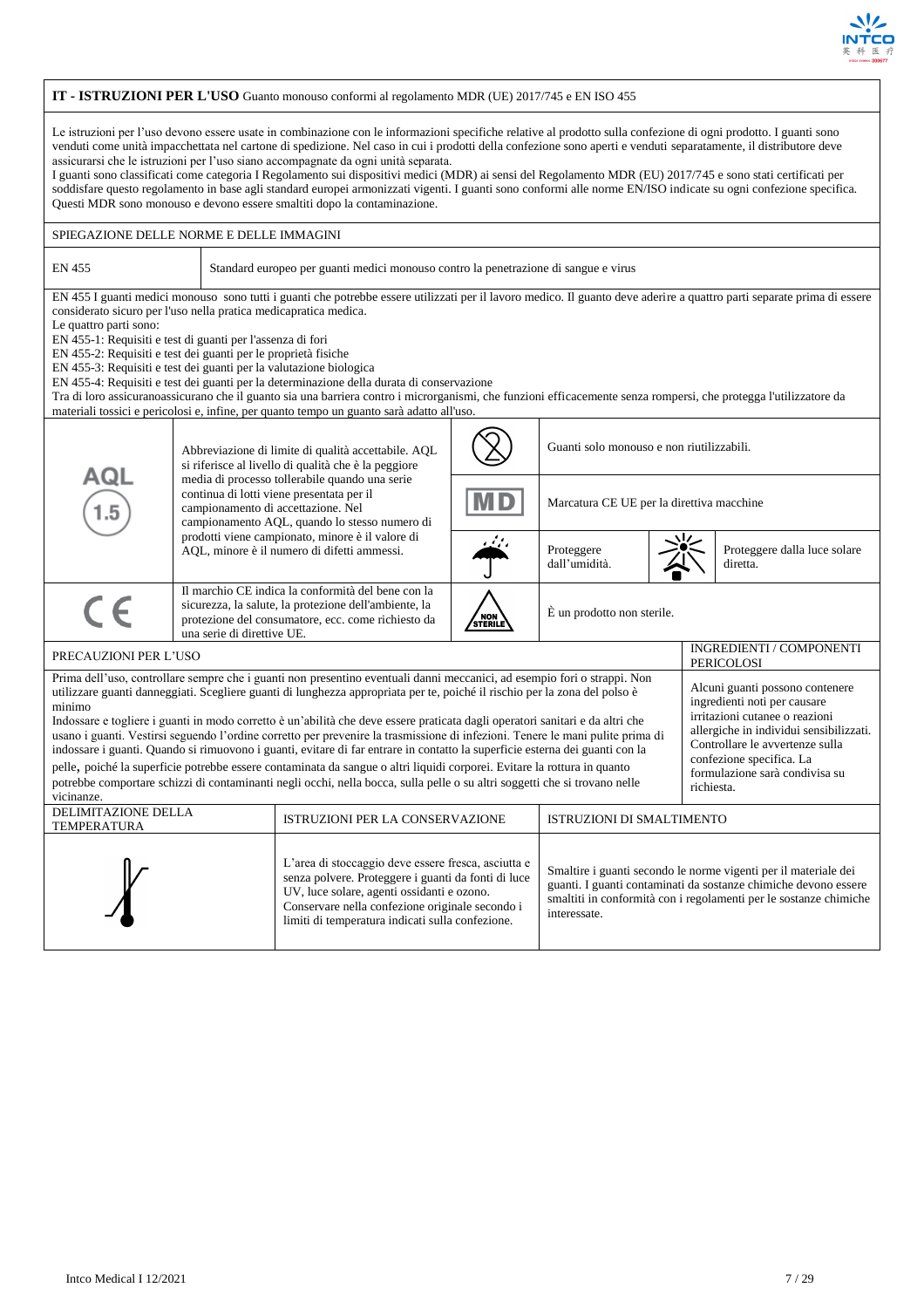

### **RU — ИНСТРУКЦИЯ ПО ПРИМЕНЕНИЮ** Одноразовые перчатки, соответствуют требованиям Регламента MDR (ЕС) 2017/745 и стандарта EN ISO 455

Инструкции по применению следует использовать вместе с данными по конкретному изделию на упаковке. Перчатки продаются в наборе и поставляются в транспортировочной картонной коробке. Если изделия из набора будут продаваться отдельно, дистрибьютор должен приложить инструкции по применению к каждой проданной единице.

Перчатки относятся к категории I Регламента о медицинских изделиях (MDR) согласно Регламенту MDR (ЕС) 2017/745. Соответствие данному регламенту подтверждено через применимые унифицированные европейские стандарты. Перчатки соответствуют стандартам EN/ISO, обозначенным на каждой конкретной упаковке. Эти изделие MDR предназначено только для одноразового использования и подлежит утилизации после заражения.

## ПОЯСНЕНИЕ СТАНДАРТОВ И ПИКТОГРАММ

Европейский стандарт для одноразовых медицинских перчаток с защитой от проникновения крови и вирусов

Стандарт EN 455 «Медицинские перчатки одноразового использования» распространяется на любые перчатки, которые можно использовать для медицинской работы. Перчатки должны соответствовать требованиям четырех отдельных частей, чтобы считаться безопасными для использования в медицинской практике.

Четыре части:

EN 455-1: Требования и контроль герметичности перчаток

EN 455-2: Требования и испытания физических свойств перчаток

EN 455-3: Требования и проведение биологической оценки перчаток

EN 455-4: Требования и испытания для определения срока годности перчаток при хранении

Эти стандарты гарантируют, что перчатки послужат барьером для проникновения микроорганизмов, будут эффективно защищать пользователя от токсичных и опасных материалов, и подтверждают срок службы перчаток.

|                                                                                                                                                                                                                                                                                                                                                                                                                                                                                                                                                                                                                                                                                                                                                                                                                                                                                              |                                                                                                                                                                                                                                    | Аббревиатура приемлемого уровня качества.<br>AQL относится к уровню качества, который                                                                                                                                                                         |  |                                                                                                                                                                                                                     | Перчатки предназначены только для одноразового<br>применения. Запрещено использовать повторно.                                                                                                                                                                                                  |  |  |  |
|----------------------------------------------------------------------------------------------------------------------------------------------------------------------------------------------------------------------------------------------------------------------------------------------------------------------------------------------------------------------------------------------------------------------------------------------------------------------------------------------------------------------------------------------------------------------------------------------------------------------------------------------------------------------------------------------------------------------------------------------------------------------------------------------------------------------------------------------------------------------------------------------|------------------------------------------------------------------------------------------------------------------------------------------------------------------------------------------------------------------------------------|---------------------------------------------------------------------------------------------------------------------------------------------------------------------------------------------------------------------------------------------------------------|--|---------------------------------------------------------------------------------------------------------------------------------------------------------------------------------------------------------------------|-------------------------------------------------------------------------------------------------------------------------------------------------------------------------------------------------------------------------------------------------------------------------------------------------|--|--|--|
| AQL                                                                                                                                                                                                                                                                                                                                                                                                                                                                                                                                                                                                                                                                                                                                                                                                                                                                                          |                                                                                                                                                                                                                                    | является наихудшим допустимым средним<br>технологическим значением при проведении<br>выборочного контроля непрерывной серии<br>партий. При выборочном контроле AQL с                                                                                          |  | оборудовании                                                                                                                                                                                                        | Маркировка СЕ ЕС для Директивы о механическом                                                                                                                                                                                                                                                   |  |  |  |
|                                                                                                                                                                                                                                                                                                                                                                                                                                                                                                                                                                                                                                                                                                                                                                                                                                                                                              | отбором одинакового количества изделий<br>меньшее значение AQL означает меньшее<br>допустимое количество дефектов.                                                                                                                 |                                                                                                                                                                                                                                                               |  | Обеспечить<br>защиту от<br>воздействия<br>влаги.                                                                                                                                                                    | Обеспечить защиту от<br>воздействия солнечных<br>лучей.                                                                                                                                                                                                                                         |  |  |  |
| CE                                                                                                                                                                                                                                                                                                                                                                                                                                                                                                                                                                                                                                                                                                                                                                                                                                                                                           | Знак СЕ указывает на соответствие товара<br>требованиям безопасности, здоровья, защиты<br>Это нестерильное изделие.<br>/ NON \<br>STERILE<br>окружающей среды, защиты потребителей и т.д.<br>согласно требований ряда Директив ЕС. |                                                                                                                                                                                                                                                               |  |                                                                                                                                                                                                                     |                                                                                                                                                                                                                                                                                                 |  |  |  |
| МЕРЫ ПРЕДОСТОРОЖНОСТИ ПРИ ИСПОЛЬЗОВАНИИ                                                                                                                                                                                                                                                                                                                                                                                                                                                                                                                                                                                                                                                                                                                                                                                                                                                      |                                                                                                                                                                                                                                    |                                                                                                                                                                                                                                                               |  |                                                                                                                                                                                                                     | ИНГРЕДИЕНТЫ/ОПАСНЫЕ<br>КОМПОНЕНТЫ                                                                                                                                                                                                                                                               |  |  |  |
| Перед использованием всегда проверяйте перчатки на наличие механических повреждений, например дыр или<br>разрывов. Не используйте поврежденные перчатки. Выбирайте перчатки подходящей длины, так как риск в области<br>запястья минимален.<br>Медицинские работники или другие лица, использующие перчатки, обязаны освоить навык правильного надевания<br>и снятия перчаток. Надевание необходимо осуществлять надлежащим образом, чтобы не допустить<br>распространения инфекций. Очистите руки прежде чем надеть перчатки. При снятии перчаток избегайте контакта<br>внешней поверхности перчаток со своей кожей, поскольку поверхность может содержать кровь или иные<br>биологические жидкости. Избегайте сдергивания перчаток, так как это может привести к попаданию брызг<br>загрязняющих веществ в глаза или рот, а также на вашу кожу или кожу иных находящихся поблизости людей. |                                                                                                                                                                                                                                    |                                                                                                                                                                                                                                                               |  |                                                                                                                                                                                                                     | Некоторые перчатки могут<br>содержать ингредиенты,<br>вызывающие раздражение кожи<br>или аллергические реакции у<br>людей с повышенным уровнем<br>чувствительности. Ознакомьтесь<br>с предупреждениями на упаковке<br>конкретного изделия.<br>Химическая формула<br>предоставляется по запросу. |  |  |  |
| ТЕМПЕРАТУРНЫЕ ОГРАНИЧЕНИЯ                                                                                                                                                                                                                                                                                                                                                                                                                                                                                                                                                                                                                                                                                                                                                                                                                                                                    |                                                                                                                                                                                                                                    | ИНСТРУКЦИИ ПО ХРАНЕНИЮ                                                                                                                                                                                                                                        |  | ИНСТРУКЦИИ ПО УТИЛИЗАЦИИ                                                                                                                                                                                            |                                                                                                                                                                                                                                                                                                 |  |  |  |
|                                                                                                                                                                                                                                                                                                                                                                                                                                                                                                                                                                                                                                                                                                                                                                                                                                                                                              | указанных на упаковке.                                                                                                                                                                                                             | Храните продукцию в чистом, прохладном и<br>сухом месте. Защищайте перчатки от<br>воздействия источников ультрафиолетового<br>излучения, солнечного света, окислителей и<br>озона. Храните изделия в оригинальной<br>упаковке в учетом предельных температур, |  | Утилизируйте перчатки в соответствии с действующими<br>нормами для материала перчаток. Перчатки, загрязненные<br>химическими веществами, необходимо утилизировать<br>согласно правил для соответствующих химикатов. |                                                                                                                                                                                                                                                                                                 |  |  |  |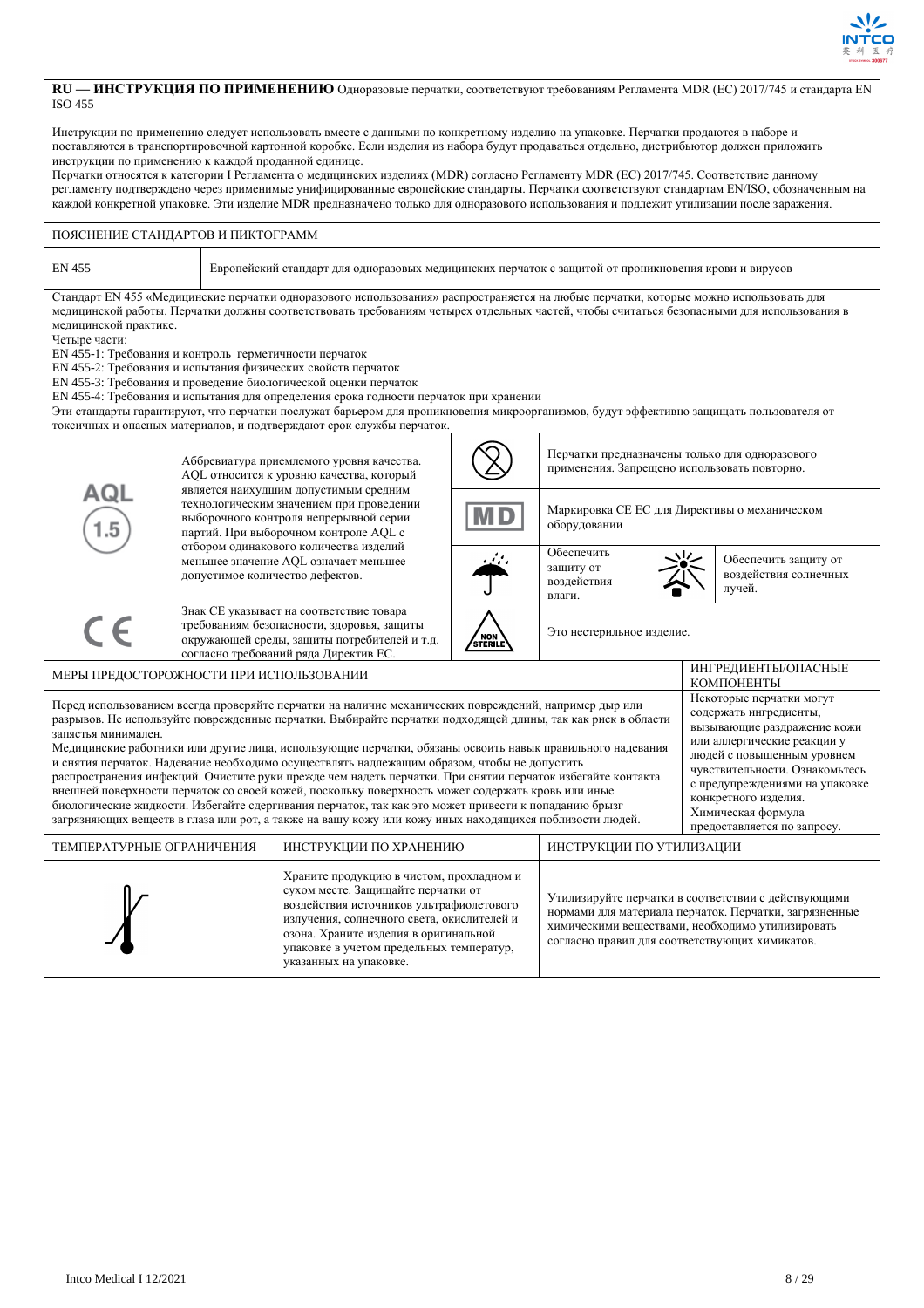

#### **PT – INSTRUÇÃO DE UTILIZAÇÃO** Luvas para utilização única em conformidade com o regulamento relativo aos RDM (UE) 2017/745 e EN ISO 455 As instruções de uso devem ser usadas em combinação com as informações específicas relacionadas com o produto presentes na embalagem de cada produto. As luvas são vendidas com uma unidade dentro da caixa de transporte. Caso os produtos na unidade sejam desmontados e vendidos separadamente, o distribuidor deve garantir que as instruções de utilização acompanham cada unidade separada. As luvas são classificadas como Regulamento para os Dispositivos Médicos (RDM) Categoria I de acordo com o Regulamento para os Dispositivos Médicos (UE) 2017/745 e foram certificadas para estar em conformidade com este regulamento por meio das normas europeias harmonizadas aplicáveis. As luvas atendem às normas EN/ISO indicadas em cada embalagem específica. Este RDM é de utilização única e deve ser eliminado o após a contaminação. EXPLICAÇÃO DAS NORMAS E PICTOGRAMAS EN 455 Norma Europeia para Luvas Médicas de Utilização Única contra Penetração de Sangue e Vírus EN 455 Luvas Médicas para UtilizaçãoÚnica cobre qualquer luva que possa ser utilizada para trabalhos médicos. A luva deve aderir a quatro partes separadas antes de ser considerada segura para ser utilizada na prática médica. As quatro partes são: EN 455-1: Os requisitos e os testes das luvas para a liberdade de orifícios EN 455-2: Requisitos e testes das luvas para propriedades físicas EN 455-3: Requisitos e testes das luvas para avaliação biológica EN 455-4: Requisitos e testes das luvas para determinação do prazo de validade Entre elas, asseguramque a luva será uma barreira contra os microrganismos, atuará eficazmente sem se danificar, protegerá o utilizador de materiais tóxicos e perigosos e, por último, quanto tempo uma luva será apta a ser utilizada. Luvas para utilização única e não reutilizáveis. Abreviatura do limite de qualidade aceitável. AQL refere-se ao nível de qualidade que é a pior média ם ב tolerável do processo quando uma série contínua de lotes é submetida para amostragem de aceitação. Na Marcação CE UE para a Diretiva de Máquinas amostragem AQL, quando a amostra exibe o mesmo número de produtos, quanto menor o valor AQL, menor o número de defeitos permitidos. Proteja da humidade. **Proteja da luz solar.** A marca CE indica a conformidade do bem com a segurança, saúde, proteção ambiental, proteção do Este é um produto não estéril. consumidor, etc., tal como exigido por uma série de / NOI<br>STERI diretivas da UE. PRECAUÇÕES PARA USO INGREDIENTES/COMPONENTE S PERIGOSOS Antes do uso, verifique se as luvas apresentam possíveis danos mecânicos, como buracos ou rasgos. Não use luvas Certas luvas podem conter danificadas. Selecione luvas com um comprimento apropriado para si, pois o risco para a área do pulso é mínimo ingredientes conhecidos por causar Calçar e tirar as luvas corretamente é uma habilidade que deve ser praticada por profissionais de saúde e outros que usam irritação na pele ou reações luvas. A colocação das luvas deve ser realizada na ordem correta para prevenir a transmissão de infeções. As mãos devem alérgicas em pessoas sensibilizadas. estar limpas antes da utilização das luvas. Ao remover as luvas, evite que a superfície externa das luvas entre em contacto Verifique os avisos na embalagem com a sua pele, porque a superfície pode ter sido contaminada com sangue ou outros fluidos corporais. Evite puxões, uma específica. A formulação será vez que estes poderão fazer com que os contaminantes sejam salpicados para os seus olhos ou boca ou para a sua pele e das compartilhada mediante solicitação. pessoas que se encontrem à sua volta. DELIMITAÇÃO DE TEMPERATURA | INSTRUÇÕES DE ARMAZENAMENTO | INSTRUÇÕES DE ELIMINAÇÃO A área de armazenamento deve ser fresca, seca e livre de poeira. Proteja as luvas de fontes de luz Proceda à eliminação de acordo com os regulamentos em vigor ultravioleta, luz solar, agentes oxidantes e ozono. para o material das luvas. As luvas contaminadas por substâncias Armazene as luvas na embalagem original, químicas devem ser eliminadas de acordo o com os respeitando os limites de temperatura indicados regulamentos relativos aos produtos químicos em questão.na própria embalagem.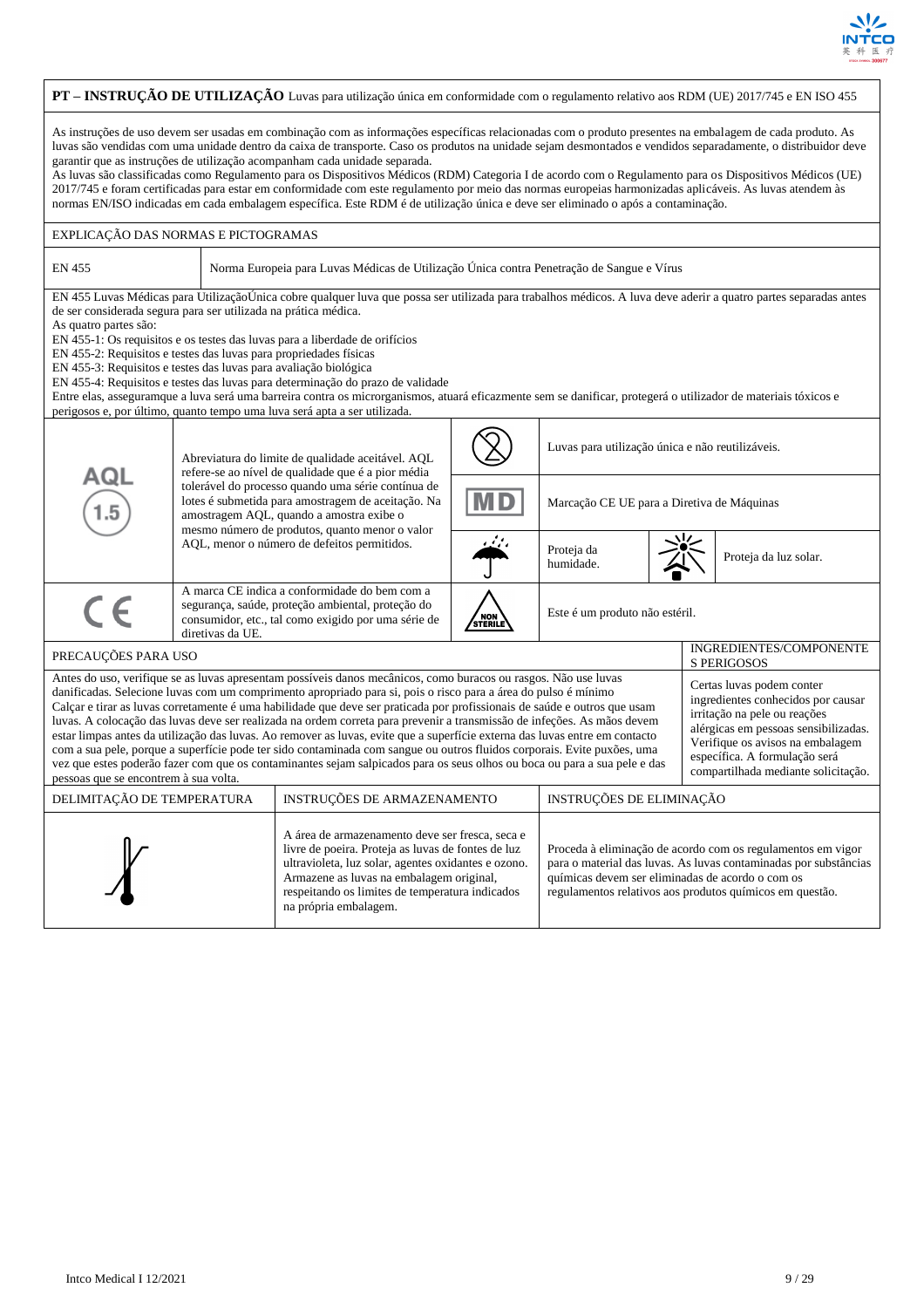

#### **DK – BRUGSANVISNING** Handsker til engangsbrug, der overholder MDR-forordning (EU) 2017/745 og EN ISO 455 Brugsanvisningen skal bruges sammen med de specifikke produktrelaterede oplysninger på hver produktemballage. Handskerne sælges som en samlet enhed med forsendelsespakken. Hvis denne samlede enhed adskilles, og produkterne sælges separat, skal distributøren sikre, at brugsanvisningen følger med hver enkelt separat enhed. Handskerne er klassificeret som Medical Device Regulation (MDR) kategori I i henhold til MDR-forordning (EU) 2017/745, og det er certificeret, at de overholder denne forordning baseret på de gældende harmoniserede europæiske standarder. Handskerne overholder EN/ISO-standarder vist på hver specifikke emballage. Denne MDR er udelukkende til engangsbrug og skal bortskaffes efter kontaminering. FORKLARING AF STANDARDER OG PIKTOGRAMMER EN 455 Europæisk standard for medicinske handsker til engangsbrug mod blodgennemtrængning og virus EN 455 Medicinske engangshandsker omfatter alle handsker, der kan anvendes til medicinsk arbejde. Handsken skal overholde op til fire separate dele, for at den anses for sikker til brug i medicinsk praksis. De fire dele er: EN 455-1: Krav til og prøvning af handsker for manglende huller EN 455-2: Krav til og prøvning af handsker for fysiske egenskaber EN 455-3: Krav til og prøvning af handsker for biologisk evaluering EN 455-4: Krav til og prøvning af handsker for lagerholdbarhed Disse sikrer tilsammen, at handsken vil udgøre en barriere mod mikroorganismer, præstere effektivt uden at gå i stykker, beskytte brugeren mod toksiske og farlige materialer og endelig angive, hvor længe en handske vil være egnet til brug. Handsker udelukkende til engangsbrug, som ikke må genanvendes. Forkortelse for acceptabel kvalitetsgrænse. AQL henviser til det kvalitetsniveau, der er det mindst tilladelige procesgennemsnit, når en løbende serie partier udsættes for stikprøvekontrol i forhold til EU CE-mærkning for maskindirektiv accept. Ved AQL-stikprøvekontrol er det således, at når det samme antal produkter kontrolleres, tillades færre defekter, jo mindre AQL-værdien er. Beskyttes mod beskyttes mod sollys. CE-mærket angiver varens overensstemmelse med  $\epsilon$ sikkerhed, sundhed og miljøbeskyttelse, Dette er et ikke-sterilt produkt. forbrugerbeskyttelse osv. som krævet i en række / NOI<br>STERI EU-direktiver. FORHOLDSREGLER VED BRUG INGREDIENSER / FARLIGE KOMPONENTER Kontrollér altid handskerne for mulig mekanisk skade, f.eks. huller eller revner, inden brug. Brug ikke beskadigede Visse handsker kan indeholde handsker. Vælg handsker med en længde, der passer dig, idet risikoen for håndledsområdet er minimal ingredienser, der forårsager At tage handskerne af og på korrekt er en færdighed, der skal øves af sundhedspersonale eller andre, som anvender hudirritation eller allergiske handsker. Når handskerne tages på, skal det ske i korrekt rækkefølge for at forhindre overførsel af infektioner. Sørg for, at reaktioner hos sensitive personer. hænderne er rene, inden handskerne tages på. Undgå at lade handskernes yderside komme i kontakt med huden, når Læs advarslerne på den specifikke handskerne tages af, idet overfladen kan være blevet forurenet med blod og andre kropsvæsker. Undgå at handskerne emballage. Formuleringen deles hænger fast i noget, da det kan få urenheder til at sprøjte ind i øjnene eller munden eller på huden eller andre personer i efter anmodning. nærheden. TEMPERATURBEGRÆNSNING OPBEVARINGSANVISNINGER BORTSKAFFELSESANVISNINGER Opbevaringsområdet bør være køligt, tørt og Bortskaf handskerne i henhold til gældende bestemmelser for støvfrit. Beskyt handskerne mod UV-lyskilder, handskematerialet. Handsker kontamineret med kemiske stoffer sollys, oxidanter og ozon. Opbevares i den skal bortskaffes i henhold til bestemmelserne for de pågældende originale emballage i henhold til de kemikalier.temperaturgrænser, der er angivet på emballagen.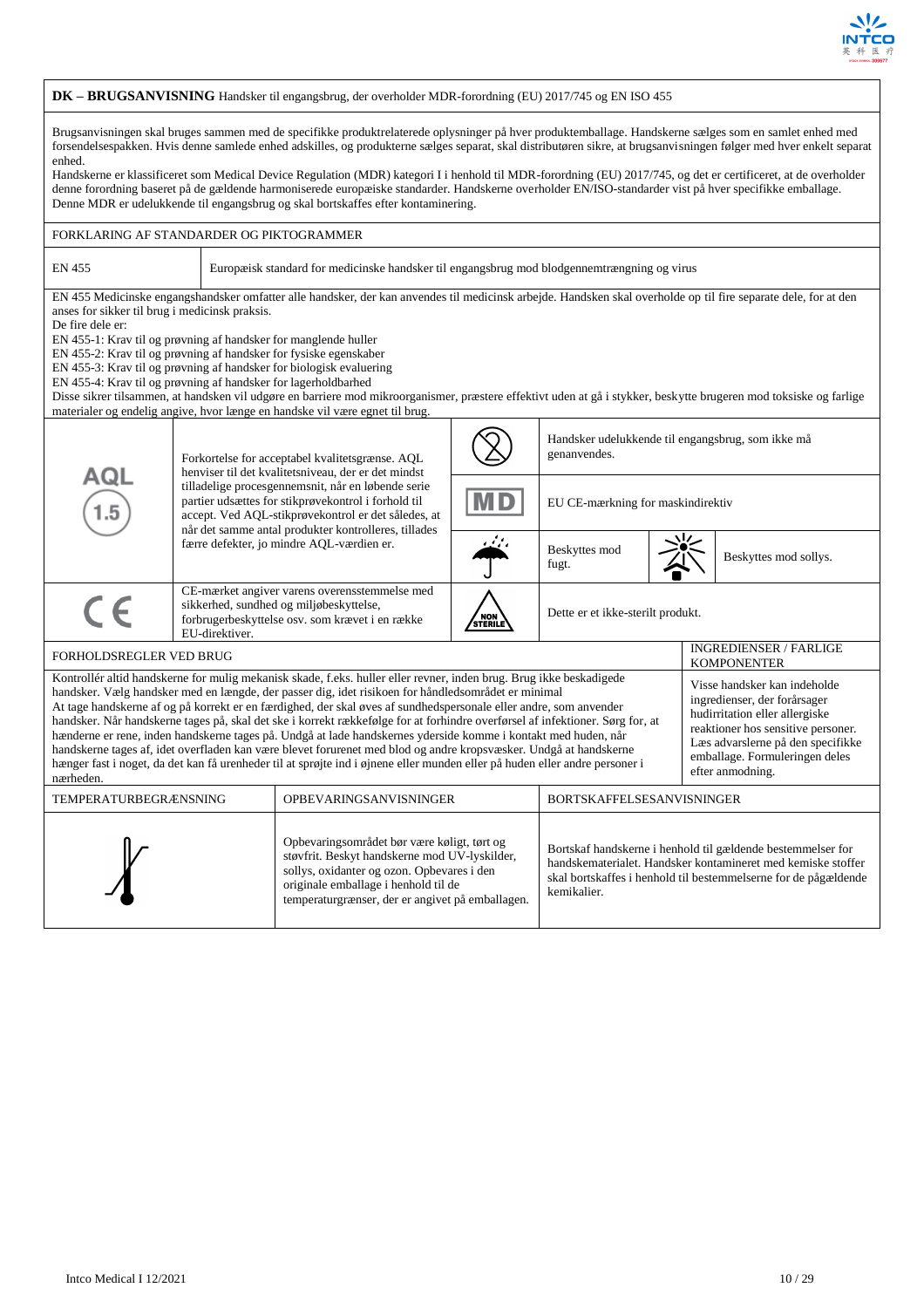

| 455                                                                                                                                                                                                                                                                                                                                                                                                                                                                                                                                                                                                                                                                                                                                                                                                                                                                                                                                                                                                                                                                                                                                                                                                                                                                                           |                                                                                                                                                                                                                                                                                                                                                                                                                                                                                                                                                                                                                                                                                                                                                                                                                                                                        | NL - GEBRUIKSAANWIJZING Handschoenen voor eenmalig gebruik conform verordening (EU) 2017/745 betreffende medische hulpmiddelen en EN ISO                                                                                                                                                                                                                        |                |                                  |                                                          |                                                                   |  |  |
|-----------------------------------------------------------------------------------------------------------------------------------------------------------------------------------------------------------------------------------------------------------------------------------------------------------------------------------------------------------------------------------------------------------------------------------------------------------------------------------------------------------------------------------------------------------------------------------------------------------------------------------------------------------------------------------------------------------------------------------------------------------------------------------------------------------------------------------------------------------------------------------------------------------------------------------------------------------------------------------------------------------------------------------------------------------------------------------------------------------------------------------------------------------------------------------------------------------------------------------------------------------------------------------------------|------------------------------------------------------------------------------------------------------------------------------------------------------------------------------------------------------------------------------------------------------------------------------------------------------------------------------------------------------------------------------------------------------------------------------------------------------------------------------------------------------------------------------------------------------------------------------------------------------------------------------------------------------------------------------------------------------------------------------------------------------------------------------------------------------------------------------------------------------------------------|-----------------------------------------------------------------------------------------------------------------------------------------------------------------------------------------------------------------------------------------------------------------------------------------------------------------------------------------------------------------|----------------|----------------------------------|----------------------------------------------------------|-------------------------------------------------------------------|--|--|
| De gebruiksaanwijzing moet worden gebruikt in combinatie met de specifieke productinformatie op elke productverpakking. De handschoenen worden verkocht als<br>een gebundelde eenheid in de verzenddoos. Indien producten in de bundel uit de bundel worden genomen en afzonderlijk worden verkocht, moet de distributeur<br>ervoor zorgen dat de gebruiksaanwijzing bij elke afzonderlijke eenheid wordt gevoegd.<br>De handschoenen zijn geclassificeerd als medisch hulpmiddel categorie I overeenkomstig verordening (EU) 2017/745 betreffende medische hulpmiddelen. Er is<br>aangetoond dat ze aan deze verordening voldoen via de toepasselijke geharmoniseerde Europese normen. De handschoenen voldoen aan de EN/ISO-normen die op<br>elke specifieke verpakking zijn vermeld. Dit medisch hulpmiddel is voor eenmalig gebruik en moet na verontreiniging worden weggegooid.                                                                                                                                                                                                                                                                                                                                                                                                         |                                                                                                                                                                                                                                                                                                                                                                                                                                                                                                                                                                                                                                                                                                                                                                                                                                                                        |                                                                                                                                                                                                                                                                                                                                                                 |                |                                  |                                                          |                                                                   |  |  |
| UITLEG VAN DE NORMEN EN PICTOGRAMMEN                                                                                                                                                                                                                                                                                                                                                                                                                                                                                                                                                                                                                                                                                                                                                                                                                                                                                                                                                                                                                                                                                                                                                                                                                                                          |                                                                                                                                                                                                                                                                                                                                                                                                                                                                                                                                                                                                                                                                                                                                                                                                                                                                        |                                                                                                                                                                                                                                                                                                                                                                 |                |                                  |                                                          |                                                                   |  |  |
| <b>EN 455</b>                                                                                                                                                                                                                                                                                                                                                                                                                                                                                                                                                                                                                                                                                                                                                                                                                                                                                                                                                                                                                                                                                                                                                                                                                                                                                 |                                                                                                                                                                                                                                                                                                                                                                                                                                                                                                                                                                                                                                                                                                                                                                                                                                                                        | Europese norm voor medische handschoenen voor eenmalig gebruik ter bescherming tegen penetratie door bloed en tegen virussen                                                                                                                                                                                                                                    |                |                                  |                                                          |                                                                   |  |  |
| De vier onderdelen zijn:                                                                                                                                                                                                                                                                                                                                                                                                                                                                                                                                                                                                                                                                                                                                                                                                                                                                                                                                                                                                                                                                                                                                                                                                                                                                      | EN 455 Medische handschoenen voor eenmalig gebruik dekt elke handschoen die voor medisch werk kan worden gebruikt. De handschoen moet aan vier<br>afzonderlijke onderdelen voldoen voordat zij als veilig wordt beschouwd om te worden gebruikt voor medische praktijken.<br>EN 455-1: Eisen en testen van handschoenen voor het vrij zijn van gaten<br>EN 455-2: Eisen en testen van handschoenen voor fysische eigenschappen<br>EN 455-3: Eisen en testen van handschoenen voor biologische evaluatie<br>EN 455-4: Eisen en testen van handschoenen voor het bepalen van de levensduur bij opslag<br>Deze normen garanderen dat de handschoen een barrière vormt tegen micro-organismen, doeltreffend werkt zonder te breken, de gebruiker beschermt tegen<br>toxische en gevaarlijke stoffen, en ten slotte hoe lang een handschoen geschikt zal zijn voor gebruik. |                                                                                                                                                                                                                                                                                                                                                                 |                |                                  |                                                          |                                                                   |  |  |
|                                                                                                                                                                                                                                                                                                                                                                                                                                                                                                                                                                                                                                                                                                                                                                                                                                                                                                                                                                                                                                                                                                                                                                                                                                                                                               |                                                                                                                                                                                                                                                                                                                                                                                                                                                                                                                                                                                                                                                                                                                                                                                                                                                                        | Afkorting voor acceptable quality limit ofwel<br>aanvaardbare kwaliteitslimiet. AQL verwijst naar<br>het kwaliteitsniveau dat als slechtst aanvaardbare<br>procesgemiddelde wordt bepaald wanneer een<br>doorlopende reeks partijen wordt aangeboden voor<br>bemonstering. Bij AQL-bemonstering, wanneer<br>hetzelfde aantal producten wordt bemonsterd, geldt: |                |                                  | Handschoenen voor eenmalig gebruik en niet herbruikbaar. |                                                                   |  |  |
| AQL<br>1.5                                                                                                                                                                                                                                                                                                                                                                                                                                                                                                                                                                                                                                                                                                                                                                                                                                                                                                                                                                                                                                                                                                                                                                                                                                                                                    |                                                                                                                                                                                                                                                                                                                                                                                                                                                                                                                                                                                                                                                                                                                                                                                                                                                                        |                                                                                                                                                                                                                                                                                                                                                                 |                |                                  | Europese CE-markering voor machinerichtlijn              |                                                                   |  |  |
|                                                                                                                                                                                                                                                                                                                                                                                                                                                                                                                                                                                                                                                                                                                                                                                                                                                                                                                                                                                                                                                                                                                                                                                                                                                                                               |                                                                                                                                                                                                                                                                                                                                                                                                                                                                                                                                                                                                                                                                                                                                                                                                                                                                        | ومنية<br>hoe kleiner de waarde van AQL, hoe kleiner het<br>Beschermen tegen<br>Beschermen tegen zonlicht.<br>aantal toegestane gebreken.<br>vocht.                                                                                                                                                                                                              |                |                                  |                                                          |                                                                   |  |  |
| CE                                                                                                                                                                                                                                                                                                                                                                                                                                                                                                                                                                                                                                                                                                                                                                                                                                                                                                                                                                                                                                                                                                                                                                                                                                                                                            |                                                                                                                                                                                                                                                                                                                                                                                                                                                                                                                                                                                                                                                                                                                                                                                                                                                                        | De CE-markering geeft aan dat het product in<br>overeenstemming is met de eisen op het gebied van<br>veiligheid, gezondheid, milieubescherming,<br>consumentenbescherming, enz. zoals<br>voorgeschreven door een reeks EU-richtlijnen.                                                                                                                          | NON<br>STERILE | Dit is een niet-steriel product. |                                                          |                                                                   |  |  |
| VOORZORGSMAATREGELEN VOOR GEBRUIK                                                                                                                                                                                                                                                                                                                                                                                                                                                                                                                                                                                                                                                                                                                                                                                                                                                                                                                                                                                                                                                                                                                                                                                                                                                             |                                                                                                                                                                                                                                                                                                                                                                                                                                                                                                                                                                                                                                                                                                                                                                                                                                                                        |                                                                                                                                                                                                                                                                                                                                                                 |                |                                  |                                                          | <b>INGREDIËNTEN/</b><br><b>GEVAARLIJKE</b><br><b>BESTANDDELEN</b> |  |  |
| Controleer de handschoenen vóór gebruik altijd op mogelijke mechanische beschadigingen, bijv. gaten of scheuren. Gebruik<br>Bepaalde handschoenen kunnen<br>geen beschadigde handschoenen. Kies handschoenen met een lengte die voor u geschikt is, aangezien het risico voor de<br>ingrediënten bevatten waarvan<br>polszone minimaal is<br>bekend is dat ze huidirritatie of<br>Het correct aan- en uittrekken van handschoenen is een vaardigheid die moet worden geoefend door gezondheidswerkers of<br>allergische reacties veroorzaken bij<br>andere personen die handschoenen gebruiken. Het aantrekken moet in de juiste volgorde gebeuren om de overdracht van<br>overgevoelige personen. Controleer<br>de waarschuwingen op de<br>infecties te voorkomen. Houd de handen schoon alvorens handschoenen aan te trekken. Wanneer u de handschoenen<br>uittrekt, moet u ervoor zorgen dat de buitenkant van de handschoenen niet in contact komt met uw huid, omdat het<br>specifieke verpakking. De<br>formulering zal op verzoek worden<br>oppervlak mogelijk is verontreinigd met bloed of andere lichaamsvloeistoffen. Vermijd bruuske bewegingen, omdat<br>hierdoor verontreinigingen in uw ogen of mond of op uw huid of andere mensen in de buurt kunnen spatten.<br>meegedeeld. |                                                                                                                                                                                                                                                                                                                                                                                                                                                                                                                                                                                                                                                                                                                                                                                                                                                                        |                                                                                                                                                                                                                                                                                                                                                                 |                |                                  |                                                          |                                                                   |  |  |
| TEMPERATUURBEGRENZING                                                                                                                                                                                                                                                                                                                                                                                                                                                                                                                                                                                                                                                                                                                                                                                                                                                                                                                                                                                                                                                                                                                                                                                                                                                                         |                                                                                                                                                                                                                                                                                                                                                                                                                                                                                                                                                                                                                                                                                                                                                                                                                                                                        | <b>OPSLAGINSTRUCTIES</b>                                                                                                                                                                                                                                                                                                                                        |                | VERWIJDERINGSINSTRUCTIES         |                                                          |                                                                   |  |  |
|                                                                                                                                                                                                                                                                                                                                                                                                                                                                                                                                                                                                                                                                                                                                                                                                                                                                                                                                                                                                                                                                                                                                                                                                                                                                                               | De opslagruimte moet koel, droog en stofvrij<br>zijn. Bescherm handschoenen tegen UV-<br>Verwijder de handschoenen volgens de geldende voorschriften<br>voor het handschoenmateriaal. Door chemische stoffen<br>lichtbronnen, zonlicht, oxidatiemiddelen en ozon.<br>Bewaar de handschoenen in de originele<br>gecontamineerde handschoenen moeten worden verwijderd<br>verpakking volgens de temperatuurgrenzen<br>volgens de voorschriften voor de chemicaliën in kwestie.<br>vermeld op de verpakking.                                                                                                                                                                                                                                                                                                                                                              |                                                                                                                                                                                                                                                                                                                                                                 |                |                                  |                                                          |                                                                   |  |  |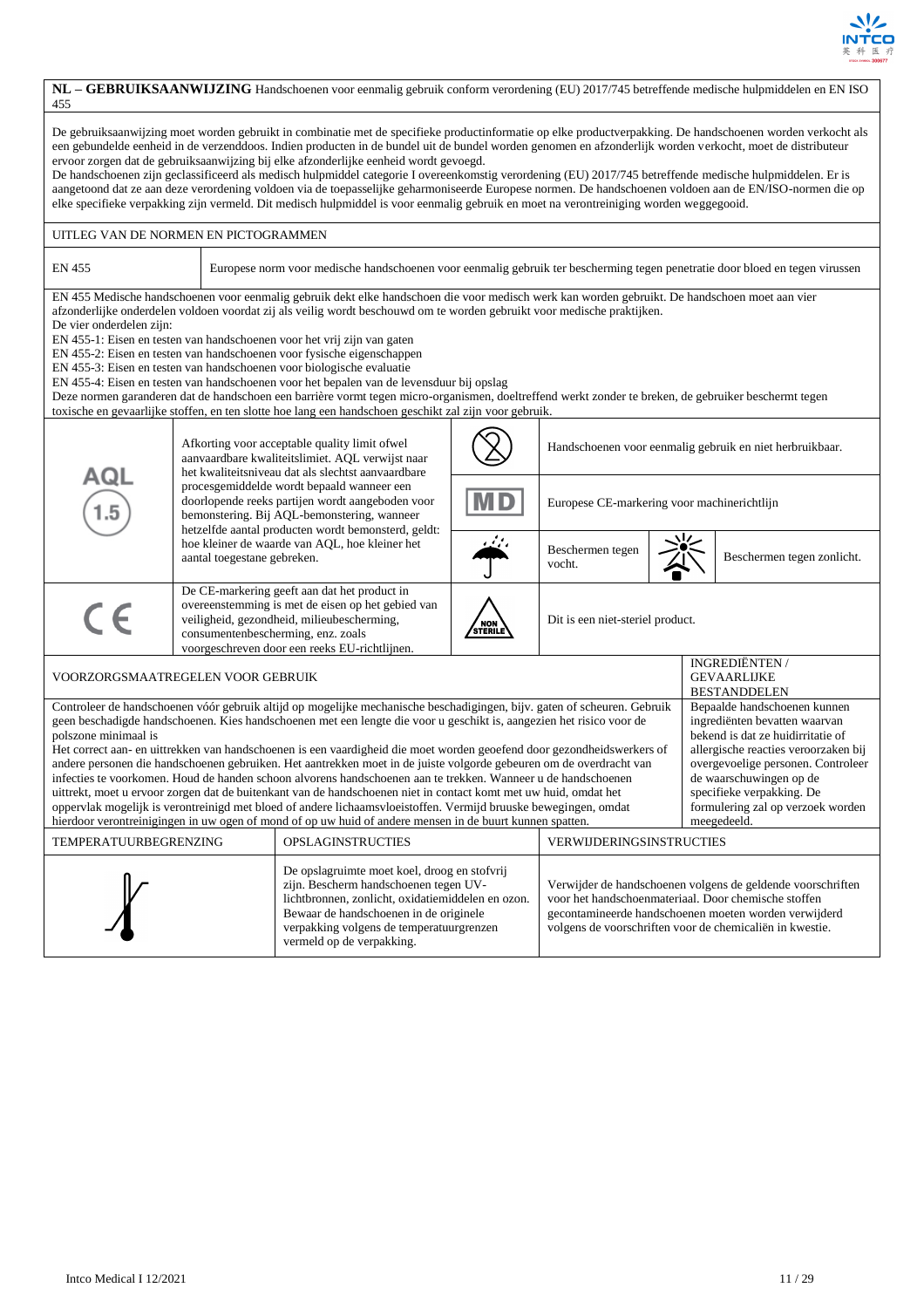

|                                                                                                                                                                                                                                                                                                                                                                                                                                                                                                                                                                                                                                                                                                                                                                                                                                                                                                                                                                                                                                                                               |                                                                                                                                                                                                                                                                                                                                                                                                                                                                                                                                                                                                                                                                                                                                                                                                   | FI - KÄYTTÖOHJE Kertakäyttökäsineet, lääkinnällisistä laitteista annetun asetuksen (EU) 2017/745 ja EN ISO 455 -standardin mukainen                                                          |         |                                                     |  |  |                             |  |
|-------------------------------------------------------------------------------------------------------------------------------------------------------------------------------------------------------------------------------------------------------------------------------------------------------------------------------------------------------------------------------------------------------------------------------------------------------------------------------------------------------------------------------------------------------------------------------------------------------------------------------------------------------------------------------------------------------------------------------------------------------------------------------------------------------------------------------------------------------------------------------------------------------------------------------------------------------------------------------------------------------------------------------------------------------------------------------|---------------------------------------------------------------------------------------------------------------------------------------------------------------------------------------------------------------------------------------------------------------------------------------------------------------------------------------------------------------------------------------------------------------------------------------------------------------------------------------------------------------------------------------------------------------------------------------------------------------------------------------------------------------------------------------------------------------------------------------------------------------------------------------------------|----------------------------------------------------------------------------------------------------------------------------------------------------------------------------------------------|---------|-----------------------------------------------------|--|--|-----------------------------|--|
| Käyttöohjetta tulee käyttää tuotepakkauksessa olevien tuotekohtaisten tietojen rinnalla. Käsineet myydään pakettina kuljetuspakkauksen kanssa. Jos paketti puretaan<br>ja tuotteet myydään erikseen, jakelijan tulee varmistaa, että käyttöohjeet liitetään kunkin erillisen yksikön mukaan.<br>Käsineet ovat lääkinnällisistä laitteista annetun asetuksen (EU) 2017/745 mukaisesti luokan I lääkinnällisiä laitteita, ja niiden on osoitettu noudattavan tätä asetusta<br>sovellettavien yhtenäisten eurooppalaisten standardien mukaisesti. Käsineet täyttävät kussakin pakkauksessa näkyvät EN/ISO-standardit. Nämä lääkinnälliset<br>laitteet ovat kertakäyttöisiä, ja ne tulee hävittää likaantumisen jälkeen.                                                                                                                                                                                                                                                                                                                                                          |                                                                                                                                                                                                                                                                                                                                                                                                                                                                                                                                                                                                                                                                                                                                                                                                   |                                                                                                                                                                                              |         |                                                     |  |  |                             |  |
| STANDARDIEN JA KUVAMERKKIEN SELITYKSET                                                                                                                                                                                                                                                                                                                                                                                                                                                                                                                                                                                                                                                                                                                                                                                                                                                                                                                                                                                                                                        |                                                                                                                                                                                                                                                                                                                                                                                                                                                                                                                                                                                                                                                                                                                                                                                                   |                                                                                                                                                                                              |         |                                                     |  |  |                             |  |
| <b>EN 455</b>                                                                                                                                                                                                                                                                                                                                                                                                                                                                                                                                                                                                                                                                                                                                                                                                                                                                                                                                                                                                                                                                 |                                                                                                                                                                                                                                                                                                                                                                                                                                                                                                                                                                                                                                                                                                                                                                                                   | Terveydenhuollossa käytettävät kertakäyttöiset käsineet, veren läpäisyä ja viruksia vastaan                                                                                                  |         |                                                     |  |  |                             |  |
| Ne ovat seuraavat:                                                                                                                                                                                                                                                                                                                                                                                                                                                                                                                                                                                                                                                                                                                                                                                                                                                                                                                                                                                                                                                            | EN 455 Terveydenhuollossa käytettävät kertakäyttöiset käsineet koskee kaikkia käsineitä, joita voidaan käyttää terveydenhuollossa. Käsineen on täytettävä neljän<br>erillisen osan vaatimukset, ennen kuin se katsotaan turvalliseksi käytettäväksi terveydenhuollossa.<br>EN 455-1: Reiättömyyttä koskevat vaatimukset ja testaaminen<br>EN 455-2: Fysikaalisten ominaisuuksien vaatimukset ja testit<br>EN 455-3: Biologisen arvioinnin vaatimukset ja testaus<br>EN 455-4: Vaatimukset ja testit säilymisajan määrittämiseksi<br>Yhdessä nämä osat varmistavat, että käsineet muodostavat esteen mikro-organismeja vastaan, toimivat tehokkaasti rikkoutumatta sekä suojaavat käyttäjää<br>myrkyllisiltä ja vaarallisilta aineilta, ja määrittävät, kuinka kauan käsineet soveltuvat käyttöön. |                                                                                                                                                                                              |         |                                                     |  |  |                             |  |
|                                                                                                                                                                                                                                                                                                                                                                                                                                                                                                                                                                                                                                                                                                                                                                                                                                                                                                                                                                                                                                                                               |                                                                                                                                                                                                                                                                                                                                                                                                                                                                                                                                                                                                                                                                                                                                                                                                   | Hyväksyttävää laatutasoa tarkoittava lyhenne. AQL<br>tarkoittaa laatutasoa, joka on heikoin siedettävä                                                                                       |         | Kertakäyttöiset käsineet, ei saa käyttää uudelleen. |  |  |                             |  |
| AQL                                                                                                                                                                                                                                                                                                                                                                                                                                                                                                                                                                                                                                                                                                                                                                                                                                                                                                                                                                                                                                                                           |                                                                                                                                                                                                                                                                                                                                                                                                                                                                                                                                                                                                                                                                                                                                                                                                   | prosessin keskiarvo, kun hyväksynnän<br>näytteenottoon toimitetaan jatkuva sarja<br>tuotantoeriä. Kun samasta määrästä tuotteita otetaan<br>näytteitä AQL-näytteenotossa, mitä pienempi AQL- |         | Konedirektiivin mukainen EU CE -merkintä            |  |  |                             |  |
|                                                                                                                                                                                                                                                                                                                                                                                                                                                                                                                                                                                                                                                                                                                                                                                                                                                                                                                                                                                                                                                                               |                                                                                                                                                                                                                                                                                                                                                                                                                                                                                                                                                                                                                                                                                                                                                                                                   | luku on, sitä pienempi määrä vikoja sallitaan.                                                                                                                                               |         | Suojattava<br>kosteudelta.                          |  |  | Suojattava auringonvalolta. |  |
| $\epsilon$                                                                                                                                                                                                                                                                                                                                                                                                                                                                                                                                                                                                                                                                                                                                                                                                                                                                                                                                                                                                                                                                    | direktiivien mukaisesti.                                                                                                                                                                                                                                                                                                                                                                                                                                                                                                                                                                                                                                                                                                                                                                          | CE-merkintä tarkoittaa, että tavara täyttää<br>turvallisuutta, terveyttä, ympäristönsuojelua,<br>kuluttajansuojaa ym. koskevat vaatimukset EU-                                               | STERILE | Tuote ei ole steriili.                              |  |  |                             |  |
| VAROTOIMET KÄYTTÖÄ VARTEN                                                                                                                                                                                                                                                                                                                                                                                                                                                                                                                                                                                                                                                                                                                                                                                                                                                                                                                                                                                                                                                     |                                                                                                                                                                                                                                                                                                                                                                                                                                                                                                                                                                                                                                                                                                                                                                                                   |                                                                                                                                                                                              |         |                                                     |  |  | AINESOSAT / VAARALLISET     |  |
| <b>OSAT</b><br>Tarkista aina ennen käyttöä, ettei käsineissä ole mekaanisia vaurioita, esim. reikiä tai repeämiä. Älä käytä vaurioituneita<br>Joissakin käsineissä voi olla<br>käsineitä. Valitse itsellesi sopivan pituiset käsineet, sillä rannealueeseen kohdistuva riski on vähäinen.<br>ainesosia, joiden tiedetään<br>Käsineiden oikea pukeminen ja riisuminen on taito, jota terveydenhuoltohenkilöstön tai muiden käsineiden käyttäjien tulee<br>aiheuttavan herkän ihon ärsytystä<br>harjoitella. Pukeminen on suoritettava oikeassa järjestyksessä infektioiden leviämisen estämiseksi. Pidä kädet puhtaina<br>tai allergisia reaktioita. Tarkista<br>ennen käsineiden pukemista. Riisuessasi käsineitä älä anna niiden ulkopinnan koskettaa ihoasi, sillä pinta voi olla veren tai<br>kunkin pakkauksen varoitukset.<br>muiden ruumiineritteiden likaama. Varo käsineiden tarttumista esineisiin, sillä ne voivat irrotessaan lennättää likahiukkasia<br>Koostumus on saatavilla pyynnöstä.<br>silmiisi, suuhusi, ihollesi tai lähistöllä olevien ihmisten päälle. |                                                                                                                                                                                                                                                                                                                                                                                                                                                                                                                                                                                                                                                                                                                                                                                                   |                                                                                                                                                                                              |         |                                                     |  |  |                             |  |
| LÄMPÖTILARAJOITUS                                                                                                                                                                                                                                                                                                                                                                                                                                                                                                                                                                                                                                                                                                                                                                                                                                                                                                                                                                                                                                                             |                                                                                                                                                                                                                                                                                                                                                                                                                                                                                                                                                                                                                                                                                                                                                                                                   | <b>VARASTOINTIOHJEET</b>                                                                                                                                                                     |         | HÄVITTÄMISOHJEET                                    |  |  |                             |  |
| Varastointialueen tulee olla viileä, kuiva ja<br>pölytön. Suojaa käsineet UV-valon lähteiltä,<br>Hävitä käsineet noudattaen käsineiden materiaalia koskevia<br>auringonvalolta, hapettimilta ja otsonilta. Säilytä<br>säädöksiä. Kemiallisten aineiden likaamat käsineet tulee hävittää<br>alkuperäisessä pakkauksessa ja noudata<br>kyseistä kemikaalia koskevien säädösten mukaisesti.<br>pakkaukseen merkittyjä lämpötilarajoja.                                                                                                                                                                                                                                                                                                                                                                                                                                                                                                                                                                                                                                           |                                                                                                                                                                                                                                                                                                                                                                                                                                                                                                                                                                                                                                                                                                                                                                                                   |                                                                                                                                                                                              |         |                                                     |  |  |                             |  |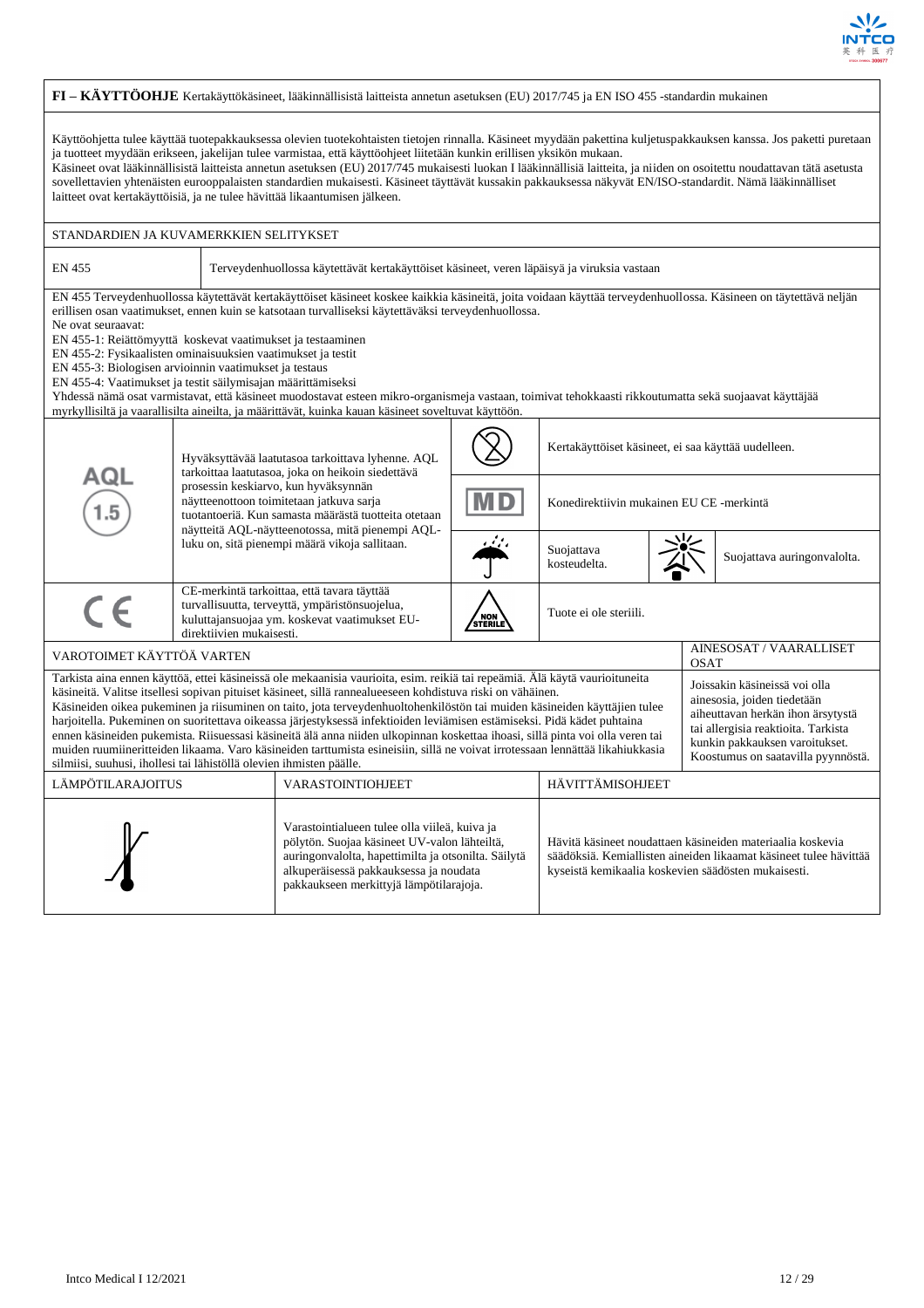

#### **CZ – NÁVOD K POUŽITÍ** Rukavice pro jednorázové použití v souladu s nařízením o zdravotnických prostředcích (EU) 2017/745 a EN ISO 455 Návod k použití je třeba používat v kombinaci s konkrétními informacemi o výrobku uvedenými na obalu každého výrobku. Rukavice jsou prodávány jako svazek v přepravním kartonu. V případě, že se tento svazek rozebere a výrobky jsou prodávány samostatně,, musí distributor zajistit, aby byl návod k použití součástí každého samostatného svazku. Rukavice jsou klasifikovány jako zdravotnické prostředky (MDR) kategorie I evropského nařízení MDR č. 2017/745 a jejich shoda s tímto nařízením byla prokázána prostřednictvím platných harmonizovaných evropských norem. Rukavice splňují normy EN/ISO uvedené na každém konkrétním balení. Tento zdravotnický prostředek je určen pouze na jedno použití a po znečištění je třeba ho zlikvidovat. VYSVĚTLENÍ NOREM A SYMBOLŮ EN 455 Evropská norma pro zdravotnické rukavice pro jednorázové použití proti průniku krve a virů Norma EN 455 Zdravotnické rukavice pro jednorázové použití se vztahuje na všechny rukavice, které lze použít pro zdravotnické práce. Rukavice musí splňovat čtyři samostatné části, aby mohla být považována za bezpečnou pro použití v lékařské praxi. Tyto čtyři části jsou: EN 455-1: Požadavky a zkoušení rukavic z hlediska bezdírkovosti EN 455-2: Požadavky a zkoušení fyzikálních vlastností rukavic EN 455-3: Požadavky a zkoušení rukavic z hlediska biologického hodnocení EN 455-4: Požadavky a zkoušení rukavic pro stanovení trvanlivosti Tyto požadavky zajistí, že rukavice vytvoří spolehlivou bariéru proti mikroorganismům,bude účinně fungovat bez prasknutí, ochrání uživatele před toxickým a nebezpečným materiálem a v neposlední řadě stanoví, jak dlouho bude rukavice vhodná k použití. Rukavice pouze na jedno použití a nikoli pro opakované použití. Zkratka pro přijatelný limit kvality. AQL označuje úroveň kvality, která je nejhorším přípustným ם ב průměrem procesu,, kdy je průběžná série šarží předložena k přejímacímu odběru vzorků. Při Označení CE EU podle směrnice o strojních zařízeních odběru vzorků AQL, kdy se odebírá stejný počet výrobků, platí, že čím menší je hodnota AQL, tím menší je počet přípustných vad. Chraňte před Chraňte před slunečním vlhkostí. zářením. Značka CE označuje shodu zboží s požadavky na  $\epsilon$ bezpečnost, zdraví, ochranu životního prostředí, Jedná se o nesterilní výrobek. ochranu spotřebitele atd., jak to vyžaduje řada / NOI<br>STERI směrnic EU. BEZPEČNOSTNÍ OPATŘENÍ PRO POUŽITÍ SLOŽKY / NEBEZPEČNÉ **KOMPONENTY** Před použitím vždy zkontrolujte rukavice, zda nejsou mechanicky poškozené, např. jsou děravé nebo natržené. Poškozené Některé rukavice mohou obsahovat rukavice nepoužívejte. Vyberte si rukavice s délkou, která je pro vás vhodná, protože riziko pro oblast zápěstí je minimální. složky, o nichž je známo, že u Správné nasazování a svlékání rukavic je dovednost, kterou si musí zdravotničtí pracovníci a další osoby, které rukavice senzibilizovaných jedinců způsobují používají, osvojit. Nasazování rukavic musí být prováděno ve správném pořadí, aby se zabránilo přenosu infekcí. Před podráždění kůže nebo alergické nasazením rukavic mějte čisté ruce. Při sundávání rukavic se vyvarujte kontaktu vnějšího povrchu rukavic s pokožkou, reakce. Zkontrolujte upozornění na protože povrch mohl být kontaminován krví a jinými tělesnými tekutinami. Vyvarujte se luskání prsty, protože by to mohlo konkrétním obalu. Složení bude způsobit vystříknutí nečistot do očí nebo do úst nebo na pokožku či na jiné osoby ve vaší blízkosti. poskytnuto na vyžádání. TEPLOTNÍ VYMEZENÍ POKYNY PRO SKLADOVÁNÍ POKYNY PRO LIKVIDACI Skladovací prostor by měl být chladný, suchý a bezprašný. Chraňte rukavice před zdroji UV Rukavice likvidujte v souladu s platnými předpisy pro materiál záření, slunečním světlem, oxidačními činidly a rukavic. Rukavice znečištěné chemickými látkami musí být ozónem. Skladujte v původním obalu v souladu s likvidovány v souladu s předpisy pro příslušné chemické látky.teplotními limity uvedenými na obalu.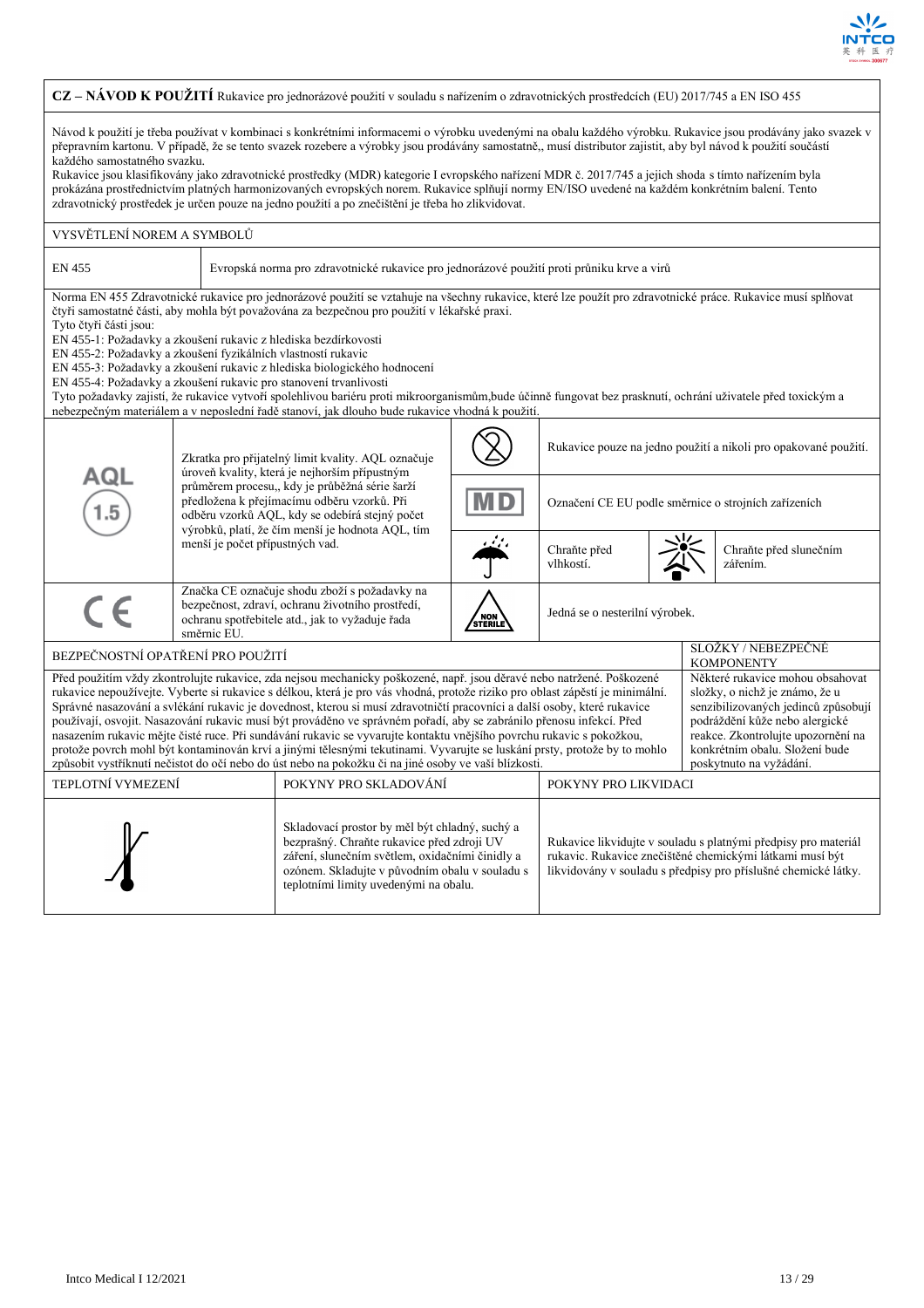

## **PT – INSTRUKCJA UŻYCIA**Rękawice jednorazowe zgodne z rozporządzeniem w sprawie wyrobów medycznych (UE) 2017/745 i EN ISO 455

Instrukcję użycia należy stosować w połączeniu z informacjami dotyczącymi danego produktu podanymi na opakowaniu. Rękawice sprzedaje się w zestawie w kartonie wysyłkowym. W przypadku rozdzielenia zestawu i sprzedaży produktów osobno dystrybutor musi zadbać o dołączenie instrukcji użycia do każdego produktu.

Rękawice są sklasyfikowane według z rozporządzenia w sprawie wyrobów medycznych (MDR) kategorii I zgodnie z rozporządzeniem MDR (EU) 2017/745 i zostały sklasyfikowane jako zgodne z tym rozporządzeniem za pomocą stosownych zharmonizowanych norm europejskich. Rękawice spełniają normy EN/ISO, które podano na każdym opakowaniu. Ten wyrób medyczny jest jednorazowego użytku i po zanieczyszczeniu należy go wyrzucić.

| WYJAŚNIENIE NORM I PIKTOGRAMÓW                                                                                                                                                                                                                                                                                                                                                                                                                                                                                                                                                                                                                                                                                                                                                                                                                                                                                                                                                                                               |                                                                                                                                                                                                                                                                                                                                                                                                                                                                                                                                                                                                                                                                                                                                                           |                |                                                                                |                                           |                                                   |  |  |  |
|------------------------------------------------------------------------------------------------------------------------------------------------------------------------------------------------------------------------------------------------------------------------------------------------------------------------------------------------------------------------------------------------------------------------------------------------------------------------------------------------------------------------------------------------------------------------------------------------------------------------------------------------------------------------------------------------------------------------------------------------------------------------------------------------------------------------------------------------------------------------------------------------------------------------------------------------------------------------------------------------------------------------------|-----------------------------------------------------------------------------------------------------------------------------------------------------------------------------------------------------------------------------------------------------------------------------------------------------------------------------------------------------------------------------------------------------------------------------------------------------------------------------------------------------------------------------------------------------------------------------------------------------------------------------------------------------------------------------------------------------------------------------------------------------------|----------------|--------------------------------------------------------------------------------|-------------------------------------------|---------------------------------------------------|--|--|--|
| <b>EN 455</b><br>Norma europejska dotycząca rękawic medycznych do jednorazowego użytku chroniących przed przenikaniem krwi i wirusami                                                                                                                                                                                                                                                                                                                                                                                                                                                                                                                                                                                                                                                                                                                                                                                                                                                                                        |                                                                                                                                                                                                                                                                                                                                                                                                                                                                                                                                                                                                                                                                                                                                                           |                |                                                                                |                                           |                                                   |  |  |  |
| Kryteria te sa nastepujace:                                                                                                                                                                                                                                                                                                                                                                                                                                                                                                                                                                                                                                                                                                                                                                                                                                                                                                                                                                                                  | EN 455 Rękawice medyczne do jednorazowego użytku obejmują wszystkie rękawice, które mogą być używane do prac medycznych. Rękawica musi spełniać<br>cztery odrębne kryteria, zanim zostanie uznana za bezpieczną do stosowania w praktyce medycznej.<br>EN 455-1: Wymogi i testy rękawic pod względem braku dziur.<br>EN 455-2: Wymogi i testy rękawic pod względem właściwości fizycznych.<br>EN 455-3: Wymogi i testy rękawic pod względem oceny biologicznej.<br>EN 455-4: Wymogi i testy rękawic pod względem ustalenia okresu trwałości.<br>Dzięki temu rękawice stanowią barierę dla mikroorganizmów, skutecznie działają, nie pękając, chronią użytkownika przed toksycznymi i niebezpiecznymi<br>materiałami, a także gwarantują trwałość rękawic. |                |                                                                                |                                           |                                                   |  |  |  |
|                                                                                                                                                                                                                                                                                                                                                                                                                                                                                                                                                                                                                                                                                                                                                                                                                                                                                                                                                                                                                              | Skrót do akceptowalnego limu jakości. AQL<br>(akceptowalny limit jakości) odnosi się do poziomu                                                                                                                                                                                                                                                                                                                                                                                                                                                                                                                                                                                                                                                           |                | Rękawice tylko do jednorazowego użytku, nie nadają się do<br>ponownego użycia. |                                           |                                                   |  |  |  |
| AQL<br>1.5                                                                                                                                                                                                                                                                                                                                                                                                                                                                                                                                                                                                                                                                                                                                                                                                                                                                                                                                                                                                                   | jakości, który jest najgorszą tolerowaną średnią<br>procesu, gdy ciągła seria partii jest przekazywana<br>do próbkowania odbiorczego. Przy próbkowaniu<br>AQL, gdy próbkuje się taką samą liczbę produktów,                                                                                                                                                                                                                                                                                                                                                                                                                                                                                                                                               | M D            |                                                                                | Oznaczenie CE UE dla dyrektywy maszynowej |                                                   |  |  |  |
|                                                                                                                                                                                                                                                                                                                                                                                                                                                                                                                                                                                                                                                                                                                                                                                                                                                                                                                                                                                                                              | im mniejsza jest wartość AQL, tym mniejsza jest<br>dopuszczalna liczba wad.                                                                                                                                                                                                                                                                                                                                                                                                                                                                                                                                                                                                                                                                               | المنتفذ        | Chronić przed<br>wilgocią.                                                     |                                           | Chronić przed działaniem<br>promieni słonecznych. |  |  |  |
|                                                                                                                                                                                                                                                                                                                                                                                                                                                                                                                                                                                                                                                                                                                                                                                                                                                                                                                                                                                                                              | Oznaczenie CE oznacza zgodność towaru z<br>wymogami bezpieczeństwa, zdrowia, ochrony<br>środowiska, ochrony konsumenta itp. określonymi<br>w szeregu dyrektyw UE.                                                                                                                                                                                                                                                                                                                                                                                                                                                                                                                                                                                         | NON<br>STERILE | Produkt nie jest jałowy.                                                       |                                           |                                                   |  |  |  |
| ŚRODKI OSTROŻNOŚCI PRZY UŻYCIU                                                                                                                                                                                                                                                                                                                                                                                                                                                                                                                                                                                                                                                                                                                                                                                                                                                                                                                                                                                               |                                                                                                                                                                                                                                                                                                                                                                                                                                                                                                                                                                                                                                                                                                                                                           |                |                                                                                |                                           | <b>SKŁADNIKI / SKŁADNIKI</b><br>NIEBEZPIECZNE     |  |  |  |
| Przed użyciem rękawice należy zawsze sprawdzać pod kątem ewentualnych uszkodzeń mechanicznych, np. otworów lub<br>Niektóre rękawice mogą zawierać<br>rozdarć. Nie należy używać uszkodzonych rękawic. Wybierać rękawice o odpowiedniej dla siebie długości, gdzie<br>składniki, dla których wykazano, że<br>zagrożenie dla obszaru nadgarstka jest minimalne.<br>mogą powodować podrażnienia<br>Zakładanie i zdejmowanie rękawic w prawidłowy sposób jest umiejętnością, którą pracownicy służby zdrowia lub inne<br>skóry lub reakcje alergiczne u osób<br>osoby używające rękawic muszą ćwiczyć. Rękawice należy zakładać w odpowiedniej kolejności, aby zapobiec przenoszeniu<br>uczulonych. Należy uważnie<br>zakażeń. Przed założeniem rękawic ręce powinny być czyste. Podczas zdejmowania rękawic należy unikać kontaktu ich<br>zapoznać się z informacjami<br>zewnętrznej powierzchni ze skórą, ponieważ powierzchnia ta mogła zostać skażona krwią lub innymi płynami ustrojowymi.<br>ostrzegawczymi na opakowaniu. |                                                                                                                                                                                                                                                                                                                                                                                                                                                                                                                                                                                                                                                                                                                                                           |                |                                                                                |                                           |                                                   |  |  |  |

Należy unikać pośpiesznego zdejmowania, ponieważ może to spowodować rozpryskiwanie zanieczyszczeń do oczu lub ust

INSTRUKCJE DOTYCZĄCE

podanymi na opakowaniu.

Miejsce przechowywania powinno być chłodne, suche i wolne od kurzu. Chronić rękawice przed źródłami promieniowania UV, światłem słonecznym, środkami utleniającymi lub ozonem. Przechowywać w oryginalnym opakowaniu zgodnie z wartościami granicznymi temperatury

bądź na skórę użytkownika lub innych osób przebywających w pobliżu.

WARTOŚCI GRANICZNE **TEMPERATURY** 

Formuła chemiczna dostępna na

życzenie.

rozporządzeniami dotyczącymi materiału rękawic. Rękawice zanieczyszczone substancjami chemicznymi należy utylizować zgodnie z przepisami dotyczącymi odpowiednich substancji

**INSTRUKCJE DOTYCZĄCE UTYLIZACJI** 

Utylizować rękawice zgodnie z obowiązującymi

chemicznych.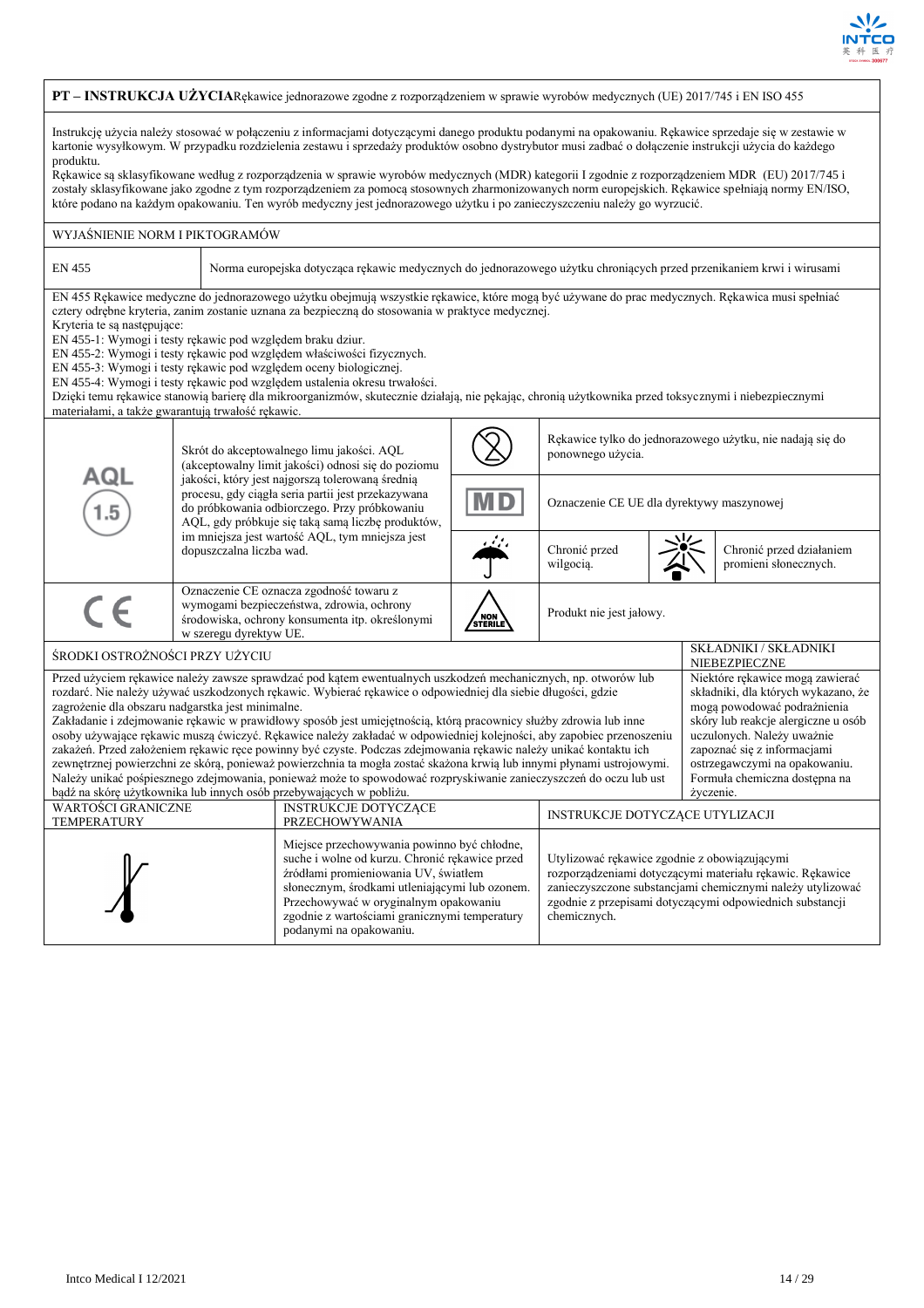

|                                                                                                                                                                                                                                                                                                                                                                                                                                                                                                                                                                                                                                                                                                                                                                                                                                                                                                                                                                                                                                                                                                                   | SK – NÁVOD NA POUŽITIE Rukavice na jednorazové použitie v súlade s nariadením o zdravotníckych pomôckach (EÚ) 2017/745 a EN ISO 455                                                                                                                                                                                                                                                                                                                                                                                                                                                                                                                                                                                                                                                           |                          |                                                                                                                                                 |                |                                                        |  |  |                                                            |  |
|-------------------------------------------------------------------------------------------------------------------------------------------------------------------------------------------------------------------------------------------------------------------------------------------------------------------------------------------------------------------------------------------------------------------------------------------------------------------------------------------------------------------------------------------------------------------------------------------------------------------------------------------------------------------------------------------------------------------------------------------------------------------------------------------------------------------------------------------------------------------------------------------------------------------------------------------------------------------------------------------------------------------------------------------------------------------------------------------------------------------|-----------------------------------------------------------------------------------------------------------------------------------------------------------------------------------------------------------------------------------------------------------------------------------------------------------------------------------------------------------------------------------------------------------------------------------------------------------------------------------------------------------------------------------------------------------------------------------------------------------------------------------------------------------------------------------------------------------------------------------------------------------------------------------------------|--------------------------|-------------------------------------------------------------------------------------------------------------------------------------------------|----------------|--------------------------------------------------------|--|--|------------------------------------------------------------|--|
| Návod na použitie sa má používať v kombinácii s konkrétnymi informáciami týkajúcimi sa výrobku uvedenými na obale každého výrobku. Rukavice sa predávajú<br>ako zväzok v prepravnom kartóne. V prípade, že sa tento zväzok rozoberie a výrobky sa predávajú samostatne, , distribútor musí zabezpečiť, aby bol návod na<br>použitie priložený ku každému samostatnému zväzku.<br>Rukavice sú klasifikované ako zdravotnícke pomôcky kategórie I podľa nariadenia o zdravotníckych pomôckach (EÚ) 2017/745 a ich súlad s týmto nariadením bol<br>preukázaný prostredníctvom platných harmonizovaných európskych noriem Rukavice spĺňajú normy EN/ISO uvedené na každom konkrétnom balení. Táto<br>zdravotnícka pomôcka je určená len na jednorazové použitie a po znečistení by sa mala zlikvidovať.                                                                                                                                                                                                                                                                                                               |                                                                                                                                                                                                                                                                                                                                                                                                                                                                                                                                                                                                                                                                                                                                                                                               |                          |                                                                                                                                                 |                |                                                        |  |  |                                                            |  |
| VYSVETLENIE NORIEM A SYMBOLOV                                                                                                                                                                                                                                                                                                                                                                                                                                                                                                                                                                                                                                                                                                                                                                                                                                                                                                                                                                                                                                                                                     |                                                                                                                                                                                                                                                                                                                                                                                                                                                                                                                                                                                                                                                                                                                                                                                               |                          |                                                                                                                                                 |                |                                                        |  |  |                                                            |  |
| EN 455                                                                                                                                                                                                                                                                                                                                                                                                                                                                                                                                                                                                                                                                                                                                                                                                                                                                                                                                                                                                                                                                                                            |                                                                                                                                                                                                                                                                                                                                                                                                                                                                                                                                                                                                                                                                                                                                                                                               |                          | Európska norma pre zdravotnícke rukavice na jedno použitie proti preniknutiu krvi a vírusom.                                                    |                |                                                        |  |  |                                                            |  |
| Tieto štyri časti sú:                                                                                                                                                                                                                                                                                                                                                                                                                                                                                                                                                                                                                                                                                                                                                                                                                                                                                                                                                                                                                                                                                             | Norma EN 455 Zdravotnícke rukavice na jednopoužitie sa vzťahuje na všetky rukavice, ktoré by sa mohli používať na zdravotnícke práce. Rukavice musia spĺňať<br>štyri samostatné časti, aby sa mohli považovať za bezpečné na použitie v lekárskej praxi.<br>EN 455-1: Požiadavky a skúšanie rukavíc na neprítomnosť dier<br>EN 455-2: Požiadavky a skúšanie rukavíc na fyzikálne vlastnosti<br>EN 455-3: Požiadavky a skúšanie rukavíc na biologické hodnotenie<br>EN 455-4: Požiadavky a skúšanie rukavíc na stanovenie doby skladovateľnosti<br>Zabezpečujú, že rukavice vytvoria účinnú bariéru proti mikroorganizmom, budú účinne fungovať bez porušenia, ochránia používateľa pred toxickým a<br>nebezpečným materiálom a nakoniec stanoví, ako dlho budú rukavice vhodné na používanie. |                          |                                                                                                                                                 |                |                                                        |  |  |                                                            |  |
|                                                                                                                                                                                                                                                                                                                                                                                                                                                                                                                                                                                                                                                                                                                                                                                                                                                                                                                                                                                                                                                                                                                   |                                                                                                                                                                                                                                                                                                                                                                                                                                                                                                                                                                                                                                                                                                                                                                                               |                          | Skratka pre prijateľný limit kvality. AQL sa<br>vzťahuje na úroveň kvality, ktorá je najhorším                                                  |                |                                                        |  |  | Rukavice len na jedno použitie a ne na opakované použitie. |  |
| AQL<br>$1.5\,$                                                                                                                                                                                                                                                                                                                                                                                                                                                                                                                                                                                                                                                                                                                                                                                                                                                                                                                                                                                                                                                                                                    |                                                                                                                                                                                                                                                                                                                                                                                                                                                                                                                                                                                                                                                                                                                                                                                               |                          | prípustným priemerom procesu, keď sa na odber<br>vzoriek na prevzatie predkladá pokračujúca séria<br>šarží. Pri vzorkovaní AQL, keď sa vzorkuje | M D            | Označenie CE EÚ pre smernicu o strojových zariadeniach |  |  |                                                            |  |
|                                                                                                                                                                                                                                                                                                                                                                                                                                                                                                                                                                                                                                                                                                                                                                                                                                                                                                                                                                                                                                                                                                                   |                                                                                                                                                                                                                                                                                                                                                                                                                                                                                                                                                                                                                                                                                                                                                                                               |                          | rovnaký počet výrobkov, platí, že čím je hodnota<br>AQL menšia, tým je menší počet prípustných chýb.                                            | رىن            | Chráňte pred<br>vlhkosťou.                             |  |  | Chráňte pred slnečným<br>žiarením.                         |  |
| $\epsilon$                                                                                                                                                                                                                                                                                                                                                                                                                                                                                                                                                                                                                                                                                                                                                                                                                                                                                                                                                                                                                                                                                                        |                                                                                                                                                                                                                                                                                                                                                                                                                                                                                                                                                                                                                                                                                                                                                                                               | vyžaduje rad smerníc EÚ. | Značka CE označuje zhodu tovaru s požiadavkami<br>na bezpečnosť, zdravie, ochranu životného<br>prostredia, ochranu spotrebiteľa atď., ako to    | NON<br>STERILE | Toto je nesterilný výrobok.                            |  |  |                                                            |  |
| BEZPEČNOSTNÉ OPATRENIA PRI POUŽÍVANÍ                                                                                                                                                                                                                                                                                                                                                                                                                                                                                                                                                                                                                                                                                                                                                                                                                                                                                                                                                                                                                                                                              |                                                                                                                                                                                                                                                                                                                                                                                                                                                                                                                                                                                                                                                                                                                                                                                               |                          |                                                                                                                                                 |                |                                                        |  |  | ZLOŽKY / NEBEZPEČNÉ<br><b>KOMPONENTY</b>                   |  |
| Niektoré rukavice môžu obsahovať<br>Pred použitím vždy skontrolujte, či rukavice nie sú mechanicky poškodené, napr. či nie sú diery alebo natrhnuté. Poškodené<br>zložky, o ktorých je známe, že u<br>rukavice nepoužívajte. Vyberte si rukavice s primeranou dĺžkou, pretože riziko pre oblasť zápästia je minimálne.<br>senzibilizovaných osôb spôsobujú<br>Správne obliekanie a vyzliekanie rukavíc je zručnosť, ktorú si musia zdravotnícki pracovníci i ostatní, ktorí používajú<br>podráždenie pokožky alebo<br>rukavice, natrénovať. Obliekanie sa musí vykonávať v správnom poradí, aby sa zabránilo prenosu infekcií. Pred nasadením<br>alergické reakcie. Skontrolujte<br>rukavíc majte čisté ruky. Pri vyzliekaní rukavíc nedovoľte, aby sa vonkajší povrch rukavíc dostal do kontaktu s pokožkou,<br>upozornenia na konkrétnom obale.<br>pretože povrch by mohol byť kontaminovaný krvou a inými telesnými tekutinami. Vyhnite sa roztrhnutiu, pretože to môže<br>Zloženie vám bude poskytnuté na<br>spôsobiť, že kontaminanty sa vám dostanú do očí, úst, na pokožku alebo na iné osoby v blízkosti. |                                                                                                                                                                                                                                                                                                                                                                                                                                                                                                                                                                                                                                                                                                                                                                                               |                          |                                                                                                                                                 |                |                                                        |  |  |                                                            |  |
|                                                                                                                                                                                                                                                                                                                                                                                                                                                                                                                                                                                                                                                                                                                                                                                                                                                                                                                                                                                                                                                                                                                   | požiadanie.<br>POKYNY NA LIKVIDÁCIU<br><b>VYMEDZENIE TEPLOTY</b><br>POKYNY NA SKLADOVANIE                                                                                                                                                                                                                                                                                                                                                                                                                                                                                                                                                                                                                                                                                                     |                          |                                                                                                                                                 |                |                                                        |  |  |                                                            |  |
| Skladovací priestor by mal byť chladný, suchý a<br>bezprašný. Rukavice chráňte pred zdrojmi UV<br>Likvidujte v súlade s platnými predpismi pre materiál rukavíc.<br>žiarenia, slnečným svetlom, oxidačnými<br>Rukavice znečistené chemickými látkami sa musia likvidovať v<br>činidlami a ozónom. Skladujte v pôvodnom<br>súlade s predpismi pre príslušné chemické látky.<br>obale v súlade s teplotnými limitmi uvedenými<br>na obale.                                                                                                                                                                                                                                                                                                                                                                                                                                                                                                                                                                                                                                                                          |                                                                                                                                                                                                                                                                                                                                                                                                                                                                                                                                                                                                                                                                                                                                                                                               |                          |                                                                                                                                                 |                |                                                        |  |  |                                                            |  |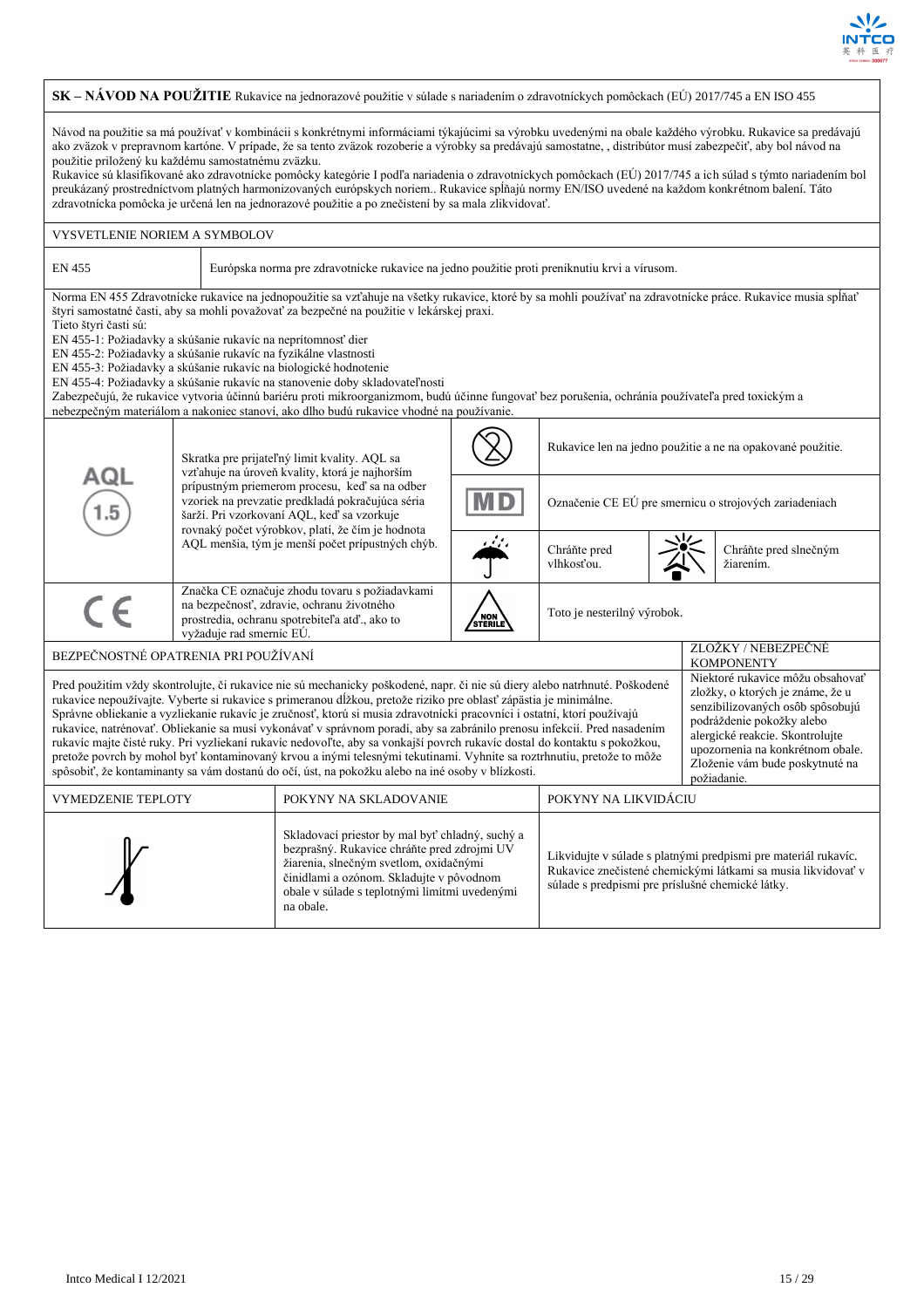

#### **RO – INSTRUCȚIUNI DE UTILIZARE** Mănuși de unică folosință conforme cu Regulamentul (UE) 2017/745 privind dispozitivele medicale și cu EN ISO 455 Instrucțiunile de utilizare trebuie utilizate în combinație cu informațiile specifice legate de produs de pe ambalajul fiecărui produs. Mănușile sunt vândute ca o unitate dintr-un grup de mai multe unități cu cutia din carton pentru transport. În cazul în care produsele din unitatea cu mai multe bucăți sunt divizate și vândute separat, distribuitorul trebuie să se asigure că instrucțiunile de utilizare însoțesc fiecare unitate separată. Mănușile sunt clasificate în categoria I conform Reglementării privind dispozitivele medicale (MDR), în conformitate cu Regulamentul (EU) privind dispozitivele medicale 2017/745 și au fost certificate ca fiind în conformitate cu prezentul regulament, pe baza standardelor europene armonizate aplicabile. Mănușile respectă standardele EN/ISO indicate pe fiecare ambalaj specific. Acest MDR este exclusiv de unică folosință și trebuie eliminat după contaminare. EXPLICAREA STANDARDELOR ȘI A PICTOGRAMELOR EN 455 Standard european pentru mănuși medicale de unică folosință împotriva pătrunderii sângelui și a virusurilor EN 455 mănușile medicale de unică folosință acoperă orice mănușă care ar putea fi utilizată pentru activități medicale. Mănușa trebuie să respecte patru părți separate, înainte de a fi considerată sigură pentru a fi utilizată în practica medicală. Cele patru părți sunt: EN 455-1: Cerințele și testarea mănușilor pentru a nu prezenta găuri EN 455-2: Cerințele și testarea mănușilor pentru proprietăți fizice EN 455-3: Cerințele și testarea mănușilor pentru evaluarea biologică EN 455-4: Cerințele și testarea mănușilor pentru stabilirea termenului de valabilitate Între acestea se asigură că mănușa va fi o barieră împotriva microorganismelor, că va funcționa eficient fără să se rupă, că va proteja utilizatorul de materiale toxice și periculoase și, în cele din urmă, cât timp o mănușă va fi potrivită pentru utilizare. Mănuși de unică folosință și nereutilizabile. Abreviere pentru limita de calitate acceptabilă. AQL se referă la nivelul de calitate care reprezintă ם ב cea mai slabă medie tolerabilă a procesului atunci când o serie continuă de loturi este supusă Marcajul CE al UE pentru Directiva privind utilajele eșantionării pentru acceptare. La eșantionarea AQL, atunci când se eșantionează același număr de produse, cu cât valoarea AQL este mai mică, cu atât Protejați Protejați împotriva luminii numărul de defecte permise este mai mic. împotriva solare. umidității. Marcajul CE indică conformitatea produsului cu  $\epsilon$ siguranța, sănătatea, protecția mediului, protecția Acesta este un produs nesteril. consumatorului etc., așa cum se prevede într-o serie / NOI<br>STERI de directive UE PRECAUȚII DE UTILIZARE **INGREDIENTE/COMPONENTE** PERICULOASE Înainte de utilizare, verificați întotdeauna mănușile pentru posibile deteriorări mecanice, de ex., găuri sau rupturi. Nu utilizați mănuși deteriorate. Alegeți mănuși cu o lungime potrivită pentru dumneavoastră, deoarece riscul pentru zona Anumite mănuși pot conține încheieturii mâinii este minim ingrediente cunoscute ca provocând Punerea și scoaterea mănușilor în mod corespunzător este o abilitate care trebuie exersată de lucrătorii din domeniul sănătății iritații ale pielii sau reacții alergice sau de alte persoane care utilizează mănuși. Punerea mănușilor trebuie efectuată în ordinea corectă, pentru a preveni la persoanele sensibile. Verificați transmiterea infecțiilor. Păstrați mâinile curate înainte de a vă pune mănușile. Atunci când vă scoateți mănușile, evitați ca avertismentele de pe ambalajul suprafața exterioară a mănușilor să intre în contact cu pielea dumneavoastră, deoarece este posibil ca suprafața să fi fost specific. Formularea va fi contaminată cu sânge sau cu alte fluide corporale. Evitați să le rupeți, deoarece acest lucru ar putea provoca împroșcarea comunicată la cerere. contaminanților în ochi sau în gură sau pe pielea dumneavoastră sau a altor persoane aflate în apropiere. DELIMITAREA TEMPERATURII INSTRUCȚIUNI DE DEPOZITARE INSTRUCȚIUNI DE ELIMINARE Zona de depozitare trebuie să fie răcoroasă, uscată și lipsită de praf. Protejați mănușile de Eliminați mănușile în conformitate cu reglementările valabile sursele de lumină UV, de lumina soarelui, de pentru materialul mănușilor. Mănușile contaminate cu substanțe agenții oxidanți și de ozon. Depozitați în chimice trebuie eliminate în conformitate cu reglementările ambalajul original, în conformitate cu limitele de pentru substanțele chimice respective.temperatură indicate pe ambalaj.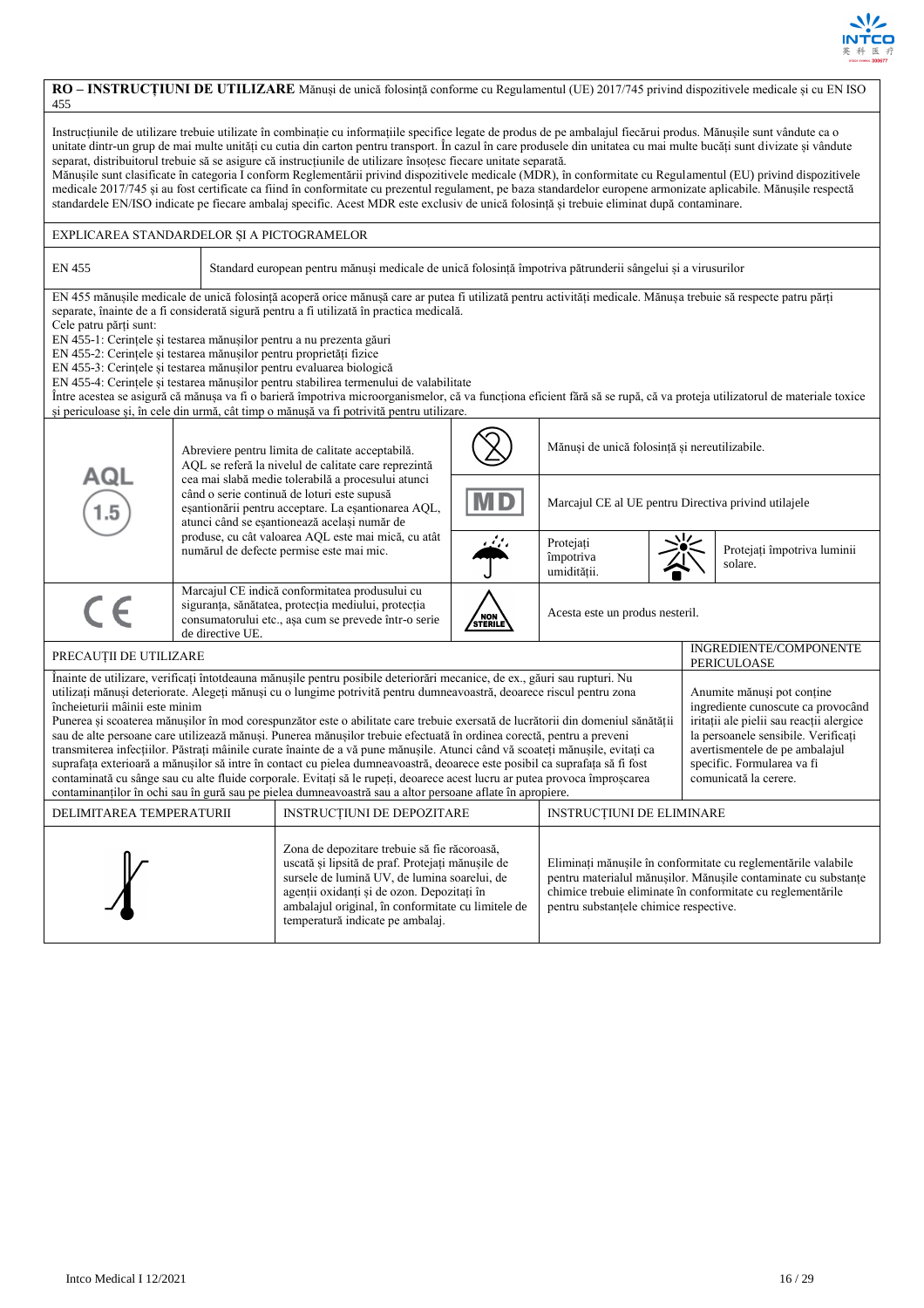

|                                                                                                                                                                                                                                                                                                                                                                                                                                                                                                                                                                                                                                                                                                                                                                                                                                                                                                                                                                                                                                                                                                                   | SE - BRUKSANVISNING Handske för engångsbruk överensstämmer med MDR-förordning (EU) 2017/745 och SS-EN ISO 455                                                                                                                                                                                                                                                                                                                                                                                                                                                                                                                                                                                                                                                                                                         |                                                                                                                                                                                                                                                                                                  |                |                                                        |  |  |                                              |
|-------------------------------------------------------------------------------------------------------------------------------------------------------------------------------------------------------------------------------------------------------------------------------------------------------------------------------------------------------------------------------------------------------------------------------------------------------------------------------------------------------------------------------------------------------------------------------------------------------------------------------------------------------------------------------------------------------------------------------------------------------------------------------------------------------------------------------------------------------------------------------------------------------------------------------------------------------------------------------------------------------------------------------------------------------------------------------------------------------------------|-----------------------------------------------------------------------------------------------------------------------------------------------------------------------------------------------------------------------------------------------------------------------------------------------------------------------------------------------------------------------------------------------------------------------------------------------------------------------------------------------------------------------------------------------------------------------------------------------------------------------------------------------------------------------------------------------------------------------------------------------------------------------------------------------------------------------|--------------------------------------------------------------------------------------------------------------------------------------------------------------------------------------------------------------------------------------------------------------------------------------------------|----------------|--------------------------------------------------------|--|--|----------------------------------------------|
| Bruksanvisningen ska användas i kombination med den specifika produktrelaterade informationen på varje produktförpackning. Handskarna säljs som en<br>medföljande enhet med fraktförpackningen. Om produkterna i denna enhet demonteras och säljs separat, måste distributören se till att bruksanvisning följer med<br>varje separat enhet.<br>Handskarna är klassificerade som kategori I för medicinsk utrustning (MDR) enligt MDR -förordning (EU) 2017/745 och har visat sig uppfylla denna förordning<br>genom tillämpliga harmoniserade europeiska standarder. Handskarna uppfyller de EN/ISO-standarder som ses på varje specifik förpackning. Denna<br>medicintekniska produkt är endast för engångsbruk och ska kasseras efter kontaminering.                                                                                                                                                                                                                                                                                                                                                           |                                                                                                                                                                                                                                                                                                                                                                                                                                                                                                                                                                                                                                                                                                                                                                                                                       |                                                                                                                                                                                                                                                                                                  |                |                                                        |  |  |                                              |
| FÖRKLARING AV STANDARDER OCH PIKTOGRAM                                                                                                                                                                                                                                                                                                                                                                                                                                                                                                                                                                                                                                                                                                                                                                                                                                                                                                                                                                                                                                                                            |                                                                                                                                                                                                                                                                                                                                                                                                                                                                                                                                                                                                                                                                                                                                                                                                                       |                                                                                                                                                                                                                                                                                                  |                |                                                        |  |  |                                              |
| <b>SS-EN 455</b>                                                                                                                                                                                                                                                                                                                                                                                                                                                                                                                                                                                                                                                                                                                                                                                                                                                                                                                                                                                                                                                                                                  |                                                                                                                                                                                                                                                                                                                                                                                                                                                                                                                                                                                                                                                                                                                                                                                                                       | Europeisk standard för medicinska engångshandskar mot blodgenomträngning och virus.                                                                                                                                                                                                              |                |                                                        |  |  |                                              |
| De fyra delarna är:                                                                                                                                                                                                                                                                                                                                                                                                                                                                                                                                                                                                                                                                                                                                                                                                                                                                                                                                                                                                                                                                                               | SS-EN 455 Medicinska handskar för engångs-bruk täcker alla handskar som kan användas vid medicinskt arbete. Handsken måste fästa vid fyra separata delar innan<br>den anses vara säker att användas för medicinsk praktik.<br>SS-EN 455-1: Krav och provningsmetoder av handskar för hålförekomst<br>SS-EN 455-2: Krav och provningsmetoder av handskar för fysikaliska egenskaper<br>SS-EN 455-3: Krav och provningsmetoder av handskar för biologisk utvärdering<br>SS-EN 455-4: Krav och provningsmetoder av handskar för lagringsegenskaper<br>Tillsammanssäkerställer man att handsken kommer att vara ett hinder mot mikroorganismer, prestera effektivt utan att gå sönder, skydda användaren från giftiga<br>och farliga material, och slutligen hur länge en handske kommer att vara lämplig för användning. |                                                                                                                                                                                                                                                                                                  |                |                                                        |  |  |                                              |
|                                                                                                                                                                                                                                                                                                                                                                                                                                                                                                                                                                                                                                                                                                                                                                                                                                                                                                                                                                                                                                                                                                                   |                                                                                                                                                                                                                                                                                                                                                                                                                                                                                                                                                                                                                                                                                                                                                                                                                       | Förkortning för acceptabel kvalitetsgräns. AQL<br>hänvisar till den kvalitetsnivå som är det sämsta<br>acceptabla processgenomsnittet när en kontinuerlig<br>serie av partier skickas in för<br>godkännandeprovtagning. Vid AQL -provtagning,<br>när samma antal produkter har provtagits, desto |                | Handskar endast för engångsbruk och ej återanvändbara. |  |  |                                              |
| AQL<br>$1.5\,$                                                                                                                                                                                                                                                                                                                                                                                                                                                                                                                                                                                                                                                                                                                                                                                                                                                                                                                                                                                                                                                                                                    |                                                                                                                                                                                                                                                                                                                                                                                                                                                                                                                                                                                                                                                                                                                                                                                                                       |                                                                                                                                                                                                                                                                                                  |                | EU:s CE-märkning för maskindirektiv                    |  |  |                                              |
|                                                                                                                                                                                                                                                                                                                                                                                                                                                                                                                                                                                                                                                                                                                                                                                                                                                                                                                                                                                                                                                                                                                   | defekter.                                                                                                                                                                                                                                                                                                                                                                                                                                                                                                                                                                                                                                                                                                                                                                                                             | mindre värde på AQL, desto mindre antal tillåtna                                                                                                                                                                                                                                                 |                | Skydda mot fukt.                                       |  |  | Skydda mot solljus.                          |
| $\epsilon$                                                                                                                                                                                                                                                                                                                                                                                                                                                                                                                                                                                                                                                                                                                                                                                                                                                                                                                                                                                                                                                                                                        |                                                                                                                                                                                                                                                                                                                                                                                                                                                                                                                                                                                                                                                                                                                                                                                                                       | CE-märket anger varans överensstämmelse med<br>säkerhet, hälsa, miljöskydd, konsumentskydd, etc.<br>som krävs enligt en serie EU-direktiv.                                                                                                                                                       | NON<br>STERILE | Detta är en icke-steril produkt.                       |  |  |                                              |
| FÖRSIKTIGHETSÅTGÄRDER VID ANVÄNDNING                                                                                                                                                                                                                                                                                                                                                                                                                                                                                                                                                                                                                                                                                                                                                                                                                                                                                                                                                                                                                                                                              |                                                                                                                                                                                                                                                                                                                                                                                                                                                                                                                                                                                                                                                                                                                                                                                                                       |                                                                                                                                                                                                                                                                                                  |                |                                                        |  |  | INGREDIENSER / FARLIGA<br><b>KOMPONENTER</b> |
| Vissa handskar kan innehålla<br>Kontrollera alltid handskarna före användning för eventuella mekaniska skador, t.ex. hål eller revor. Använd inte skadade<br>ingredienser som är kända för att<br>handskar. Välj handskar med en längd som passar dig, eftersom risken för handleden är minimal<br>orsaka hudirritation eller allergiska<br>Att ta på och av handskar på ett korrekt sätt är en färdighet som måste utövas av vårdpersonal eller andra som använder<br>reaktioner hos känsliga individer.<br>handskar. Att ta på handskar måste utföras i rätt ordning för att förhindra överföring av infektioner. Håll händerna rena innan<br>Kontrollera varningarna på den<br>du tar på dig handskar. När du tar av handskarna, undvik att handskarnas yttre yta kommer i kontakt med din hud, eftersom<br>specifika förpackningen.<br>ytan kan ha kontaminerats av blod eller andra kroppsvätskor. Undvik att tänja ut handskarna eftersom det kan få<br>Formulering kommer att delas på<br>kontamineringar att stänka in i dina ögon, i din mun, på din hud eller på andra personer i närheten.<br>begäran. |                                                                                                                                                                                                                                                                                                                                                                                                                                                                                                                                                                                                                                                                                                                                                                                                                       |                                                                                                                                                                                                                                                                                                  |                |                                                        |  |  |                                              |
|                                                                                                                                                                                                                                                                                                                                                                                                                                                                                                                                                                                                                                                                                                                                                                                                                                                                                                                                                                                                                                                                                                                   |                                                                                                                                                                                                                                                                                                                                                                                                                                                                                                                                                                                                                                                                                                                                                                                                                       | FÖRVARINGSANVISNINGAR                                                                                                                                                                                                                                                                            |                |                                                        |  |  |                                              |
|                                                                                                                                                                                                                                                                                                                                                                                                                                                                                                                                                                                                                                                                                                                                                                                                                                                                                                                                                                                                                                                                                                                   | TEMPERATURBEGRÄNSNING<br>AVFALLSHANTERING<br>Förvaringsområdet ska vara svalt, torrt och<br>dammfritt. Skydda handskar mot UV-ljuskällor,<br>Kassera handskarna enligt gällande föreskrifter. Handskar som<br>solljus, oxidationsmedel och ozon. Förvaras i<br>är kontaminerade av kemiska ämnen måste kasseras i enlighet<br>originalförpackningen enligt de<br>med bestämmelserna för berörda kemikalier.<br>temperaturbegränsningar som anges på<br>förpackningen.                                                                                                                                                                                                                                                                                                                                                 |                                                                                                                                                                                                                                                                                                  |                |                                                        |  |  |                                              |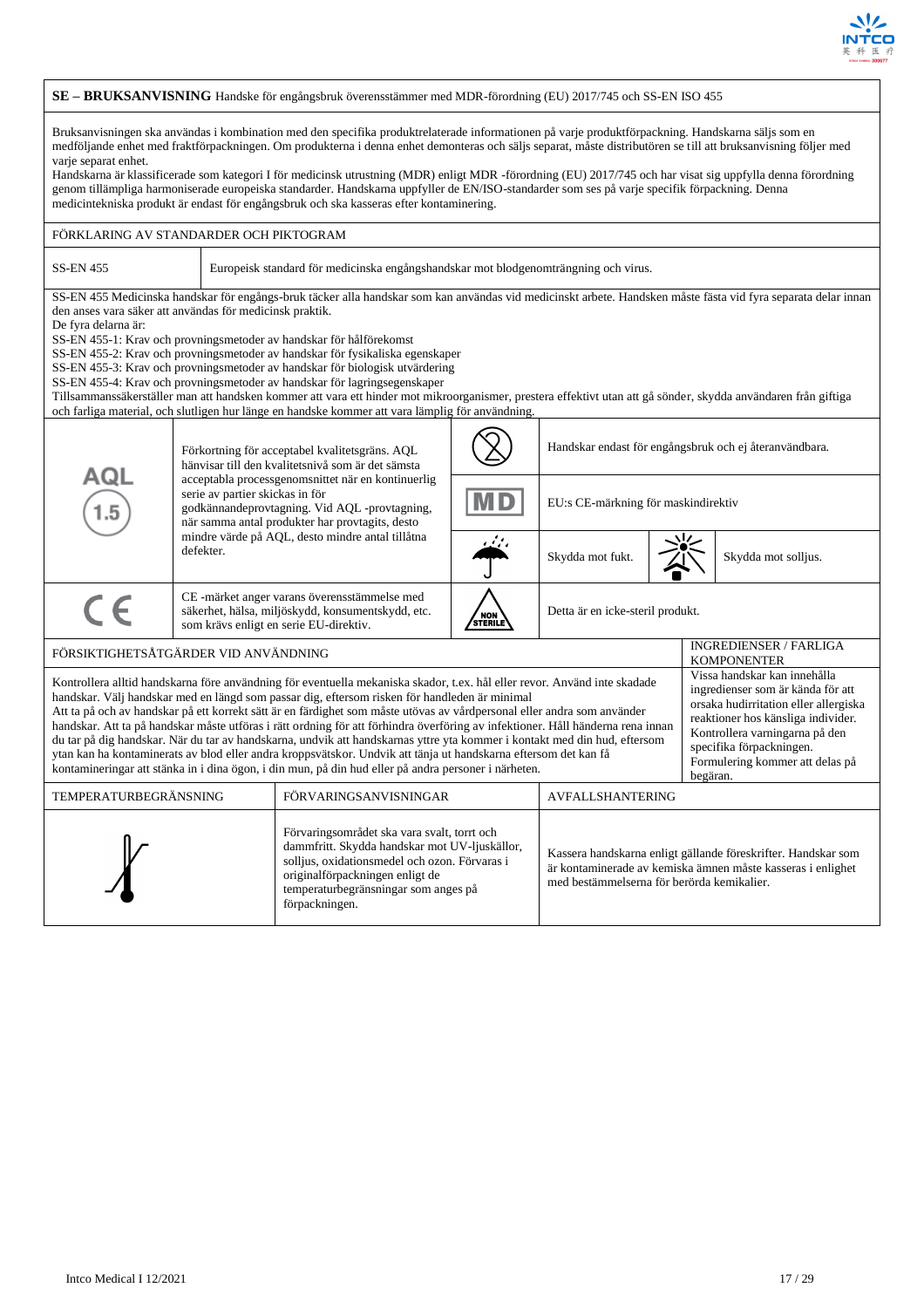

#### **NO – INSTRUKSJONER FOR BRUK** Engangshansker i samsvar med forskrift om medisinsk utstyr (EU) 2017/745 og EN ISO 455 Instruksjonene for bruk må brukes i kombinasjon med spesifikk produktrelatert informasjon på hver produktemballasje. Hanskene vil selges som en medfølgende enhet i forsendelseskartongen. Hvis de medfølgende produktene demonteres og selges separat, vil distributøren være ansvarlig for å sørge for at instruksjonene for bruk leveres med hver enhet. Hanskene er klassifisert som medisinsk utstyr (MDR) kategori I i samsvar med forskrift om medisinsk utstyr (EU) 2017/745 og er sertifisert for å overholde forskriften ifølge gjeldende harmoniserte europeiske standarder. Hanskene oppfyller EN/ISO-standardene som spesifiseres på hver emballasje. Denne medisinske enheten er kun til engangsbruk og må alltid kastes hvis den forurenses. FORKLARING AV STANDARDENE OG PICTOGRAMMENE EN 455 Europeisk standard for medisinske hansker for engangsbruk mot blodinntrengning og virus EN 455 Medisinske hansker for engangsbrukdekker alle hansker som kan brukes til medisinsk arbeid. Hansken må overholde de fire separate delene før de vurderes som å være trygt å bruke til medisinsk praksis. De fire delene er: EN 455-1: Krav og testing av hansker mot hull EN 455-2: Krav og testing av hansker for fysiske egenskaper EN 455-3: Krav og testing av hansker for biologisk evaluering EN 455-4: Krav og testing av hansker for bestemmelse av holdbarhet Disse sikrer at hansken vil være en barriere mot mikroorganismer, vil være effektivt uten å bryte, vil beskytte brukeren mot giftige og farlige materialer, og til slutt vil bestemme hvor lenge en hanske vil være egnet for bruk. Hansker for engangsbruk og som ikke kan gjenbrukes. Forkortelse for akseptabel kvalitetsgrense. AQL refererer til kvalitetsnivået som er det verste ם ב akseptable prosessgjennomsnittet når seriene sendes inn for aksept av prøvetaking. Ved prøvetaking ved EUs CE-merking for maskindirektiv akseptabel kvalitetsgrense, når samme antall produkter samples, jo mindre verdi for AQL, desto mindre antall tillatte feil. Beskytt mot Beskytt mot sollys. CE-merket indikerer samsvar med sikkerhet, helse, miljøvern, forbrukerbeskyttelse, osv. som kreves av Dette er et ikke-sterilt produkt. en rekke EU-direktiver. FORHÅNDSREGLER VED HÅNDTERING **INGREDIENSER / FARLIGE** KOMPONENTER Før hanskene brukes, må du alltid sjekke dem for mulige mekaniske skader, slik som hull eller tårer. Ikke bruk skadede Det kan hende at enkelte hansker hansker. Velg hanskene som har en lengde som passer for deg, da risikoen for håndleddet vil være minimal kan inneholde ingredienser som kan Å ta på og ta av hansker på en skikkelig måte vurderes som en ferdighet og dette må praktiseres av helsepersonell og andre forårsake hudirritasjon eller som bruker hansker. Å ta på hansker må utføres i riktig rekkefølge med det formål å hindre overføring av infeksjon. allergiske reaksjoner hos Hendene må alltid være rene før du tar på deg hansker. Når hanskene tas av bør du unngå å la hanskenes ytre overflate sensibiliserte individer. Sjekk komme i kontakt med din hud, bsiden overflaten kunne ha blitt forurenset med blod og andre kroppsvæsker. Unngå å advarslene på emballasjen. strekke og slippe hanskene, siden dette kan føre til at kontaminanter spruter inn i øyne og munn eller på huden på deg eller Formulering vil gis på forespørsel. andre i nærheten. AVGRENSNING AV TEMPERATUR LAGRINGSINSTRUKSJONER INSTRUKSJONER FOR AVHENDING Oppbevaringsområdet må alltid være kjølig, tørt og støvfritt. Hanskene må alltid beskyttes mot Kast hanskene ved å følge gjeldende forskrifter for UV-lyskilder, sollys, oksidasjonsmidler og ozon. hanskematerialet. Alle hansker som er forurenset av kjemiske Hanskene må alltid oppbevar i stoffer må kastes i henhold til forskriftene for kjemikaliene de originalemballasjen ifølge temperaturgrensene gjelder.spesifisert på emballasjen.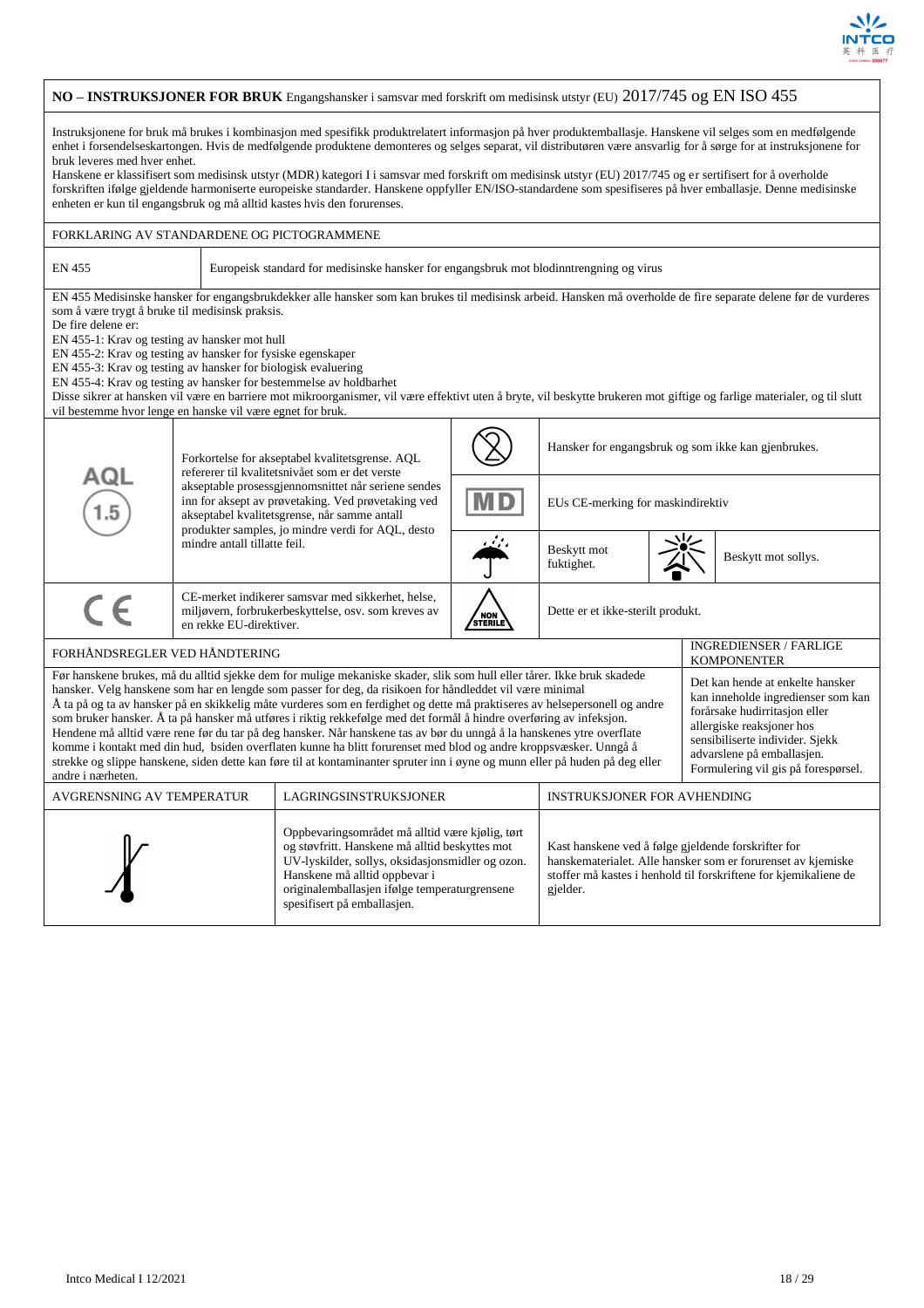

|                                                                                                                                                                                                                                                                                                                                                                                                                                                                                                                                                                                                                                                                                                                                                                                                                                                                                                                                                                                                                                                                                          |                                                                                                                                                                                                                                                                | TR - KULLANMA TALIMATLARI 2017/745 sayılı MDR (AB) ve EN ISO 455'e uygun tek kullanımlık eldiven                                                                                                                                                                                                                                                                                                                                                                                                                                                                                                                                                                                                                                                                                                                          |         |                                     |  |  |                                                               |  |
|------------------------------------------------------------------------------------------------------------------------------------------------------------------------------------------------------------------------------------------------------------------------------------------------------------------------------------------------------------------------------------------------------------------------------------------------------------------------------------------------------------------------------------------------------------------------------------------------------------------------------------------------------------------------------------------------------------------------------------------------------------------------------------------------------------------------------------------------------------------------------------------------------------------------------------------------------------------------------------------------------------------------------------------------------------------------------------------|----------------------------------------------------------------------------------------------------------------------------------------------------------------------------------------------------------------------------------------------------------------|---------------------------------------------------------------------------------------------------------------------------------------------------------------------------------------------------------------------------------------------------------------------------------------------------------------------------------------------------------------------------------------------------------------------------------------------------------------------------------------------------------------------------------------------------------------------------------------------------------------------------------------------------------------------------------------------------------------------------------------------------------------------------------------------------------------------------|---------|-------------------------------------|--|--|---------------------------------------------------------------|--|
| Kullanma talimatları, her ürün ambalajındaki spesifik ürünle ilgili bilgilerle birlikte kullanılmalıdır. Eldivenler, nakliye kartonu içinde paketlenmiş bir birim halinde<br>satılmaktadır. Bu paketin içindeki ürünlerin paketten çıkarılması ve ayrı ayrı satılması halinde distribütör, kullanım talimatlarının her bir birim ile birlikte<br>verilmesini sağlamalıdır.<br>Eldivenler, 2017/745 sayılı MDR Tüzüğüne (AB) göre Tıbbi Cihaz Tüzüğü (MDR) Kategori I olarak sınıflandırılmış olup yürürlükteki uyumlaştırılmış Avrupa<br>standartları uyarınca bu tüzüğe uygun olduğu gösterilmiştir. Eldivenler, her spesifik ambalajda gösterilen EN/ISO standartlarına uygundur. Bu MDR, yalnızca tek<br>kullanımlıktır ve kontaminasyondan sonra bertaraf edilmelidir.                                                                                                                                                                                                                                                                                                               |                                                                                                                                                                                                                                                                |                                                                                                                                                                                                                                                                                                                                                                                                                                                                                                                                                                                                                                                                                                                                                                                                                           |         |                                     |  |  |                                                               |  |
| STANDARTLARIN VE PİKTOGRAMLARIN AÇIKLAMASI                                                                                                                                                                                                                                                                                                                                                                                                                                                                                                                                                                                                                                                                                                                                                                                                                                                                                                                                                                                                                                               |                                                                                                                                                                                                                                                                |                                                                                                                                                                                                                                                                                                                                                                                                                                                                                                                                                                                                                                                                                                                                                                                                                           |         |                                     |  |  |                                                               |  |
| <b>EN 455</b>                                                                                                                                                                                                                                                                                                                                                                                                                                                                                                                                                                                                                                                                                                                                                                                                                                                                                                                                                                                                                                                                            |                                                                                                                                                                                                                                                                | Kanın Nüfuz Etmesine ve Virüslere Karşı Tek Kullanımlık Tıbbi Eldivenlere ilişkin Avrupa Standardı                                                                                                                                                                                                                                                                                                                                                                                                                                                                                                                                                                                                                                                                                                                        |         |                                     |  |  |                                                               |  |
| için dört ayrı kısma uygun olması gerekmektedir.<br>Bu dört kısım şunlardır:                                                                                                                                                                                                                                                                                                                                                                                                                                                                                                                                                                                                                                                                                                                                                                                                                                                                                                                                                                                                             |                                                                                                                                                                                                                                                                | EN 455 Tek Kullanımlık Tıbbi Eldivenler, tıbbi işlemlerde kullanılabilecek her türlü eldiveni kapsar. Eldivenin, tıbbi uygulamada kullanıma uygun görülebilmesi<br>EN 455-1: Eldivenlerde delik bulunmaması ile ilgili gereklilikler ve test yöntemleri<br>EN 455-2: Eldivenlerin fiziksel özellikleri ile ilgili gereklilikler ve test yöntemleri<br>EN 455-3: Eldivenlerin biyolojik değerlendirmeleri ile ilgili gereklilikler ve test yöntemleri<br>EN 455-4: Eldivenlerin raf ömrünün belirlenmesi ile ilgili gereklilikler ve test yöntemleri<br>Bu kısımlar, eldivenin mikro organizmalara karşı bir bariyer oluşturacağını, yırtılmadan etkili performans göstereceğini, kullanıcıyı toksik ve tehlikeli maddelerden<br>koruyacağını ve son olarak da eldivenin ne kadar süre kullanıma uygun olacağını belirler. |         |                                     |  |  |                                                               |  |
|                                                                                                                                                                                                                                                                                                                                                                                                                                                                                                                                                                                                                                                                                                                                                                                                                                                                                                                                                                                                                                                                                          |                                                                                                                                                                                                                                                                | Kabul edilebilir kalite sınırı kısaltması. AQL, kabul                                                                                                                                                                                                                                                                                                                                                                                                                                                                                                                                                                                                                                                                                                                                                                     |         |                                     |  |  | Eldivenler yalnızca tek kullanımlıktır ve tekrar kullanılmaz. |  |
| 1.5                                                                                                                                                                                                                                                                                                                                                                                                                                                                                                                                                                                                                                                                                                                                                                                                                                                                                                                                                                                                                                                                                      | örneklemesi için sürekli bir parti serisi<br>AQL<br>sunulduğunda, tolere edilebilecek en kötü proses<br>ortalaması olan kalite seviyesini ifade eder. AQL<br>örneklemesinde aynı sayıda ürün örneklendiğinde,<br>AQL değeri ne kadar küçük olursa izin verilen |                                                                                                                                                                                                                                                                                                                                                                                                                                                                                                                                                                                                                                                                                                                                                                                                                           |         | Makine Direktifi için AB CE İşareti |  |  |                                                               |  |
|                                                                                                                                                                                                                                                                                                                                                                                                                                                                                                                                                                                                                                                                                                                                                                                                                                                                                                                                                                                                                                                                                          | kusur sayısı da o kadar az olur.                                                                                                                                                                                                                               |                                                                                                                                                                                                                                                                                                                                                                                                                                                                                                                                                                                                                                                                                                                                                                                                                           |         | Nemden koruyun.                     |  |  | Güneş ışığından koruyun.                                      |  |
| $C \in$                                                                                                                                                                                                                                                                                                                                                                                                                                                                                                                                                                                                                                                                                                                                                                                                                                                                                                                                                                                                                                                                                  | gösterir.                                                                                                                                                                                                                                                      | CE işareti, bir dizi AB direktifinin gerektirdiği<br>şekilde malın güvenlik, sağlık, çevre koruma,<br>tüketicinin korunması vs. ile uyumlu olduğunu                                                                                                                                                                                                                                                                                                                                                                                                                                                                                                                                                                                                                                                                       | STERILE | Bu, steril olmayan bir üründür.     |  |  |                                                               |  |
| KULLANIM ÖNLEMLERİ                                                                                                                                                                                                                                                                                                                                                                                                                                                                                                                                                                                                                                                                                                                                                                                                                                                                                                                                                                                                                                                                       |                                                                                                                                                                                                                                                                |                                                                                                                                                                                                                                                                                                                                                                                                                                                                                                                                                                                                                                                                                                                                                                                                                           |         |                                     |  |  | İÇİNDEKİLER / TEHLİKELİ<br><b>BİLEŞENLER</b>                  |  |
| Kullanmadan önce eldivenleri her zaman mekanik hasar, örneğin delik veya yırtık olup olmadığını kontrol edin. Hasarlı<br>Bazı eldivenler, hassas kisilerde cilt<br>eldivenleri kullanmayın. Bilek bölgesi için risk minimum olduğundan, size uygun uzunlukta eldiven seçin.<br>tahrisine veya alerjik reaksiyonlara<br>Eldivenleri uygun şekilde takmak ve çıkarmak, sağlık çalışanları ve eldiven kullanan diğer kişiler tarafından pratiği<br>neden olduğu bilinen bileşenler<br>yapılması gereken bir beceridir. Enfeksiyonların bulaşmasını önlemek için takma işlemi doğru sırada yapılmalıdır. Eldiven<br>içerebilir. Spesifik ambalaj<br>takmadan önce ellerinizi temiz tutun. Eldivenleri çıkarırken, yüzeyleri kan ve başka vücut sıvılarıyla kontamine olmuş<br>üzerindeki uyarıları kontrol edin.<br>olabileceğinden, eldivenlerin dış yüzeyinin cildinizle temas etmesinden kaçının. Kontaminantların gözünüze, ağzınıza,<br>İstek üzerine formül paylaşılacaktır.<br>cildinize veya yakındaki diğer insanlara sıçramasına neden olabileceğinden, çekip bırakmaktan kaçının. |                                                                                                                                                                                                                                                                |                                                                                                                                                                                                                                                                                                                                                                                                                                                                                                                                                                                                                                                                                                                                                                                                                           |         |                                     |  |  |                                                               |  |
| SICAKLIK SINIRI                                                                                                                                                                                                                                                                                                                                                                                                                                                                                                                                                                                                                                                                                                                                                                                                                                                                                                                                                                                                                                                                          |                                                                                                                                                                                                                                                                | SAKLAMA TALİMATLARI                                                                                                                                                                                                                                                                                                                                                                                                                                                                                                                                                                                                                                                                                                                                                                                                       |         | BERTARAF ETME TALİMATLARI           |  |  |                                                               |  |
| Saklama alanı serin, kuru ve tozsuz olmalıdır.<br>Eldivenleri, eldivenin malzemesi için geçerli yönetmeliklere<br>Eldivenleri UV ışık kaynaklarından, güneş<br>uygun olarak bertaraf edin. Kimyasal maddelerle kontamine<br>ışığından, oksitleyici maddelerden ve ozondan<br>olmuş eldivenler, ilgili kimyasalların yönetmeliklerine uygun<br>koruyun. Ambalaj üzerinde belirtilen sıcaklık<br>olarak bertaraf edilmelidir.<br>sınırlarına göre orijinal ambalajında saklayın.                                                                                                                                                                                                                                                                                                                                                                                                                                                                                                                                                                                                           |                                                                                                                                                                                                                                                                |                                                                                                                                                                                                                                                                                                                                                                                                                                                                                                                                                                                                                                                                                                                                                                                                                           |         |                                     |  |  |                                                               |  |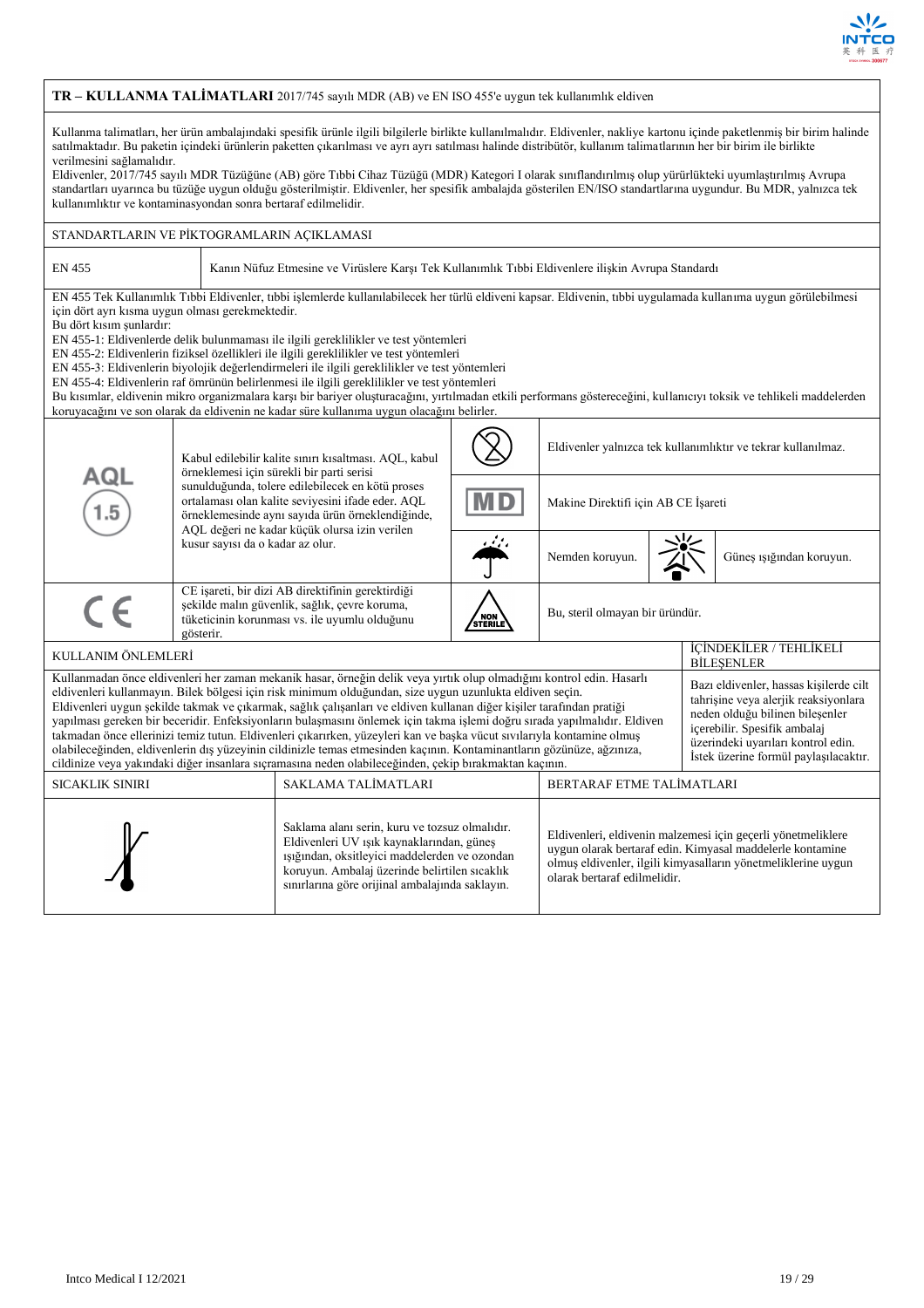

## **HR – UPUTE ZA UPORABU** Rukavica za jednokratnu uporabu, skladu s Uredbom o medicinskim proizvodima (EU) 2017/745 i EN ISO 455

Upute za uporabu moraju se koristiti u kombinaciji s posebnim podacima o proizvodu na svakom pakiranju proizvoda. Rukavice se prodaju kao jedinica u svežnju s transportnim kartonom. U slučaju da je proizvod u svežnju rastavljen i proizvodi se prodaju zasebno, distributer mora osigurati da su upute za uporabu priložene uz svaku zasebnu jedinicu.

Rukavice su klasificirane kao medicinski proizvod kategorije I prema Uredbi o medicinskim proizvodima (EU) 2017/745 i potvrđeno je da su u skladu s ovom uredbom, na temelju primjenjivih usklađenih europskih normi. Rukavice zadovoljavaju norme EN/ISO prikazane na svakom određenom pakiranju. Ovaj medicinski proizod je samo za jednokratnu uporabu i mora se zbrinuti nakon onečišćenja.

| OBJASNJENJE NORMI I PIKTOGRAMA                                                                                                                                                                                                                                                                                                                                                                                                                                                                                                                                                                                                                                                                                                                                                                                                                                                                                                                                                                                                                      |                                                                                                                                                                                                              |                                                                                                                                                                                                     |  |                                     |  |                                                          |  |  |
|-----------------------------------------------------------------------------------------------------------------------------------------------------------------------------------------------------------------------------------------------------------------------------------------------------------------------------------------------------------------------------------------------------------------------------------------------------------------------------------------------------------------------------------------------------------------------------------------------------------------------------------------------------------------------------------------------------------------------------------------------------------------------------------------------------------------------------------------------------------------------------------------------------------------------------------------------------------------------------------------------------------------------------------------------------|--------------------------------------------------------------------------------------------------------------------------------------------------------------------------------------------------------------|-----------------------------------------------------------------------------------------------------------------------------------------------------------------------------------------------------|--|-------------------------------------|--|----------------------------------------------------------|--|--|
| EN 455                                                                                                                                                                                                                                                                                                                                                                                                                                                                                                                                                                                                                                                                                                                                                                                                                                                                                                                                                                                                                                              | Europska norma za korištenje jednokratnih medicinskih rukavica zbog zaštite od prodiranja krvi i virusa                                                                                                      |                                                                                                                                                                                                     |  |                                     |  |                                                          |  |  |
| EN 455 Medicinske rukavice za jednokratnu uporabu pokriva sve rukavice koje se mogu koristiti za medicinski rad. Rukavice moraju zadovoljiti četiri odvojena<br>kriterija prije nego se mogu smatrati sigurnima za medicinsku praksu.<br>Četiri kriterija su:<br>EN 455-1: Zahtjevi i testiranje rukavica radi provjere postojanja rupa<br>EN 455-2: Zahtjevi i testiranje rukavica radi provjere fizičkih svojstava<br>EN 455-3: Zahtjevi i testiranje rukavica radi biološke ocjene<br>EN 455-4: Zahtjevi i testiranje rukavica radi utvrđivanja roka trajanja<br>Između ostalog, ti zahtjevi osiguravaju da će rukavica predstavljati prepreku za mikroorganizme,neće pucati, štititi korisnika od otrovnih i opasnih materijala i, na<br>kraju, koliko dugo će rukavice biti prikladne za uporabu.                                                                                                                                                                                                                                              |                                                                                                                                                                                                              |                                                                                                                                                                                                     |  |                                     |  |                                                          |  |  |
|                                                                                                                                                                                                                                                                                                                                                                                                                                                                                                                                                                                                                                                                                                                                                                                                                                                                                                                                                                                                                                                     | Kratica za prihvatljivu granicu kvalitete. AQL<br>(prihvatljiva razina kvalitete) odnosi se na najnižu                                                                                                       |                                                                                                                                                                                                     |  |                                     |  | Rukavice za jednokratnu uporabu i koje se ne mogu ponovo |  |  |
| AQL                                                                                                                                                                                                                                                                                                                                                                                                                                                                                                                                                                                                                                                                                                                                                                                                                                                                                                                                                                                                                                                 | prihvatljivu razinu prosječne kvalitete prilikom<br>slanja kontinuirane serije lota na uzrokovanje.<br>Prilikom AQL uzrokovanja, kada se uzrokuje isto<br>broj proizvoda, što je manja vrijednost AQL, to je | M D                                                                                                                                                                                                 |  | EU oznaka CE za Uredbu o strojevima |  |                                                          |  |  |
|                                                                                                                                                                                                                                                                                                                                                                                                                                                                                                                                                                                                                                                                                                                                                                                                                                                                                                                                                                                                                                                     | manji dozvoljeni broj nedostataka.                                                                                                                                                                           |                                                                                                                                                                                                     |  | Zaštitite od vlage.                 |  | Zaštitite od sunčevog svjetla.                           |  |  |
| $\epsilon$                                                                                                                                                                                                                                                                                                                                                                                                                                                                                                                                                                                                                                                                                                                                                                                                                                                                                                                                                                                                                                          |                                                                                                                                                                                                              | CE oznaka označava usklađenost robe sa<br>zahtjevima o sigurnosti, zdravlju, zaštiti okoliša,<br>Ovaj proizvod nije sterilan.<br>NON<br>STERILE<br>zaštiti potrošača, itd. prema nizu EU direktiva. |  |                                     |  |                                                          |  |  |
| MJERE OPREZA PRILIKOM UPORABE                                                                                                                                                                                                                                                                                                                                                                                                                                                                                                                                                                                                                                                                                                                                                                                                                                                                                                                                                                                                                       |                                                                                                                                                                                                              |                                                                                                                                                                                                     |  |                                     |  | <b>SASTOJCI / OPASNE</b><br><b>KOMPONENTE</b>            |  |  |
| Određene rukavice mogu sadržavati<br>Prije uporabe uvijek provjerite ima li na rukavicama mehaničkih oštećenja, npr. rupa ili rascjepa. Nemojte koristiti oštećene<br>rukavice. Izaberite rukavice s odgovarajućom dužinom za vas, jer je rizik za područje ručnog zgloba minimalan<br>sastojke poznate da uzrokuju<br>Ispravno navlačenje i skidanje rukavica vještina je koju zdravstveni radnici ili drugi koji koriste rukavice trebaju uvježbati.<br>nadraženost kože ili alergijske<br>Navlačenje se mora obaviti ispravno kako bi se spriječilo prenošenje infekcija. Prije navlačenja rukavica ruke moraju biti<br>reakcije u osjetljivih pojedinaca.<br>čiste. Prilikom skidanja rukavice, izbjegavajte dodir rukavica s vanjskom površinom kože, jer površina može biti onečišćena<br>Provjerite upozorenja na pakiranju.<br>krvlju ili drugim tjelesnim tekućinama. Izbjegavajte zapinjanje jer to može prouzročiti prskanje zagađivača u oči, usta, kožu<br>Na zahtjev će biti dostavljena<br>ili na druge ljude u blizini.<br>formula. |                                                                                                                                                                                                              |                                                                                                                                                                                                     |  |                                     |  |                                                          |  |  |
| OGRANIČENJE TEMPERATURE<br>UPUTE ZA POHRANU<br>UPUTE ZA ZBRINJAVANJE                                                                                                                                                                                                                                                                                                                                                                                                                                                                                                                                                                                                                                                                                                                                                                                                                                                                                                                                                                                |                                                                                                                                                                                                              |                                                                                                                                                                                                     |  |                                     |  |                                                          |  |  |
| Područje za odlaganje treba biti hladno, suho i<br>bez prašine. Zaštitite rukavice od izvora UV<br>Zbrinuti rukavice prema važećim propisima za materijal<br>svjetla, sunčevog svjetla, oksidanata i ozona.<br>rukavica. Rukavice onečišćene kemijskim supstancama moraju<br>Čuvati u izvornom pakiranju prema<br>se zbrinuti sukladno propisima za konkretne kemikalije.<br>ograničenjima temperature označenim na<br>pakiranju.                                                                                                                                                                                                                                                                                                                                                                                                                                                                                                                                                                                                                   |                                                                                                                                                                                                              |                                                                                                                                                                                                     |  |                                     |  |                                                          |  |  |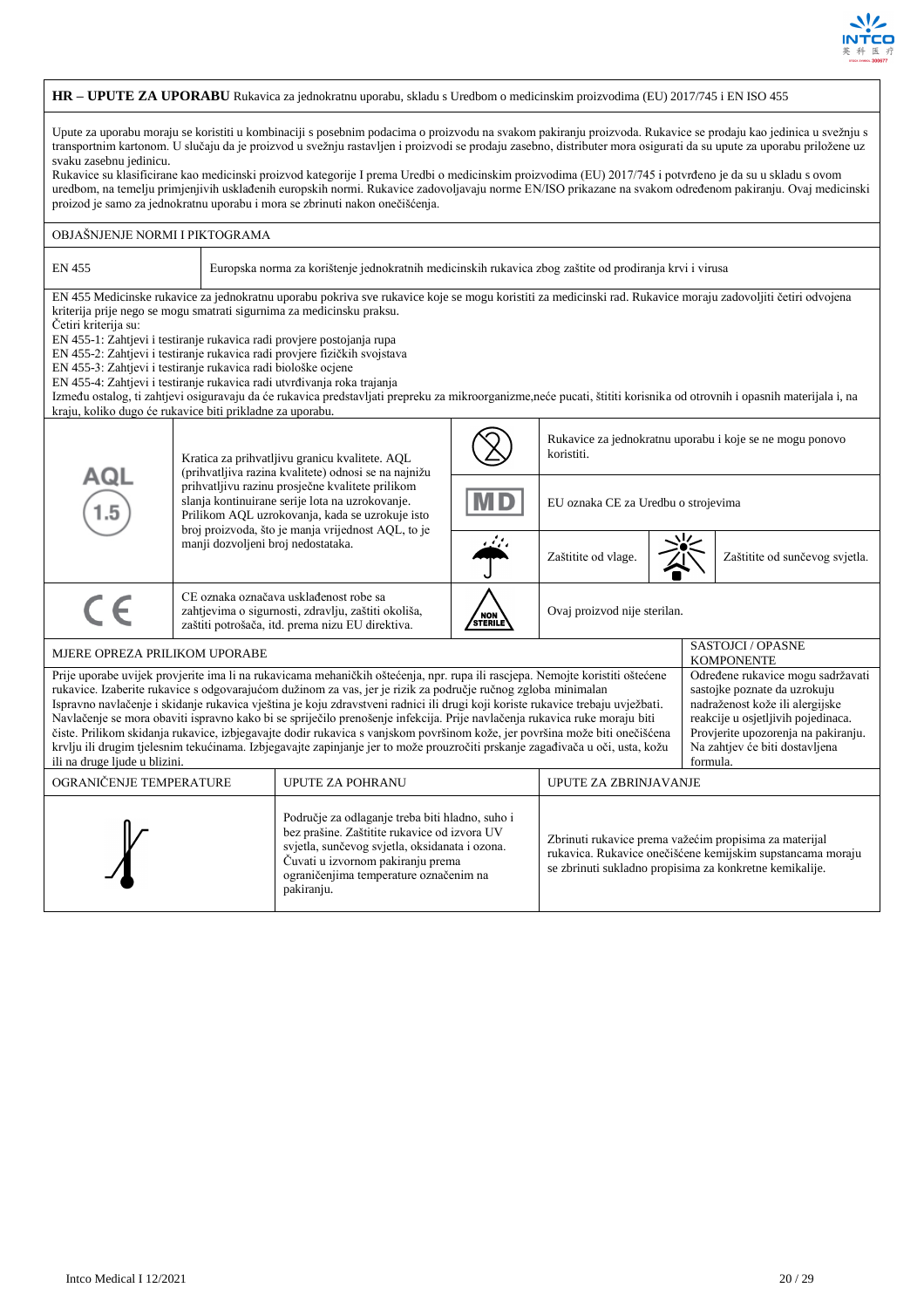

| <b>EN ISO 455</b>                                                                                                                                                                                                                                                                                                                                                                                                                                                                                                                                                                                                                                                                                                                                                                                                                                                                                                                                                                                                                                     |                 | <b>GR</b> - ΟΔΗΓΙΕΣ ΧΡΗΣΗΣ Γάντια μίας χρήσης σε συμμόρφωση με τον κανονισμό (ΕΕ) 2017/745 για τα ιατροτεχνολογικά προϊόντα (MDR) και το πρότυπο                                                                                                                                                                                                                                                                                                                                                                                                                                                                                                                                                                                                                                                                                                                                      |                 |                                                        |                                                                                                                                                                                |                                             |
|-------------------------------------------------------------------------------------------------------------------------------------------------------------------------------------------------------------------------------------------------------------------------------------------------------------------------------------------------------------------------------------------------------------------------------------------------------------------------------------------------------------------------------------------------------------------------------------------------------------------------------------------------------------------------------------------------------------------------------------------------------------------------------------------------------------------------------------------------------------------------------------------------------------------------------------------------------------------------------------------------------------------------------------------------------|-----------------|---------------------------------------------------------------------------------------------------------------------------------------------------------------------------------------------------------------------------------------------------------------------------------------------------------------------------------------------------------------------------------------------------------------------------------------------------------------------------------------------------------------------------------------------------------------------------------------------------------------------------------------------------------------------------------------------------------------------------------------------------------------------------------------------------------------------------------------------------------------------------------------|-----------------|--------------------------------------------------------|--------------------------------------------------------------------------------------------------------------------------------------------------------------------------------|---------------------------------------------|
| μόλυνση.                                                                                                                                                                                                                                                                                                                                                                                                                                                                                                                                                                                                                                                                                                                                                                                                                                                                                                                                                                                                                                              |                 | Οι οδηγίες χρήσης προορίζονται να χρησιμοποιηθούν από κοινού με τις σχετικές πληροφορίες των συγκεκριμένων προϊόντων που περιλαμβάνονται σε κάθε<br>συσκευασία προϊόντος. Τα γάντια διατίθενται προς πώληση ως πακέτο με το κιβώτιο αποστολής. Σε περίπτωση αποσυναρμολόγησης αυτού του πακέτου και<br>πώλησης των προϊόντων ξεχωριστά, ο διανομέας πρέπει να διασφαλίζει ότι οι οδηγίες χρήσης συνοδεύουν κάθε ξεχωριστή μονάδα.<br>Τα γάντια ταξινομούνται ως ιατροτεχνολογικά προϊόντα (MDR) Κατηγορίας Ι, σύμφωνα με τον κανονισμό για τα ιατροτεχνολογικά προϊόντα (MDR) (EE)<br>2017/745, και έχει αποδειχθεί ότι συμμορφώνονται με τον εν λόγω κανονισμό μέσω των εφαρμοστέων Εναρμονισμένων ευρωπαϊκών προτύπων. Τα γάντια<br>πληρούν τα πρότυπα EN/ISO που αναγράφονται σε κάθε συσκευασία. Αυτά τα MDR προορίζονται μόνο για μία χρήση και πρέπει να απορρίπτονται μετά από |                 |                                                        |                                                                                                                                                                                |                                             |
| ΕΠΕΞΗΓΗΣΗ ΠΡΟΤΥΠΩΝ ΚΑΙ ΕΙΚΟΝΟΓΡΑΜΜΑΤΩΝ                                                                                                                                                                                                                                                                                                                                                                                                                                                                                                                                                                                                                                                                                                                                                                                                                                                                                                                                                                                                                |                 |                                                                                                                                                                                                                                                                                                                                                                                                                                                                                                                                                                                                                                                                                                                                                                                                                                                                                       |                 |                                                        |                                                                                                                                                                                |                                             |
| EN 455                                                                                                                                                                                                                                                                                                                                                                                                                                                                                                                                                                                                                                                                                                                                                                                                                                                                                                                                                                                                                                                |                 | Ευρωπαϊκό πρότυπο για ιατρικά γάντια μίας χρήσης κατά της διείσδυσης αίματος και των ιών                                                                                                                                                                                                                                                                                                                                                                                                                                                                                                                                                                                                                                                                                                                                                                                              |                 |                                                        |                                                                                                                                                                                |                                             |
| Αυτά τα τέσσερα μέρη είναι τα εξής:<br>ΕΝ 455-1: Απαιτήσεις και δοκιμές των γαντιών για απουσία οπών                                                                                                                                                                                                                                                                                                                                                                                                                                                                                                                                                                                                                                                                                                                                                                                                                                                                                                                                                  |                 | Το πρότυπο EN 455 Ιατρικά γάντια μίας χρήσης καλύπτει κάθε γάντι που θα μπορούσε να χρησιμοποιηθεί για ιατρική εργασία. Το γάντι πρέπει να τηρεί τέσσερα<br>ξεχωριστά μέρη προτού θεωρηθεί ασφαλές ώστε να χρησιμοποιηθεί για ιατρική πρακτική.<br>ΕΝ 455-2: Απαιτήσεις και δοκιμές των γαντιών για φυσικές ιδιότητες<br>ΕΝ 455-3: Απαιτήσεις και δοκιμές των γαντιών για βιολογική αξιολόγηση<br>ΕΝ 455-4: Απαιτήσεις και δοκιμές των γαντιών για προσδιορισμό χρόνου ζωής<br>Μεταξύ τους διασφαλίζουν ότι το γάντι θα αποτελέσει φράγμα ενάντια στους μικροοργανισμούς, θα λειτουργήσει αποτελεσματικά χωρίς να σπάσει, θα<br>προστατεύσει τον χρήστη από τοξικά και επικίνδυνα υλικά και, τέλος, πόσο καιρό ένα γάντι θα είναι κατάλληλο για χρήση.                                                                                                                                |                 |                                                        |                                                                                                                                                                                |                                             |
| AQL                                                                                                                                                                                                                                                                                                                                                                                                                                                                                                                                                                                                                                                                                                                                                                                                                                                                                                                                                                                                                                                   |                 | Συντομογραφία για αποδεκτό όριο ποιότητας. Το<br>AQL αναφέρεται στο επίπεδο ποιότητας που είναι ο<br>γειρότερος μέσος όρος της διαδικασίας όταν μια<br>συνεχής σειρά παρτίδων υποβάλλεται για                                                                                                                                                                                                                                                                                                                                                                                                                                                                                                                                                                                                                                                                                         |                 | Γάντια μόνο για μία χρήση και μη επαναχρησιμοποιήσιμα. |                                                                                                                                                                                |                                             |
|                                                                                                                                                                                                                                                                                                                                                                                                                                                                                                                                                                                                                                                                                                                                                                                                                                                                                                                                                                                                                                                       |                 | δειγματοληψία αποδοχής. Στη δειγματοληψία AQL,<br>όταν αυτή γίνεται για τον ίδιο αριθμό προϊόντων,<br>όσο μικρότερη είναι η τιμή του AQL, τόσο                                                                                                                                                                                                                                                                                                                                                                                                                                                                                                                                                                                                                                                                                                                                        | M D             | Οδηγία ΕΕ για τη σήμανση CE για μηχανήματα             |                                                                                                                                                                                |                                             |
|                                                                                                                                                                                                                                                                                                                                                                                                                                                                                                                                                                                                                                                                                                                                                                                                                                                                                                                                                                                                                                                       | επιτρέπονται.   | μικρότερος είναι ο αριθμός των ελαττωμάτων που                                                                                                                                                                                                                                                                                                                                                                                                                                                                                                                                                                                                                                                                                                                                                                                                                                        |                 | Προστατέψτε τα<br>γάντια από την<br>υγρασία.           |                                                                                                                                                                                | Προστατέψτε τα γάντια από<br>το ηλιακό φως. |
| CE                                                                                                                                                                                                                                                                                                                                                                                                                                                                                                                                                                                                                                                                                                                                                                                                                                                                                                                                                                                                                                                    | οδηγιών της ΕΕ. | Το σήμα CE υποδεικνύει τη συμμόρφωση του<br>αγαθού με την ασφάλεια, την υγεία, την προστασία<br>του περιβάλλοντος, την προστασία των<br>καταναλωτών κ.λπ., όπως απαιτείται από μια σειρά                                                                                                                                                                                                                                                                                                                                                                                                                                                                                                                                                                                                                                                                                              | NON)<br>Sterile | Το προϊόν αυτό είναι μη αποστειρωμένο.                 |                                                                                                                                                                                |                                             |
| ΠΡΟΦΥΛΑΞΕΙΣ ΧΡΗΣΗΣ                                                                                                                                                                                                                                                                                                                                                                                                                                                                                                                                                                                                                                                                                                                                                                                                                                                                                                                                                                                                                                    |                 |                                                                                                                                                                                                                                                                                                                                                                                                                                                                                                                                                                                                                                                                                                                                                                                                                                                                                       |                 |                                                        |                                                                                                                                                                                | ΣΥΣΤΑΤΙΚΑ / ΕΠΙΚΙΝΔΥΝΑ<br>ΣΥΣΤΑΤΙΚΑ         |
| Πριν από τη χρήση πρέπει πάντα να ελέγχετε τα γάντια για πιθανή μηχανική ζημιά, π.χ. τρύπες ή σκισίματα. Μη<br>Ορισμένα γάντια μπορεί να<br>χρησιμοποιείτε κατεστραμμένα γάντια. Επιλέξτε γάντια με<br>μήκος κατάλληλο για εσάς, καθώς ο κίνδυνος για την περιοχή του καρπού είναι ελάχιστος<br>Η σωστή εφαρμογή και αφαίρεση των γαντιών αποτελεί δεξιότητα που χρήζει εξάσκησης από τους εργαζομένους<br>του δέρματος ή αλλεργικές<br>υγειονομικής περίθαλψης ή από άλλα άτομα που χρησιμοποιούν γάντια. Η εφαρμογή πρέπει να γίνεται με τη σωστή σειρά,<br>ώστε να αποτρέπεται η μετάδοση λοιμώξεων. Φροντίστε να κρατάτε τα χέρια σας καθαρά πριν από την εφαρμογή των<br>γαντιών. Κατά την αφαίρεση των γαντιών, αποτρέψτε την επαφή της εξωτερικής επιφάνειας των γαντιών με το δέρμα σας,<br>συσκευασία. Η σύνθεση<br>διότι η επιφάνεια μπορεί να έχει μολυνθεί με αίμα και άλλα βιολογικά υγρά. Αποφύγετε το τράβηγμα, καθώς αυτό μπορεί<br>να προκαλέσει πιτσίλισμα των ρύπων στα μάτια, το στόμα ή το δέρμα σας, ή σε άλλα άτομα στον χώρο. |                 |                                                                                                                                                                                                                                                                                                                                                                                                                                                                                                                                                                                                                                                                                                                                                                                                                                                                                       |                 |                                                        | περιέχουν συστατικά τα οποία είναι<br>γνωστό πως προκαλούν ερεθισμό<br>αντιδράσεις σε ευαίσθητα άτομα.<br>Ελέγχετε τις προειδοποιήσεις στη<br>κοινοποιείται κατόπιν αιτήματος. |                                             |
| ΟΡΙΟΘΕΤΗΣΗ ΘΕΡΜΟΚΡΑΣΙΑΣ                                                                                                                                                                                                                                                                                                                                                                                                                                                                                                                                                                                                                                                                                                                                                                                                                                                                                                                                                                                                                               |                 | ΟΔΗΓΙΕΣ ΦΥΛΑΞΗΣ                                                                                                                                                                                                                                                                                                                                                                                                                                                                                                                                                                                                                                                                                                                                                                                                                                                                       |                 | ΟΔΗΓΙΕΣ ΑΠΟΡΡΙΨΗΣ                                      |                                                                                                                                                                                |                                             |
| Ο χώρος φύλαξης πρέπει να είναι δροσερός,<br>στεγνός και καθαρός από σκόνη. Προστατέψτε<br>Απορρίπτετε τα γάντια σύμφωνα με τους έγκυρους κανονισμούς<br>τα γάντια από πηγές υπεριώδους φωτός, ηλιακό<br>για το υλικό των γαντιών. Τα γάντια που έχουν μολυνθεί από<br>φως, οξειδωτικούς παράγοντες και όζον.<br>χημικές ουσίες πρέπει να απορρίπτονται σύμφωνα με τους<br>Φυλάσσετε τα γάντια στην αρχική τους<br>κανονισμούς για τις εν λόγω χημικές ουσίες.<br>συσκευασία σύμφωνα με τα όρια θερμοκρασίας                                                                                                                                                                                                                                                                                                                                                                                                                                                                                                                                          |                 |                                                                                                                                                                                                                                                                                                                                                                                                                                                                                                                                                                                                                                                                                                                                                                                                                                                                                       |                 |                                                        |                                                                                                                                                                                |                                             |

που αναγράφονται σε αυτήν.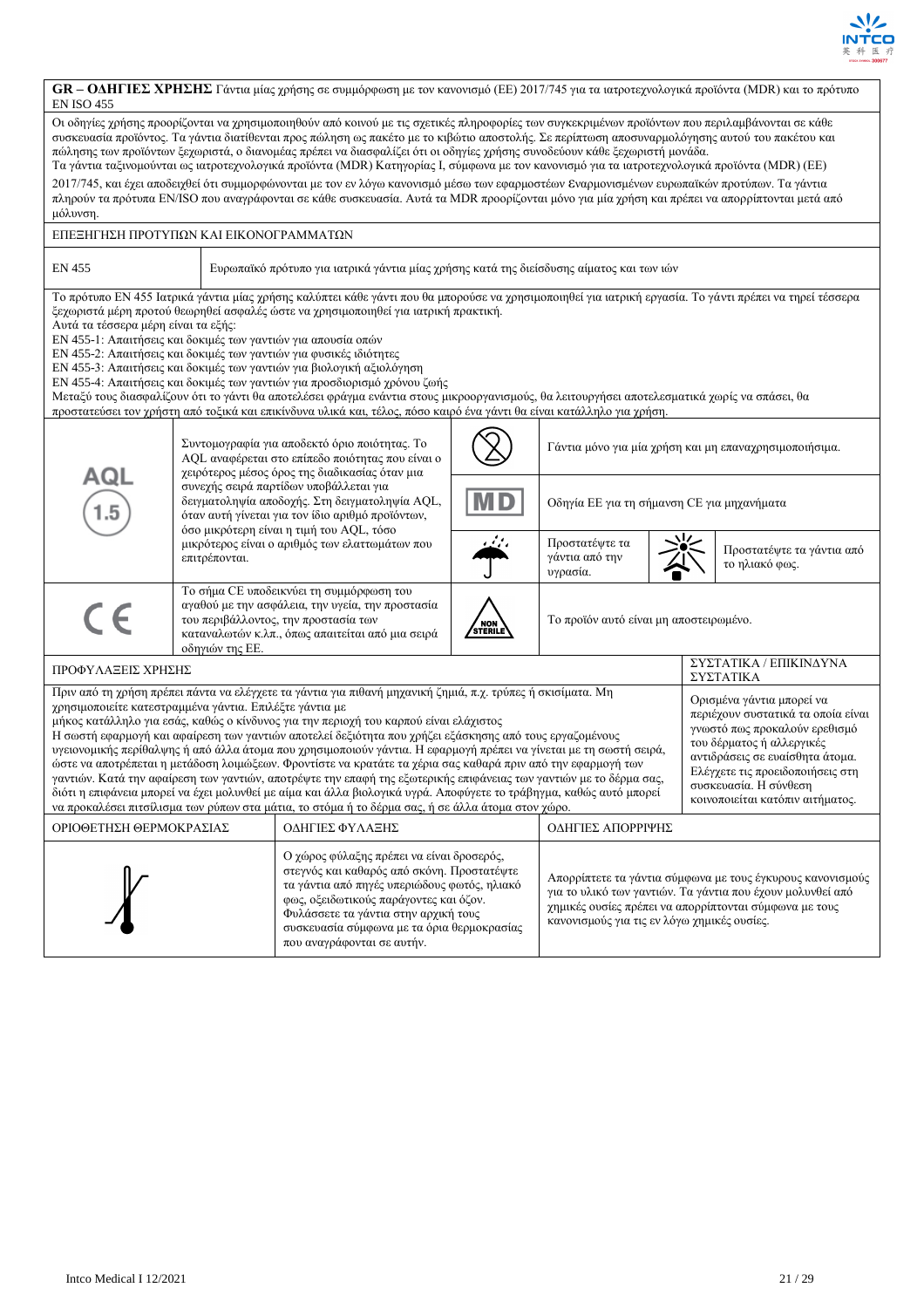

| HU - HASZNÁLATI ÚTMUTATÓ Egyszer használatos védőkesztyűk az orvostechnikai eszközökről szóló 2017/745/EU és az EN ISO 455 szerint                                                                                                                                                                                                                                                                                                                                                                                                                                                                                                                                                                                                                                                                                                                                                                                                                                                                                                                                                                                                                                                                        |                                                                                                                                                                                                                                                                                                                                                                                                                                                                                                                                                                                                                                                                                                                                                                                                                                                               |                                                                                                                                                                                                                                                                                                               |                |                                                            |                                      |  |  |  |  |  |
|-----------------------------------------------------------------------------------------------------------------------------------------------------------------------------------------------------------------------------------------------------------------------------------------------------------------------------------------------------------------------------------------------------------------------------------------------------------------------------------------------------------------------------------------------------------------------------------------------------------------------------------------------------------------------------------------------------------------------------------------------------------------------------------------------------------------------------------------------------------------------------------------------------------------------------------------------------------------------------------------------------------------------------------------------------------------------------------------------------------------------------------------------------------------------------------------------------------|---------------------------------------------------------------------------------------------------------------------------------------------------------------------------------------------------------------------------------------------------------------------------------------------------------------------------------------------------------------------------------------------------------------------------------------------------------------------------------------------------------------------------------------------------------------------------------------------------------------------------------------------------------------------------------------------------------------------------------------------------------------------------------------------------------------------------------------------------------------|---------------------------------------------------------------------------------------------------------------------------------------------------------------------------------------------------------------------------------------------------------------------------------------------------------------|----------------|------------------------------------------------------------|--------------------------------------|--|--|--|--|--|
| A használati útmutatót az adott termékre vonatkozóan az egyes csomagolásokon megadott információkkal együttesen kell alkalmazni. A kesztyűk<br>gyűjtőcsomagolásban kerülnek értékesítésre egy szállítási kartondobozban. Amennyiben a gyűjtőcsomagolásos termék gyűjtőcsomagolását felbontják, és a<br>termékeket külön értékesítik, a forgalmazónak gondoskodnia kell róla, hogy a használati útmutató minden külön csomagolási egységhez mellékelve legyen.<br>A kesztyűk az orvostechnikai eszközökről szóló rendelet (MDR) I. kategóriájába van sorolva az 2017/745/EU MDR rendelet szerint, és a vonatkozó harmonizált<br>európai szabványok tanúsítvánnyal rendelkezik. A kesztyűk megfelelnek az egyes különleges csomagolásokon feltüntetett EN/ISO szabványoknak. Ez az<br>orvostechnikai eszköz egyszer használatos, szennyeződést követően ki kell dobni.                                                                                                                                                                                                                                                                                                                                      |                                                                                                                                                                                                                                                                                                                                                                                                                                                                                                                                                                                                                                                                                                                                                                                                                                                               |                                                                                                                                                                                                                                                                                                               |                |                                                            |                                      |  |  |  |  |  |
|                                                                                                                                                                                                                                                                                                                                                                                                                                                                                                                                                                                                                                                                                                                                                                                                                                                                                                                                                                                                                                                                                                                                                                                                           | SZABVÁNYOK ÉS PIKTOGRAMOK MAGYARÁZATA                                                                                                                                                                                                                                                                                                                                                                                                                                                                                                                                                                                                                                                                                                                                                                                                                         |                                                                                                                                                                                                                                                                                                               |                |                                                            |                                      |  |  |  |  |  |
| <b>EN 455</b>                                                                                                                                                                                                                                                                                                                                                                                                                                                                                                                                                                                                                                                                                                                                                                                                                                                                                                                                                                                                                                                                                                                                                                                             |                                                                                                                                                                                                                                                                                                                                                                                                                                                                                                                                                                                                                                                                                                                                                                                                                                                               | Európai szabvány az egyszer használatos orvosi kesztyűkről vírusokkal szembeni védelemért                                                                                                                                                                                                                     |                |                                                            |                                      |  |  |  |  |  |
|                                                                                                                                                                                                                                                                                                                                                                                                                                                                                                                                                                                                                                                                                                                                                                                                                                                                                                                                                                                                                                                                                                                                                                                                           | EN 455 Az egyszer használatos orvosi kesztyű magában foglal minden, egészségügyi tevékenységhez használható kesztyűt. A kesztyűnek teljesítenie kell a négy<br>különálló részt, hogy az biztonságosnak minősüljön egészségügyi gyakorlati felhasználására.<br>A négy rész a következő:<br>EN 455-1: Lyukmentességi követelmények és vizsgálatok<br>EN 455-2: A fizikai tulajdonságok követelményei és vizsgálatai<br>EN 455-3: A biológiai értékelés követelményei és vizsgálata<br>EN 455-4: Követelmények és vizsgálatok az eltarthatósági időtartam meghatározásához<br>Ezen időtartamra biztosított, hogy a védőkesztyű védelmet nyújt a mikroorganizmusokkal szemben, hatékonyan teljesít anélkül, hogy elszakadna, megvédi a<br>felhasználót a mérgező és a veszélyes anyagoktól, és végül jelzik, hogy az adott kesztyű meddig alkalmas a használatra. |                                                                                                                                                                                                                                                                                                               |                |                                                            |                                      |  |  |  |  |  |
|                                                                                                                                                                                                                                                                                                                                                                                                                                                                                                                                                                                                                                                                                                                                                                                                                                                                                                                                                                                                                                                                                                                                                                                                           |                                                                                                                                                                                                                                                                                                                                                                                                                                                                                                                                                                                                                                                                                                                                                                                                                                                               | Az elfogadható minőségi határérték (angolul<br>acceptable quality limit) rövidítése. Az AQL a<br>legrosszabb, tolerálható, átlagos minőségi szintre<br>vonatkozik, amikor gyártási tételek folyamatos<br>sorozatát nyújtják be elfogadási mintavételezésre.<br>Az AQL mintavételezés során, amennyiben azonos |                | Kizárólag egyszer használatos és nem használható fel újra. |                                      |  |  |  |  |  |
| AQL<br>1.5                                                                                                                                                                                                                                                                                                                                                                                                                                                                                                                                                                                                                                                                                                                                                                                                                                                                                                                                                                                                                                                                                                                                                                                                |                                                                                                                                                                                                                                                                                                                                                                                                                                                                                                                                                                                                                                                                                                                                                                                                                                                               |                                                                                                                                                                                                                                                                                                               |                | EU CE-jelölés és a gépekről szóló irányelv                 |                                      |  |  |  |  |  |
|                                                                                                                                                                                                                                                                                                                                                                                                                                                                                                                                                                                                                                                                                                                                                                                                                                                                                                                                                                                                                                                                                                                                                                                                           |                                                                                                                                                                                                                                                                                                                                                                                                                                                                                                                                                                                                                                                                                                                                                                                                                                                               | számú terméket mintavételeznek, minél kisebb az<br>Nedvességtől<br>AQL értéke, annál kisebb hibaszám megengedett.<br>Napfénytől védendő.<br>óvandó.                                                                                                                                                           |                |                                                            |                                      |  |  |  |  |  |
| CE                                                                                                                                                                                                                                                                                                                                                                                                                                                                                                                                                                                                                                                                                                                                                                                                                                                                                                                                                                                                                                                                                                                                                                                                        |                                                                                                                                                                                                                                                                                                                                                                                                                                                                                                                                                                                                                                                                                                                                                                                                                                                               | A CE-jelölés azt jelzi, hogy az áru megfelel a<br>biztonsági, egészségügyi, környezetvédelmi,<br>fogyasztóvédelmi stb. előírásoknak, amint azt<br>számos európai irányelv megköveteli.                                                                                                                        | NON<br>STERILE | Nem steril termék.                                         |                                      |  |  |  |  |  |
| HASZNÁLATTAL KAPCSOLATOS ÓVINTÉZKEDÉSEK                                                                                                                                                                                                                                                                                                                                                                                                                                                                                                                                                                                                                                                                                                                                                                                                                                                                                                                                                                                                                                                                                                                                                                   |                                                                                                                                                                                                                                                                                                                                                                                                                                                                                                                                                                                                                                                                                                                                                                                                                                                               |                                                                                                                                                                                                                                                                                                               |                |                                                            | ÖSSZETEVŐK / VESZÉLYES<br>ÖSSZETEVŐK |  |  |  |  |  |
| Használata előtt minden esetben ellenőrizze a kesztyűket, hogy nem találhatók-e rajtuk mechanikus sérülések, pl. lyukak<br>Egyes kesztyűk olyan összetevőket<br>vagy szakadások. Ne használja a kesztyűt, ha az sérült.<br>tartalmazhatnak, amelyek az arra<br>Az Önnek megfelelő hosszúságú kesztyűt válassza ki, mivel a csukló környékén minimális a kockázat<br>érzékeny személyeknél bőrirritációt<br>A kesztyű helyes felvételének és levételének módját az egészségügyi dolgozóknak és a kesztyűhasználóknak el kell<br>és allergiás reakciókat válthatnak ki.<br>sajátítania. A kesztyű felvételét a megfelelő sorrendben kell elvégezni a fertőzések továbbadásának megelőzése érdekében.<br>Vegye figyelembe a különleges<br>A kesztyű felvétele előtt tisztítsa meg a kezét! A védőkesztyű eltávolításakor ügyeljen rá, hogy a kesztyű külső felülete ne<br>csomagoláson elhelyezett<br>érintkezzen a bőrével, mivel előfordulhat, hogy az vérrel vagy egyéb testnedvekkel szennyeződött. Ne szakítsa el, mivel így<br>figyelmeztetéseket. Az összetételt<br>a szennyező anyagok a szemébe, a szájába vagy a bőrére, illetve a közelében tartózkodókra fröccsenhetnek.<br>kérésre ismertetjük. |                                                                                                                                                                                                                                                                                                                                                                                                                                                                                                                                                                                                                                                                                                                                                                                                                                                               |                                                                                                                                                                                                                                                                                                               |                |                                                            |                                      |  |  |  |  |  |
|                                                                                                                                                                                                                                                                                                                                                                                                                                                                                                                                                                                                                                                                                                                                                                                                                                                                                                                                                                                                                                                                                                                                                                                                           | HŐMÉRSÉKLET HATÁRÉRTÉKEK<br>ÁRTALMATLANÍTÁSI UTASÍTÁSOK<br>TÁROLÁSI UTASÍTÁSOK                                                                                                                                                                                                                                                                                                                                                                                                                                                                                                                                                                                                                                                                                                                                                                                |                                                                                                                                                                                                                                                                                                               |                |                                                            |                                      |  |  |  |  |  |
| A tároló helyiségnek hűvösnek, száraznak és<br>pormentesnek kell lennie. A védőkesztyűt óvja<br>A védőkesztyűk védőkesztyű anyagára vonatkozó hatályos<br>UV-fényforrásoktól, napfénytől, oxidálószerektől<br>előírásoknak megfelelően ártalmatlanítandók. A vegyi anyaggal<br>és ózontól. Eredeti csomagolásában a<br>szennyezett védőkesztyűt az adott vegyi anyagra vonatkozó<br>csomagoláson megadott hőmérséklet<br>törvényi előírások szerint kell ártalmatlanítani.<br>határértékek szerint tárolandó.                                                                                                                                                                                                                                                                                                                                                                                                                                                                                                                                                                                                                                                                                             |                                                                                                                                                                                                                                                                                                                                                                                                                                                                                                                                                                                                                                                                                                                                                                                                                                                               |                                                                                                                                                                                                                                                                                                               |                |                                                            |                                      |  |  |  |  |  |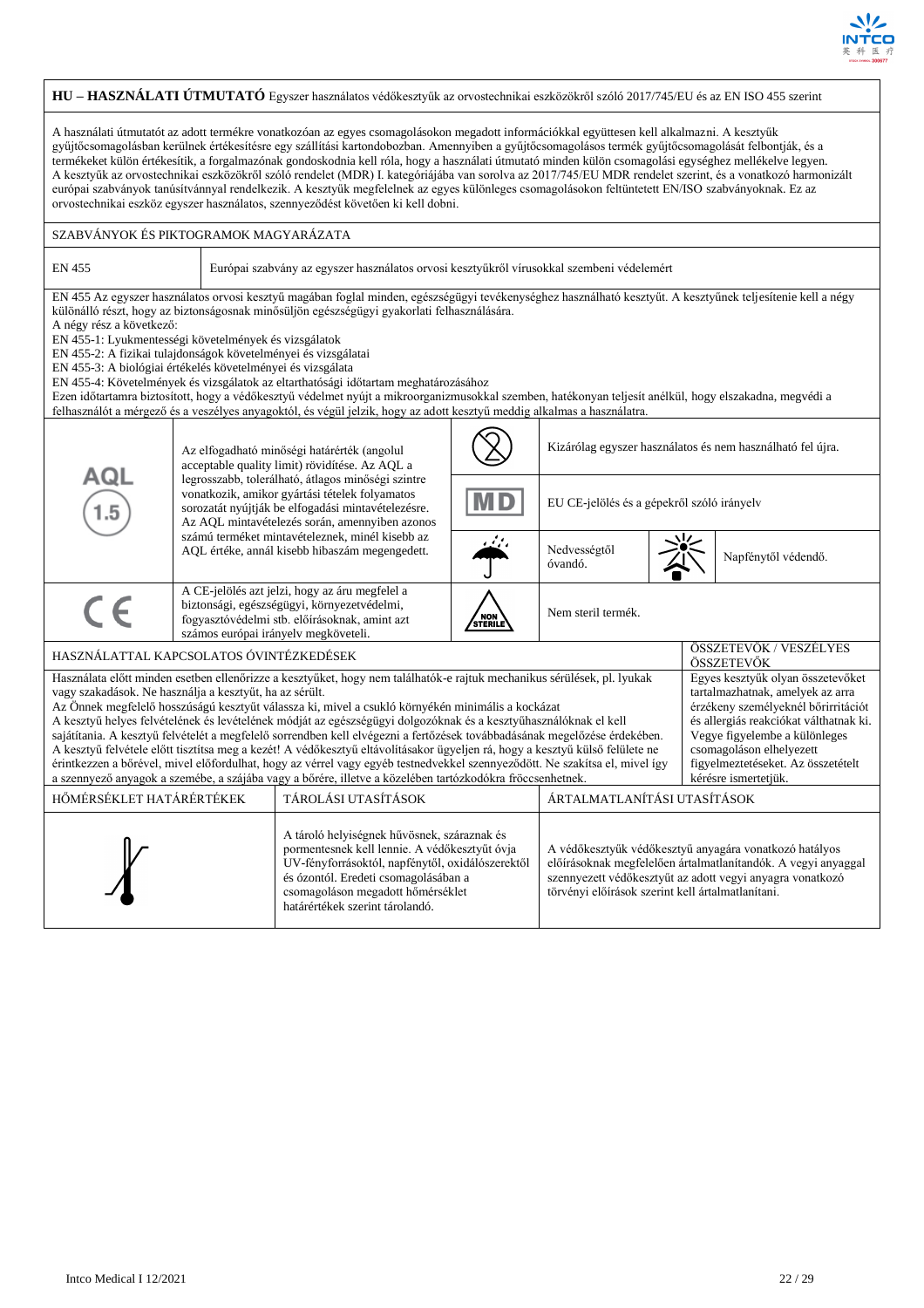

## **BG – ИНСТРУКЦИИ ЗА УПОТРЕБА** Ръкавици за еднократна употреба в съответствие с Регламент за медицинските изделия (ЕС) 2017/745 и EN ISO 455

| Инструкциите за употреба трябва да се използват в комбинация със специфичната информация за продукта, отпечатана върху всяка опаковка на<br>продукта. Ръкавиците се продават като пакет в опаковката. В случай, че продуктите от пакета се разделят и продават отделно, дистрибуторът трябва да<br>гарантира, че инструкциите за употреба са прикрепени към всеки отделен артикул.<br>Ръкавиците са класифицирани като Регламент за медицински изделия (MDR) Категория I съгласно Регламент за медицинските изделия (EC) 2017/745 и<br>са сертифицирани да отговарят на този регламент въз основа на приложимите хармонизирани европейски стандарти. Ръкавиците отговарят на<br>стандартите EN/ISO, посочени на всяка конкретна опаковка. Това MDR е само за еднократна употреба и трябва да се изхвърли след замърсяване.                                                                                                                                                                                                                                                                                                                                                      |                                                                                                                                                                                                              |  |                                                                                                                                                                                                  |                |                                            |  |                                 |  |
|---------------------------------------------------------------------------------------------------------------------------------------------------------------------------------------------------------------------------------------------------------------------------------------------------------------------------------------------------------------------------------------------------------------------------------------------------------------------------------------------------------------------------------------------------------------------------------------------------------------------------------------------------------------------------------------------------------------------------------------------------------------------------------------------------------------------------------------------------------------------------------------------------------------------------------------------------------------------------------------------------------------------------------------------------------------------------------------------------------------------------------------------------------------------------------|--------------------------------------------------------------------------------------------------------------------------------------------------------------------------------------------------------------|--|--------------------------------------------------------------------------------------------------------------------------------------------------------------------------------------------------|----------------|--------------------------------------------|--|---------------------------------|--|
| ОБЯСНЕНИЕ НА СТАНДАРТИТЕ И ПИКТОГРАМИТЕ                                                                                                                                                                                                                                                                                                                                                                                                                                                                                                                                                                                                                                                                                                                                                                                                                                                                                                                                                                                                                                                                                                                                         |                                                                                                                                                                                                              |  |                                                                                                                                                                                                  |                |                                            |  |                                 |  |
| EN 455                                                                                                                                                                                                                                                                                                                                                                                                                                                                                                                                                                                                                                                                                                                                                                                                                                                                                                                                                                                                                                                                                                                                                                          |                                                                                                                                                                                                              |  | Европейски стандарт за медицински ръкавици за еднократна употреба срещу проникване на кръв и вируси                                                                                              |                |                                            |  |                                 |  |
| EN 455 Медицински ръкавици за еднократна употреба обхваща всякакви ръкавици, които могат да се използват за медицинска дейност. Ръкавицата<br>трябва да прилепне към четири отделни части, преди да се счита за безопасна за използване в медицинската практика.<br>Четирите части са:<br>EN 455-1: Изисквания и изпитване на ръкавици за отсъствие на дупки<br>EN 455-2: Изисквания и изпитване на ръкавици за физически свойства<br>EN 455-3: Изисквания и изпитване на ръкавици за биологична оценка<br>EN 455-4: Изисквания и изпитване на ръкавици за определяне на срока на годност<br>Това е гаранция, че ръкавицата ще бъде бариера срещу микроорганизмите, ще действа ефективно, без да се скъса, ще предпазва потребителя от токсични<br>и опасни материали и накрая колко дълго ръкавицата ще бъде годна за употреба.                                                                                                                                                                                                                                                                                                                                                |                                                                                                                                                                                                              |  |                                                                                                                                                                                                  |                |                                            |  |                                 |  |
|                                                                                                                                                                                                                                                                                                                                                                                                                                                                                                                                                                                                                                                                                                                                                                                                                                                                                                                                                                                                                                                                                                                                                                                 | Ръкавици само за еднократна употреба и не могат да се<br>Съкращение за допустима граница на<br>използват повторно.<br>качеството. AQL се отнася донивото на<br>качество, което е най-лошото допустимо средно |  |                                                                                                                                                                                                  |                |                                            |  |                                 |  |
| AQL                                                                                                                                                                                                                                                                                                                                                                                                                                                                                                                                                                                                                                                                                                                                                                                                                                                                                                                                                                                                                                                                                                                                                                             |                                                                                                                                                                                                              |  | ниво на обработка, когато непрекъсната серия от<br>партиди се подлага на оценка за ниво на<br>допустимост. При AQL оценката, когато се<br>изпитва еднакъв брой продукти, колкото по-             | M D            | СЕ маркировка на ЕС по Директива за машини |  |                                 |  |
|                                                                                                                                                                                                                                                                                                                                                                                                                                                                                                                                                                                                                                                                                                                                                                                                                                                                                                                                                                                                                                                                                                                                                                                 |                                                                                                                                                                                                              |  | малка е стойността на AQL, толкова по-малък е<br>броят на разрешените дефекти.                                                                                                                   |                | Пазете от влага.                           |  | Пазете от слънчева<br>светлина. |  |
| $\epsilon$                                                                                                                                                                                                                                                                                                                                                                                                                                                                                                                                                                                                                                                                                                                                                                                                                                                                                                                                                                                                                                                                                                                                                                      |                                                                                                                                                                                                              |  | Знакът СЕ показва съответствието на стоката с<br>безопасността, здравето, опазването на околната<br>среда, защитата на потребителите и т.н., както се<br>изисква от поредица от директиви на ЕС. | NON<br>STERILE | Това е нестерилен продукт.                 |  |                                 |  |
| ПРЕДПАЗНИ МЕРКИ ЗА УПОТРЕБА                                                                                                                                                                                                                                                                                                                                                                                                                                                                                                                                                                                                                                                                                                                                                                                                                                                                                                                                                                                                                                                                                                                                                     |                                                                                                                                                                                                              |  |                                                                                                                                                                                                  |                |                                            |  | СЪСТАВКИ / ОПАСНИ<br>КОМПОНЕНТИ |  |
| Преди употреба винаги проверявайте ръкавиците за възможни механични повреди, напр. дупки или разкъсвания. Не<br>Някои ръкавици могат да<br>използвайте повредени ръкавици.<br>съдържат съставки, за които е<br>Изберете ръкавици с подходяща за вас дължина, тъй като рискът за областта на китката е минимален<br>известно, че причиняват дразнене<br>Поставянето и свалянето на ръкавици по подходящ начин е умение, което трябва да се практикува от здравни<br>на кожата или алергични реакции<br>работници или други, които използват ръкавици. Слагането трябва да се извършва в правилния ред, за да се<br>при чувствителни лица.<br>предотврати предаването на инфекции. Дръжте ръцете си чисти, преди да си поставите ръкавици. Когато сваляте<br>Проверете предупрежденията на<br>ръкавиците, избягвайте контакта на външната повърхност на ръкавиците с кожата ви, защото повърхността може да<br>конкретната опаковка.<br>е била замърсена с кръв или други телесни течности. Избягвайте закачане, тъй като това може да доведе до<br>Формулата ще бъде споделена<br>изпръскване на замърсители в очите или устата, или върху кожата, или към други хора в близост. |                                                                                                                                                                                                              |  |                                                                                                                                                                                                  |                | при поискване.                             |  |                                 |  |
| ОГРАНИЧЕНИЕ НА                                                                                                                                                                                                                                                                                                                                                                                                                                                                                                                                                                                                                                                                                                                                                                                                                                                                                                                                                                                                                                                                                                                                                                  |                                                                                                                                                                                                              |  |                                                                                                                                                                                                  |                |                                            |  |                                 |  |
| ИНСТРУКЦИИ ЗА СЪХРАНЕНИЕ<br>ИНСТРУКЦИИ ЗА ИЗХВЪРЛЯНЕ<br>ΤΕΜΠΕΡΑΤΥΡΑΤΑ<br>Мястото за съхранение трябва да е хладно,<br>сухо и без прах. Защитете ръкавиците от<br>Изхвърлете ръкавиците в съответствие с валидните<br>източници на UV светлина, слънчева<br>разпоредби за материала на ръкавиците. Ръкавиците,<br>светлина, окислители и озон. Съхранявайте в<br>замърсени с химически вещества, трябва да се изхвърлят в<br>оригиналната опаковка според<br>съответствие с правилата за съответните химикали.<br>температурните граници, посочени на<br>опаковката.                                                                                                                                                                                                                                                                                                                                                                                                                                                                                                                                                                                                             |                                                                                                                                                                                                              |  |                                                                                                                                                                                                  |                |                                            |  |                                 |  |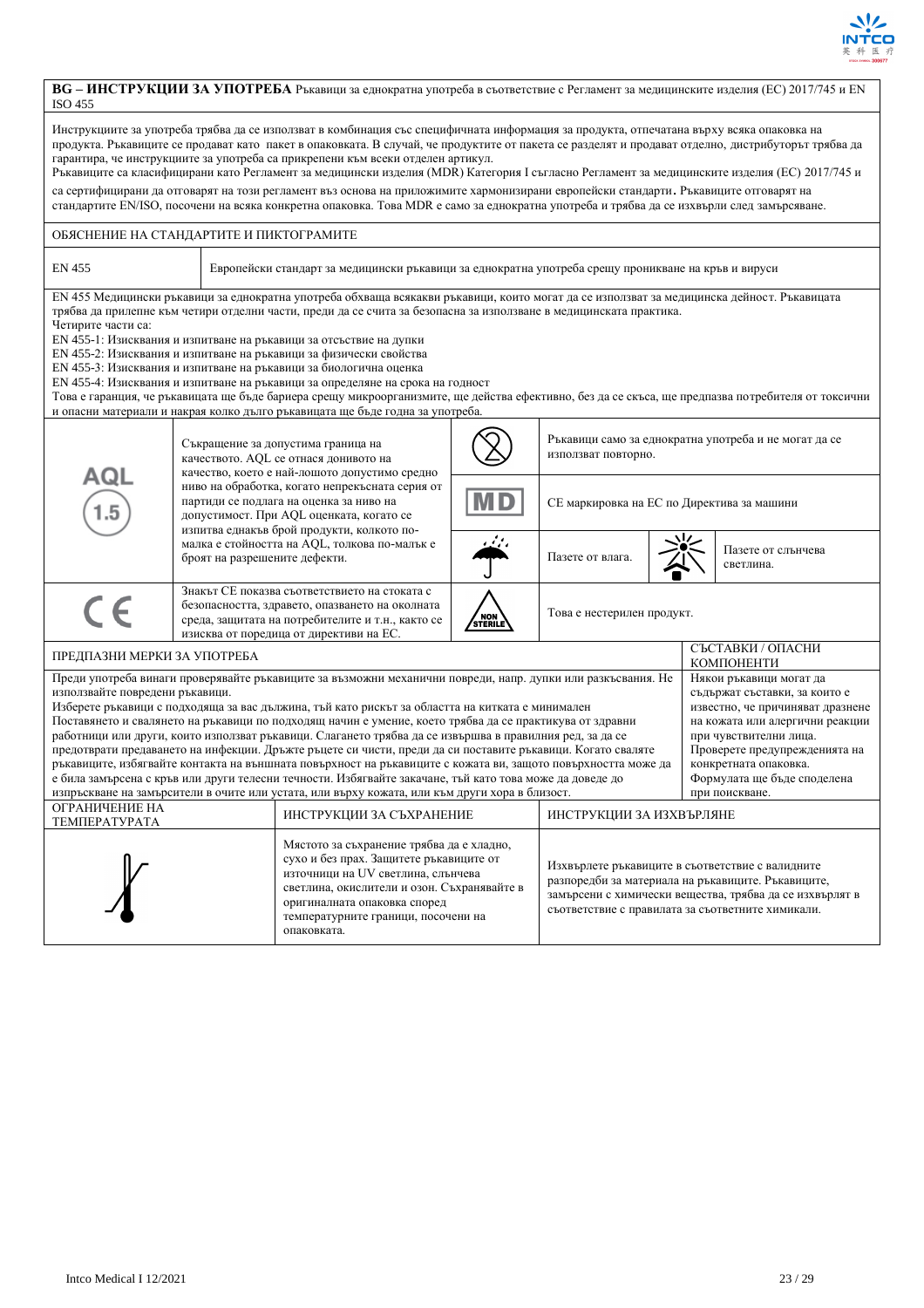

| EE - KASUTUSJUHEND Ühekordselt kasutatavad kindad, mis vastavad meditsiiniseadmete määrusele (EL) 2017/745 ja standardile EN ISO 455                                                                                                                                                                                                                                                                                                                                                                                                                                                                                                                                                                                                                                                                                                                                                                                                                                                                                                                            |                                                                                                                                                                                                                                                                                                                                                                                                                                                                                                                                                                                                                                                                                                     |                                                                                                                                                                                                         |         |                                 |  |  |                                                       |  |
|-----------------------------------------------------------------------------------------------------------------------------------------------------------------------------------------------------------------------------------------------------------------------------------------------------------------------------------------------------------------------------------------------------------------------------------------------------------------------------------------------------------------------------------------------------------------------------------------------------------------------------------------------------------------------------------------------------------------------------------------------------------------------------------------------------------------------------------------------------------------------------------------------------------------------------------------------------------------------------------------------------------------------------------------------------------------|-----------------------------------------------------------------------------------------------------------------------------------------------------------------------------------------------------------------------------------------------------------------------------------------------------------------------------------------------------------------------------------------------------------------------------------------------------------------------------------------------------------------------------------------------------------------------------------------------------------------------------------------------------------------------------------------------------|---------------------------------------------------------------------------------------------------------------------------------------------------------------------------------------------------------|---------|---------------------------------|--|--|-------------------------------------------------------|--|
|                                                                                                                                                                                                                                                                                                                                                                                                                                                                                                                                                                                                                                                                                                                                                                                                                                                                                                                                                                                                                                                                 |                                                                                                                                                                                                                                                                                                                                                                                                                                                                                                                                                                                                                                                                                                     |                                                                                                                                                                                                         |         |                                 |  |  |                                                       |  |
| Kasutusjuhendit tuleb kasutada koos iga toote pakendil oleva konkreetse tootega seotud teabega. Kindad müüakse tarnekasti pakendatud komplektina. Kui see<br>komplekt on lahti võetud ja tooteid müüakse eraldi, peab turustaja tagama, et iga müüdava tootega oleks kaasas kasutusjuhend.<br>Kindad on vastavalt meditsiiniseadmete määrusele (MDR) (EL) 2017/745 klassifitseeritud I kategooriasse ja sertifitseeritud asjakohaste ühtlustatud Euroopa<br>standardite põhjal nende vastavus sellele määrusele. Kindad vastavad igal konkreetsel pakendil näidatud EN/ISO standarditele. See meditsiinitoode on mõeldud<br>ainult ühekordseks kasutamiseks ja tuleb pärast saastumist kõrvaldada.                                                                                                                                                                                                                                                                                                                                                              |                                                                                                                                                                                                                                                                                                                                                                                                                                                                                                                                                                                                                                                                                                     |                                                                                                                                                                                                         |         |                                 |  |  |                                                       |  |
| STANDARDITE JA SÜMBOLITE SELGITUS                                                                                                                                                                                                                                                                                                                                                                                                                                                                                                                                                                                                                                                                                                                                                                                                                                                                                                                                                                                                                               |                                                                                                                                                                                                                                                                                                                                                                                                                                                                                                                                                                                                                                                                                                     |                                                                                                                                                                                                         |         |                                 |  |  |                                                       |  |
| <b>EN 455</b>                                                                                                                                                                                                                                                                                                                                                                                                                                                                                                                                                                                                                                                                                                                                                                                                                                                                                                                                                                                                                                                   |                                                                                                                                                                                                                                                                                                                                                                                                                                                                                                                                                                                                                                                                                                     | Euroopa standard ühekordselt kasutatavate meditsiiniliste kinnaste kohta, mis on mõeldud kaitseks vere ja viiruste eest                                                                                 |         |                                 |  |  |                                                       |  |
| eest, määrates ka selle, kui kaua kindad kasutamiseks sobivad.                                                                                                                                                                                                                                                                                                                                                                                                                                                                                                                                                                                                                                                                                                                                                                                                                                                                                                                                                                                                  | EN 455 ühekordselt kasutatavad meditsiinilised kindad hõlmavad kõiki kindaid, mida võib kasutada meditsiinis. Kindaid peetakse meditsiinipraktikas ohutuks alles<br>siis, kui need järgivad nelja eraldi osa.<br>Need neli osa on järgmised.<br>EN 455-1: Nõuded kinnaste aukude puudumisele ja katsetamine<br>EN 455-2: Nõuded kinnaste füüsikalistele omadustele ja katsetamine<br>EN 455-3: Nõuded ja katsetamine kinnaste bioloogiliseks hindamiseks<br>EN 455-4: Kinnaste säilivusaja määramise nõuded ja katsetamine<br>Ühiselt kindlustavad need selle, et kindad kaitseks mikroorganismide eest, toimiks tõhusalt ilma purunemata ning kaitseks kasutajat toksiliste ja ohtlike materjalide |                                                                                                                                                                                                         |         |                                 |  |  |                                                       |  |
|                                                                                                                                                                                                                                                                                                                                                                                                                                                                                                                                                                                                                                                                                                                                                                                                                                                                                                                                                                                                                                                                 |                                                                                                                                                                                                                                                                                                                                                                                                                                                                                                                                                                                                                                                                                                     | Aktsepteeritavat kvaliteeditaset (Acceptable Quality<br>Limit) tähistav lühend. AQL tähendab                                                                                                            |         | korduskasutada.                 |  |  | Uhekordseks kasutamiseks mõeldud kindad, mida ei tohi |  |
| AQL                                                                                                                                                                                                                                                                                                                                                                                                                                                                                                                                                                                                                                                                                                                                                                                                                                                                                                                                                                                                                                                             |                                                                                                                                                                                                                                                                                                                                                                                                                                                                                                                                                                                                                                                                                                     | kvaliteeditaset, mis on protsessi halvim talutav<br>keskmine, kui pidevast partiide seeriast võetakse<br>vastuvõetavuse proove. Kui AQL-i proovide<br>võtmisel hõlmatakse sama palju tooteid, siis mida | MD      | EL-i masinadirektiivi CE-märgis |  |  |                                                       |  |
|                                                                                                                                                                                                                                                                                                                                                                                                                                                                                                                                                                                                                                                                                                                                                                                                                                                                                                                                                                                                                                                                 | defektide arv.                                                                                                                                                                                                                                                                                                                                                                                                                                                                                                                                                                                                                                                                                      | väiksem on AQL-i väärtus, seda väiksem on lubatud                                                                                                                                                       |         | Kaitske niiskuse<br>eest.       |  |  | Kaitske päikesevalguse eest.                          |  |
| $\epsilon$                                                                                                                                                                                                                                                                                                                                                                                                                                                                                                                                                                                                                                                                                                                                                                                                                                                                                                                                                                                                                                                      |                                                                                                                                                                                                                                                                                                                                                                                                                                                                                                                                                                                                                                                                                                     | CE-märgis näitab, et toode vastab ohutus-, tervise-,<br>keskkonnakaitse-, tarbijakaitse- jms nõuetele, nagu<br>näevad ette mitmesugused ELi direktiivid.                                                | STERILE | See on mittesteriilne toode.    |  |  |                                                       |  |
| ETTEVAATUSABINÕUD KASUTAMISEL                                                                                                                                                                                                                                                                                                                                                                                                                                                                                                                                                                                                                                                                                                                                                                                                                                                                                                                                                                                                                                   |                                                                                                                                                                                                                                                                                                                                                                                                                                                                                                                                                                                                                                                                                                     |                                                                                                                                                                                                         |         |                                 |  |  | KOOSTISOSAD / OHTLIKUD<br><b>KOMPONENDID</b>          |  |
| Enne kasutamist kontrollige kindaid alati võimalike mehaaniliste kahjustuste suhtes, nt augud või rebendid. Ärge kasutage<br>Teatud kindad võivad sisaldada<br>kahjustatud kindaid. Valige enda jaoks sobiva pikkusega kindad, kuna randmepiirkonna risk on minimaalne.<br>koostisosi, mis teadaolevalt<br>Kinnaste õige kättepanemine ja eemaldamine on oskus, mida meditsiinitöötajad ja teised, kes kindaid kasutavad, peavad<br>põhjustavad tundlikel inimestel<br>harjutama. Nakkuste edasikandumise vältimiseks tuleb kinnaste kättepanemisel teha toimingud õiges järjestuses. Käed<br>nahaärritust või allergilisi<br>peavad enne kinnaste kättepanemist olema puhtad. Kindaid eemaldades vältige kinnaste välispinna kokkupuudet oma<br>reaktsioone. Vaadake vastava toote<br>nahaga, kuna pind võib olla vere või muude kehavedelikega saastunud. Vältige kiskumist, kuna see võib põhjustada<br>pakendil olevaid hoiatusi. Soovi<br>saasteainete pritsimist teie või lähedalviibijate silma, suhu või nahale.<br>korral saab küsida täpset koostist. |                                                                                                                                                                                                                                                                                                                                                                                                                                                                                                                                                                                                                                                                                                     |                                                                                                                                                                                                         |         |                                 |  |  |                                                       |  |
| LUBATUD<br>TEMPERATUURIVAHEMIK                                                                                                                                                                                                                                                                                                                                                                                                                                                                                                                                                                                                                                                                                                                                                                                                                                                                                                                                                                                                                                  |                                                                                                                                                                                                                                                                                                                                                                                                                                                                                                                                                                                                                                                                                                     | JUHISED SÄILITAMISEKS                                                                                                                                                                                   |         | JUHISED KÕRVALDAMISEKS          |  |  |                                                       |  |
| Hoiukoht peab olema jahe, kuiv ja tolmuvaba.<br>Kaitske kindaid UV-valguse allikate,<br>Kõrvaldage kindad vastavalt kindamaterjalile kehtivatele<br>päikesevalguse, oksüdeerivate ainete ja osooni<br>eeskirjadele. Keemiliste ainetega saastunud kindad tuleb<br>eest. Hoidke neid originaalpakendis vastavalt<br>kõrvaldada vastavalt asjaomaste kemikaalide eeskirjadele.<br>pakendil näidatud lubatud<br>temperatuurivahemikule.                                                                                                                                                                                                                                                                                                                                                                                                                                                                                                                                                                                                                            |                                                                                                                                                                                                                                                                                                                                                                                                                                                                                                                                                                                                                                                                                                     |                                                                                                                                                                                                         |         |                                 |  |  |                                                       |  |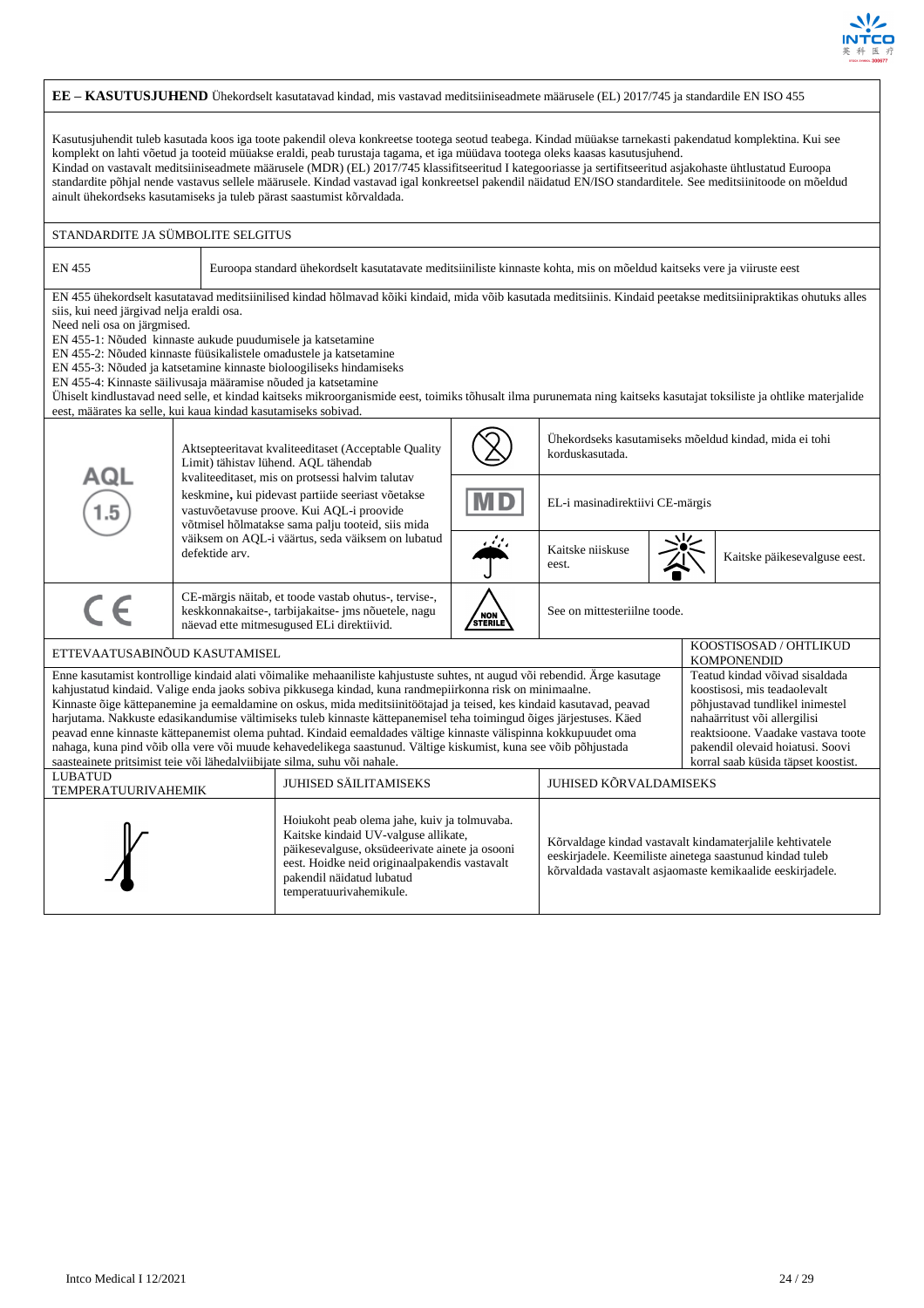

## **SI – NAVODILA ZA UPORABO** Rokavice za enkratno uporabo, skladne z Uredbo o medicinskih pripomočkih (EU) 2017/745 in EN ISO 455

Navodila za uporabo je treba uporabljati v kombinaciji s posebnimi podatki o izdelku na vsaki embalaži izdelka. Rokavice se prodajajo kot enota v paketu s škatlo za pošiljanje. V primeru, da so izdelki v paketu razstavljeni in se prodajajo ločeno, mora distributer zagotoviti, da so navodila za uporabo priložena vsaki ločeni enoti.

Rokavice so v skladu z Uredbo o medicinskih pripomočkih (EU) 2017/745 razvrščene kot medicinski pripomoček kategorije I in so bile certificirane v skladu s to uredbo na osnovi veljavnih usklajenih evropskih standardov. Rokavice ustrezajo standardom EN/ISO, navedenim na vsaki specifični embalaži. Ta medicinski pripomoček je samo za enkratno uporabo in ga je treba odstraniti po kontaminaciji.

| RAZLAGA STANDARDOV IN PIKTOGRAMOV                                                                                                                                                                                                                                                                                                                                                                                                                                                                                                                                                                                                                                                                                                                                                                                                                                                                                                                                                                                                                                                                        |                                                                                                                                                                                                      |                                                                                                                                                                                                                                                                                                                                                                                                                                                                                                                                                                                         |         |                                    |  |                                                           |  |  |
|----------------------------------------------------------------------------------------------------------------------------------------------------------------------------------------------------------------------------------------------------------------------------------------------------------------------------------------------------------------------------------------------------------------------------------------------------------------------------------------------------------------------------------------------------------------------------------------------------------------------------------------------------------------------------------------------------------------------------------------------------------------------------------------------------------------------------------------------------------------------------------------------------------------------------------------------------------------------------------------------------------------------------------------------------------------------------------------------------------|------------------------------------------------------------------------------------------------------------------------------------------------------------------------------------------------------|-----------------------------------------------------------------------------------------------------------------------------------------------------------------------------------------------------------------------------------------------------------------------------------------------------------------------------------------------------------------------------------------------------------------------------------------------------------------------------------------------------------------------------------------------------------------------------------------|---------|------------------------------------|--|-----------------------------------------------------------|--|--|
| <b>EN 455</b>                                                                                                                                                                                                                                                                                                                                                                                                                                                                                                                                                                                                                                                                                                                                                                                                                                                                                                                                                                                                                                                                                            | Evropski standard za medicinske rokavice za enkratno uporabo proti prodiranju krvi in virusov                                                                                                        |                                                                                                                                                                                                                                                                                                                                                                                                                                                                                                                                                                                         |         |                                    |  |                                                           |  |  |
| Ti štirje deli so:<br>EN 455-1: Zahteve in preskušanje rokavic, da nimajo lukenj<br>EN 455-2: Zahteve in preskušanje rokavic za fizikalne lastnosti<br>EN 455-3: Zahteve in preskušanje rokavic za biološko ovrednotenje                                                                                                                                                                                                                                                                                                                                                                                                                                                                                                                                                                                                                                                                                                                                                                                                                                                                                 |                                                                                                                                                                                                      | EN 455 Medicinske rokavice za enkratno uporabo zajemajo vse rokavice, ki se lahko uporabljajo za medicinsko delo. Rokavice morajo izpolnjevati zahteve štirih<br>ločenih delov, preden se lahko štejejo za varne pri uporabi v medicinski praksi.<br>EN 455-4: Zahteve in preskušanje rokavic za določanje življenjske dobe<br>Vsi ti deli zagotavljajo, da bodo rokavice pregrada proti mikroorganizmom, da bodo delovale učinkovito, brez trganja, in da bodo zaščitile uporabnika pred<br>strupenimi in nevarnimi snovmi ter nazadnje, kako dolgo bodo rokavice primerne za uporabo. |         |                                    |  |                                                           |  |  |
|                                                                                                                                                                                                                                                                                                                                                                                                                                                                                                                                                                                                                                                                                                                                                                                                                                                                                                                                                                                                                                                                                                          |                                                                                                                                                                                                      | Kratica za sprejemljivo mejo kakovosti. AQL se<br>nanaša na raven kakovosti, ki je najslabše                                                                                                                                                                                                                                                                                                                                                                                                                                                                                            |         | ponovno.                           |  | Rokavice so samo za enkratno uporabo in se ne uporabljajo |  |  |
| AQL                                                                                                                                                                                                                                                                                                                                                                                                                                                                                                                                                                                                                                                                                                                                                                                                                                                                                                                                                                                                                                                                                                      | sprejemljivo povprečje procesa, ko se za sprejemno<br>vzorčenje predloži nadaljnja serija lotov. Pri<br>vzorčenju AQL, ko se vzorči enako število<br>izdelkov, manjša kot je vrednost AQL, manjše je |                                                                                                                                                                                                                                                                                                                                                                                                                                                                                                                                                                                         |         | Direktiva EU o označevanju strojev |  |                                                           |  |  |
|                                                                                                                                                                                                                                                                                                                                                                                                                                                                                                                                                                                                                                                                                                                                                                                                                                                                                                                                                                                                                                                                                                          | dovoljeno število napak.                                                                                                                                                                             |                                                                                                                                                                                                                                                                                                                                                                                                                                                                                                                                                                                         |         | Zaščitite pred<br>vlago.           |  | Zaščitite pred sončno<br>svetlobo.                        |  |  |
| CE                                                                                                                                                                                                                                                                                                                                                                                                                                                                                                                                                                                                                                                                                                                                                                                                                                                                                                                                                                                                                                                                                                       |                                                                                                                                                                                                      | Znak CE označuje skladnost blaga z varnostjo,<br>zdravjem, varstvom okolja, varstvom potrošnikov<br>itd., kot to zahteva vrsta direktiv EU.                                                                                                                                                                                                                                                                                                                                                                                                                                             | STERILE | To je nesterilni izdelek.          |  |                                                           |  |  |
| PREVIDNOSTNI UKREPI ZA UPORABO                                                                                                                                                                                                                                                                                                                                                                                                                                                                                                                                                                                                                                                                                                                                                                                                                                                                                                                                                                                                                                                                           |                                                                                                                                                                                                      |                                                                                                                                                                                                                                                                                                                                                                                                                                                                                                                                                                                         |         |                                    |  | SESTAVINE/NEVARNE<br><b>KOMPONENTE</b>                    |  |  |
| Pred uporabo vedno preverite, da na rokavicah ni mehanskih poškodb, npr. lukenj ali raztrganin. Ne uporabite poškodovanih<br>Nekatere rokavice lahko vsebujejo<br>rokavic. Izberite rokavice z dolžino, ki je primerna za vas, kajti tveganje za območje zapestja je minimalno<br>sestavine, za katere je znano, da<br>Pravilno nadevanje in snemanje rokavic je veščina, ki jo morajo vaditi zdravstveni delavci ali drugi, ki uporabljajo rokavice.<br>povzročajo draženje kože ali<br>Nadevanje je treba opraviti v pravilnem vrstnem redu, da se prepreči prenos okužb. Preden si nadenete rokavice, naj bodo<br>alergijske reakcije pri občutljivih<br>posameznikih. Preverite opozorila<br>roke čiste. Ko odstranjujete rokavice, se izogibajte, da bi zunanja površina rokavic prišla v stik z vašo kožo, ker je bila<br>površina morda okužena s krvjo in drugimi telesnimi tekočinami. Izogibajte se trganju, saj lahko to povzroči, da<br>na specifični embalaži. Formulacijo<br>onesnaževalci brizgnejo v oči ali usta ali na kožo ali druge ljudi v bližini.<br>bomo posredovali na zahtevo. |                                                                                                                                                                                                      |                                                                                                                                                                                                                                                                                                                                                                                                                                                                                                                                                                                         |         |                                    |  |                                                           |  |  |
| <b>OMEJITEV TEMPERATURE</b>                                                                                                                                                                                                                                                                                                                                                                                                                                                                                                                                                                                                                                                                                                                                                                                                                                                                                                                                                                                                                                                                              |                                                                                                                                                                                                      | NAVODILA ZA SHRANJEVANJE                                                                                                                                                                                                                                                                                                                                                                                                                                                                                                                                                                |         | NAVODILA ZA ODSTRANJEVANJE         |  |                                                           |  |  |
| Prostor za shranjevanje mora biti hladen, suh in<br>brez prahu. Rokavice zaščitite pred UV<br>Rokavice odstranite v skladu z veljavnimi predpisi za material<br>svetlobnimi viri, sončno svetlobo, oksidanti in<br>rokavic. Rokavice, kontaminirane s kemičnimi snovmi, je treba<br>ozonom. Shranjujte v originalni embalaži glede<br>odstraniti v skladu s predpisi za zadevne kemikalije.<br>na temperaturne meje, označene na embalaži.                                                                                                                                                                                                                                                                                                                                                                                                                                                                                                                                                                                                                                                               |                                                                                                                                                                                                      |                                                                                                                                                                                                                                                                                                                                                                                                                                                                                                                                                                                         |         |                                    |  |                                                           |  |  |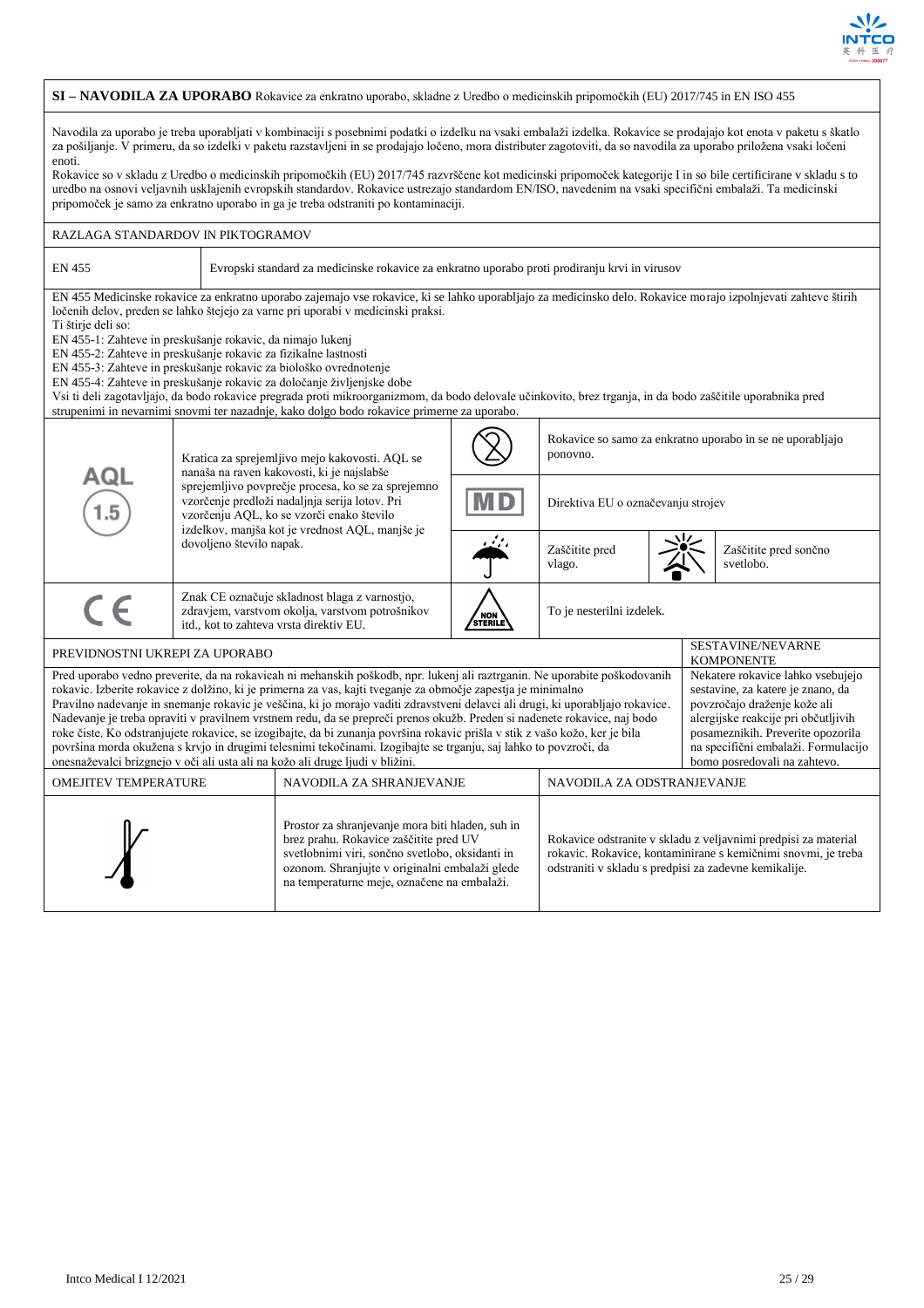

|                                    | UA - IHCTPУКЦІЯ З ВИКОРИСТАННЯ Рукавички для одноразового використання відповідають постанові (ЄС) щодо виробів медичного |
|------------------------------------|---------------------------------------------------------------------------------------------------------------------------|
| призначення 2017/745 та EN ISO 455 |                                                                                                                           |

| Інструкцію з використання потрібно застосовувати у поєднання зі специфічною, пов'язаною з виробом інформацією, наведеною на пакуванні кожного<br>виробу. Рукавички продаються комплектом, упакованим у картонну коробку. У разі, якщо цей комплект розукомплектований і вироби продаються по<br>окремості, дистрибутор повинен забезпечити, щоб інструкція з використання додавалася до кожної пари виробів.<br>Рукавички класифікуються, як вироби медичного призначення категорії І згідно з постановою щодо виробів медичного призначення (CC) 2017/745 та<br>класифіковані у відповідності з цією постановою на основі погоджених європейських стандартів. Рукавички відповідають стандартам EN/ISO,<br>наведеним на кожній упаковці. Ці вироби медичного призначення призначені тільки для одноразового використання і повинні утилізуватися після<br>забруднення.                                                                                                                                                                                                                                                                            |                                                                                                                                                |                                                                                                                                                                                         |         |                                                                        |                                                                                           |                                        |  |  |
|----------------------------------------------------------------------------------------------------------------------------------------------------------------------------------------------------------------------------------------------------------------------------------------------------------------------------------------------------------------------------------------------------------------------------------------------------------------------------------------------------------------------------------------------------------------------------------------------------------------------------------------------------------------------------------------------------------------------------------------------------------------------------------------------------------------------------------------------------------------------------------------------------------------------------------------------------------------------------------------------------------------------------------------------------------------------------------------------------------------------------------------------------|------------------------------------------------------------------------------------------------------------------------------------------------|-----------------------------------------------------------------------------------------------------------------------------------------------------------------------------------------|---------|------------------------------------------------------------------------|-------------------------------------------------------------------------------------------|----------------------------------------|--|--|
| ПОЯСНЕННЯ СТАНДАРТІВ ТА ПІКТОГРАМ                                                                                                                                                                                                                                                                                                                                                                                                                                                                                                                                                                                                                                                                                                                                                                                                                                                                                                                                                                                                                                                                                                                  |                                                                                                                                                |                                                                                                                                                                                         |         |                                                                        |                                                                                           |                                        |  |  |
| <b>EN 455</b><br>Європейський стандарт для медичних рукавичок для одноразового використання проти проникнення крові та вірусів                                                                                                                                                                                                                                                                                                                                                                                                                                                                                                                                                                                                                                                                                                                                                                                                                                                                                                                                                                                                                     |                                                                                                                                                |                                                                                                                                                                                         |         |                                                                        |                                                                                           |                                        |  |  |
| Стандарт EN 455 «Медичні рукавички для одноразового використання» стосується будь-яких рукавичок, які можуть використовуватись для медичної<br>роботи. Рукавички можуть вважатися безпечними для використання у медичній практиці, якщо вони відповідають чотирьом частинам стандарту.<br>Шими частинами є:<br>EN 455-1: Вимоги до рукавичок та їх перевірка на відсутність дірок<br>EN 455-2: Вимоги до рукавичок та перевірка їх фізичних властивостей<br>EN 455-3: Вимоги до рукавичок та оцінка їх біологічної дії<br>EN 455-4: Вимоги до рукавичок та їх перевірка для визначення строку зберігання<br>Крім всього іншого, ці перевірки гарантують, що рукавички будуть створювати бар'єр для мікроорганізмів, не будуть рватися, будуть захищати<br>користувача від токсичних та небезпечних матеріалів та, на останок, показують, наскільки довго рукавички будуть придатні для використання.                                                                                                                                                                                                                                               |                                                                                                                                                |                                                                                                                                                                                         |         |                                                                        |                                                                                           |                                        |  |  |
|                                                                                                                                                                                                                                                                                                                                                                                                                                                                                                                                                                                                                                                                                                                                                                                                                                                                                                                                                                                                                                                                                                                                                    | Скорочення для межі прийнятної якості. Межа<br>прийнятної якості стосується рівня якості, який<br>є середнім показником найгіршого допустимого |                                                                                                                                                                                         |         |                                                                        | Рукавички виключно для одноразового використання.<br>Повторне використання забороняється. |                                        |  |  |
| AQI                                                                                                                                                                                                                                                                                                                                                                                                                                                                                                                                                                                                                                                                                                                                                                                                                                                                                                                                                                                                                                                                                                                                                |                                                                                                                                                | процесу, коли партії виробів постійно<br>передаються для вибіркового контролю. Під час<br>такого вибіркового контролю, коли береться                                                    |         | Маркування СЕ у ЄС для постанови щодо виробів<br>медичного призначення |                                                                                           |                                        |  |  |
|                                                                                                                                                                                                                                                                                                                                                                                                                                                                                                                                                                                                                                                                                                                                                                                                                                                                                                                                                                                                                                                                                                                                                    |                                                                                                                                                | однакова кількість виробів, виникає ситуація,<br>коли, чим менше виробів береться, тим менша<br>кількість дефектів допускається.                                                        |         |                                                                        |                                                                                           | Захищайте від сонячного<br>світла.     |  |  |
| $\epsilon$                                                                                                                                                                                                                                                                                                                                                                                                                                                                                                                                                                                                                                                                                                                                                                                                                                                                                                                                                                                                                                                                                                                                         | EC.                                                                                                                                            | Маркування СЕ вказує на відповідність товарів<br>вимогам до безпеки, охорони здоров'я, захисту<br>навколишнього середовища, захисту<br>користувача, тощо, які наведені у серії директив | STERILE | Виріб не стерильний                                                    |                                                                                           |                                        |  |  |
| ЗАПОБІЖНІ ЗАХОДИ ПІД ЧАС ВИКОРИСТАННЯ                                                                                                                                                                                                                                                                                                                                                                                                                                                                                                                                                                                                                                                                                                                                                                                                                                                                                                                                                                                                                                                                                                              |                                                                                                                                                |                                                                                                                                                                                         |         |                                                                        |                                                                                           | ІНГРЕДІЄНТИ / НЕБЕЗПЕЧНІ<br>КОМПОНЕНТИ |  |  |
| Перед використанням рукавичок завжди перевіряйте, чи не мають вони механічних пошкоджень, наприклад, дірок<br>Деякі рукавички можуть містити<br>або розривів. Не використовуйте пошкоджені рукавички. Вибирайте рукавички довжиною, що підходить вам, щоб<br>інгредієнти, які здатні призвести<br>ризик для області зап'ястків був мінімальний<br>до подразнення шкіри або<br>Надягання та знімання рукавичок належним чином, це навичка, яку потрібно практикувати співробітникам сфери<br>алергічних реакцій чутливих до<br>охорони здоров'я або іншим особам, які користуються рукавичками. Щоб запобігти перенесенню інфекцій,<br>цього осіб. Перевірте<br>потрібно правильно надягати рукавички. Перед надяганням рукавичок руки повинні бути чистими. Коли ви<br>попередження на упаковці.<br>знімаєте рукавички, уникайте контакту їх зовнішньої поверхні зі шкірою, тому що поверхня може бути<br>Формулу можна отримати за<br>забрудненою кров'ю або іншими біологічними рідинами. Не знімайте рукавички різко, тому що забруднення на них<br>запитом.<br>можуть бризнути в очі або рот, або на шкіру, чи на людей, що знаходяться поруч. |                                                                                                                                                |                                                                                                                                                                                         |         |                                                                        |                                                                                           |                                        |  |  |
|                                                                                                                                                                                                                                                                                                                                                                                                                                                                                                                                                                                                                                                                                                                                                                                                                                                                                                                                                                                                                                                                                                                                                    |                                                                                                                                                | ІНСТРУКЦІЇ ЗІ ЗБЕРІГАННЯ                                                                                                                                                                |         |                                                                        |                                                                                           |                                        |  |  |
| ІНСТРУКЦІЇ З УТИЛИЗАЦІЇ<br>ОБМЕЖЕННЯ ТЕМПЕРАТУРИ<br>Зона зберігання повинна бути холодною,<br>сухою та без пилу. Захищайте рукавички від<br>Утилізуйте рукавички відповідно до діючих правил, що<br>джерел УФ-випромінювання, сонячного<br>стосуються матеріалу рукавичок. Рукавички, забруднені<br>світла, окислюючих агентів та озону.<br>хімічними речовинами, потрібно утилізувати відповідно до<br>Зберігайте оригінальну упаковку відповідно<br>правил для відповідних хімікатів.<br>до обмежень температури, наведених на<br>упаковці.                                                                                                                                                                                                                                                                                                                                                                                                                                                                                                                                                                                                      |                                                                                                                                                |                                                                                                                                                                                         |         |                                                                        |                                                                                           |                                        |  |  |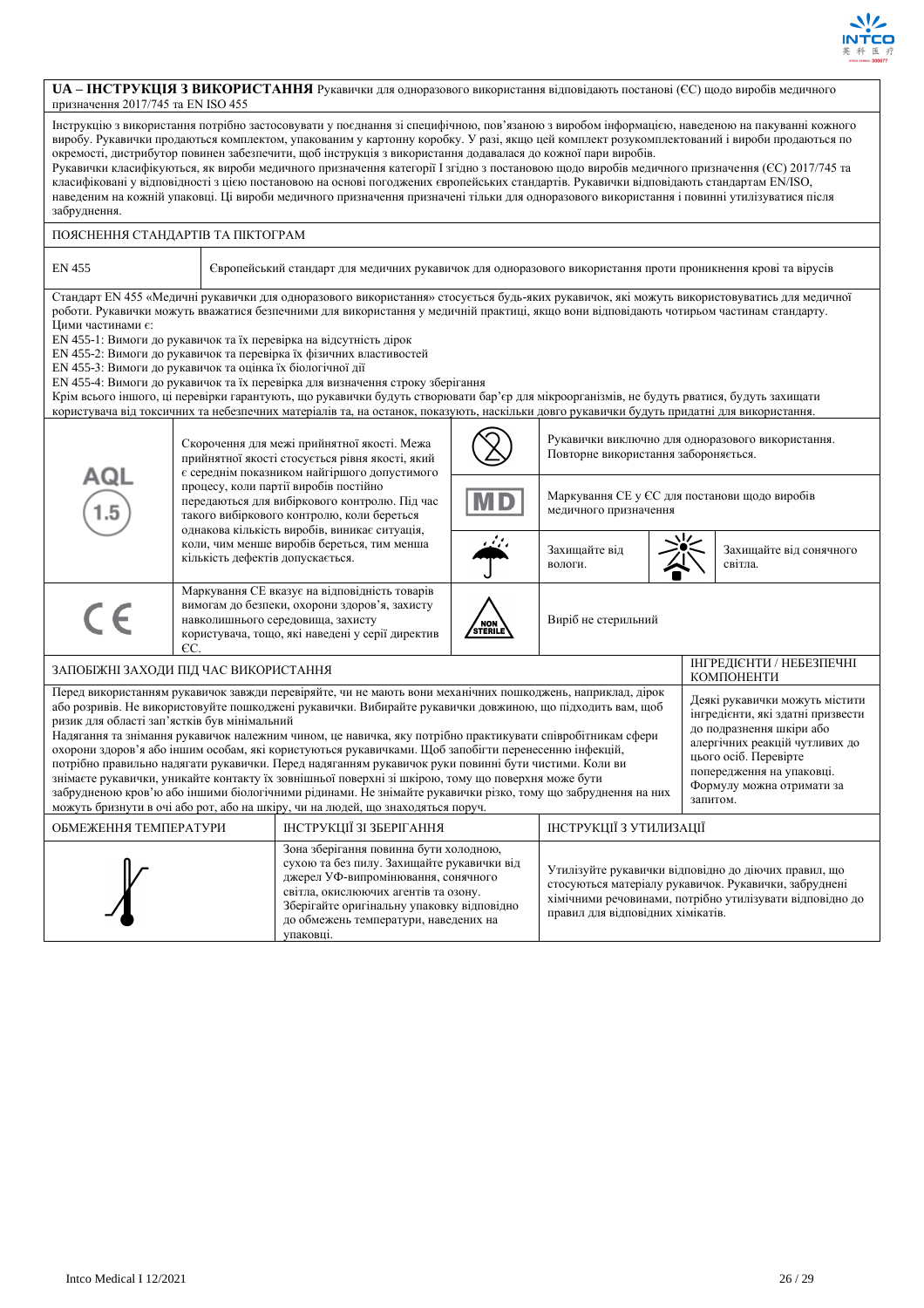

## **LV – LIETOŠANAS INSTRUKCIJA** Cimdi vienreizējai lietošanai, kas atbilst MDR regulai (ES) 2017/745 un EN ISO 455

Lietošanas instrukcija ir jāizmanto kopā ar informāciju par produktu, kas atrodama uz katra iepakojuma. Cimdi tiek pārdoti komplektā, piegādes kastītē. Ja šis iesaiņotais komplekts tiek izjaukts un produkti tiek pārdoti atsevišķi, izplatītājam ir jānodrošina, lai lietošanas instrukcija būtu pievienota katrai atsevišķai vienībai. Cimdi tiek klasificēti atbilstoši medicīnas ierīču regulas (MDR) I kategorijai saskaņā ar MDR regulu (ES) 2017/745 un ir sertificēti, lai atbilstu šai regulai, pamatojoties uz piemērojamiem saskaņotajiem Eiropas standartiem. Cimdi atbilst EN/ISO standartiem, kas norādīti uz katra konkrētā iepakojuma. Šis MDR ir paredzēts tikai vienreizējai lietošanai un pēc tā piesārņošanas jāutilizē.

| STANDARTU UN PIKTOGRAMMU SKAIDROJUMS                                                                                                                                                                                                                                                                                                                                                                                                                                                                                                                                                                                                                                                                                                                                                                                                                                                                                                                                   |                                   |                                                                                                                                                                                                               |     |                                      |  |                                                               |  |  |
|------------------------------------------------------------------------------------------------------------------------------------------------------------------------------------------------------------------------------------------------------------------------------------------------------------------------------------------------------------------------------------------------------------------------------------------------------------------------------------------------------------------------------------------------------------------------------------------------------------------------------------------------------------------------------------------------------------------------------------------------------------------------------------------------------------------------------------------------------------------------------------------------------------------------------------------------------------------------|-----------------------------------|---------------------------------------------------------------------------------------------------------------------------------------------------------------------------------------------------------------|-----|--------------------------------------|--|---------------------------------------------------------------|--|--|
| <b>EN 455</b>                                                                                                                                                                                                                                                                                                                                                                                                                                                                                                                                                                                                                                                                                                                                                                                                                                                                                                                                                          |                                   | Eiropas standarts vienreizējas lietošanas medicīniskiem cimdiem, kas aizsargā pret asiņu iekļūšanu un vīrusiem                                                                                                |     |                                      |  |                                                               |  |  |
| EN 455 Vienreizējas lietošanas medicīniskie cimdi attiecas uz jebkuriem cimdiem, kurus var izmantot medicīniskam darbam. Lai cimdus uzskatītu par drošiem<br>lietošanai medicīniskajā praksē, tiem ir jāatbilst četrām daļām.<br>Šīs četras dalas ir:<br>EN 455-1: Prasības un pārbaudes metodes vienreizlietojamajiem cimdiem un caurumu neesamība<br>EN 455-2: Prasības un pārbaudes metodes vienreizlietojamo medicīnisko cimdu fizikālajām īpašībām<br>EN 455-3: Prasības un pārbaudes metodes vienreizlietojamo medicīnisko cimdu bioloģiskajai novērtēšanai<br>EN 455-4: Prasības un pārbaudes metodes vienreizlietojamo cimdu glabāšanas termiņam<br>Tādējādi tiek noskaidrots, vai cimdi veido barjeru pret mikroorganismiem, efektīvi darbojas nesaplīstot, aizsargā lietotāju pret toksiskiem un bīstamiem materiāliem<br>un arī cik ilgi tie ir piemēroti lietošanā.                                                                                        |                                   |                                                                                                                                                                                                               |     |                                      |  |                                                               |  |  |
| AQL                                                                                                                                                                                                                                                                                                                                                                                                                                                                                                                                                                                                                                                                                                                                                                                                                                                                                                                                                                    |                                   | Saīsinājums, kas apzīmē pieņemamu kvalitātes<br>robežu. AQL norāda kvalitātes līmeni, kas ir                                                                                                                  |     | atkārtoti.                           |  | Cimdi ir paredzēti vienreizējai lietošanai un nav izmantojami |  |  |
|                                                                                                                                                                                                                                                                                                                                                                                                                                                                                                                                                                                                                                                                                                                                                                                                                                                                                                                                                                        |                                   | sliktākā pietiekamā procesa vidējā vērtība, kad<br>pastāvīga partiju sērija tiek iesniegta ņemto paraugu<br>apstiprināšanai. AQL paraugu ņemšanā, paņemot<br>tādu pašu produktu skaitu, ar mazāku AQL vērtību |     | ES CE zīme mašīnu direktīvai         |  |                                                               |  |  |
|                                                                                                                                                                                                                                                                                                                                                                                                                                                                                                                                                                                                                                                                                                                                                                                                                                                                                                                                                                        | ir atļauts mazāks defektu skaits. |                                                                                                                                                                                                               | رىن | Sargāt no<br>mitruma.                |  | Sargāt no saules gaismas:                                     |  |  |
| $\epsilon$                                                                                                                                                                                                                                                                                                                                                                                                                                                                                                                                                                                                                                                                                                                                                                                                                                                                                                                                                             | direktīvas.                       | CE zīme norāda preces atbilstību drošības,<br>veselības, vides aizsardzības, patērētāju aizsardzības<br>Šis ir nesterils produkts.<br>NON<br>STERILE<br>un citām prasībām, ko nosaka vairākas ES              |     |                                      |  |                                                               |  |  |
| PRODUKTA LIETOŠANAS PIESARDZĪBAS PASĀKUMI                                                                                                                                                                                                                                                                                                                                                                                                                                                                                                                                                                                                                                                                                                                                                                                                                                                                                                                              |                                   |                                                                                                                                                                                                               |     | SASTĀVDAĻAS/ BĪSTAMĀS<br>SASTĀVDALAS |  |                                                               |  |  |
| Pirms lietošanas vienmēr pārbaudiet, vai cimdos nav mehānisku bojājumu, piemēram, caurumu vai plīsumu. Nelietojiet<br>Dažu cimdu sastāvā var būt daļas,<br>bojātus cimdus. Izvēlieties piemērota garuma cimdus, lai pēc iespējas samazinātu risku plaukstas zonai<br>Cimdu pienācīga uzvilkšana un novilkšana ir prasme, kas jāapgūst veselības aprūpes darbiniekiem un citām personām, kuras<br>ādas kairinājumu vai alerģiskas<br>izmanto cimdus. Cimdi jāuzvelk pareizā secībā, lai novērstu infekciju pārnešanas risku. Pirms cimdu uzvilkšanas rokām<br>reakcijas. Pārbaudiet brīdinājumus<br>jābūt tīrām. Novelkot cimdus, neļaujiet to ārējai virsmai saskarties ar ādu,jo virsma var būt piesārņota ar asinīm un citiem<br>uz konkrētā iepakojuma. Formula<br>ķermeņa šķidrumiem. Izvairieties no aizķeršanās, jo tas var izraisīt piesārņotāju nokļūšanu acīs, mutē vai uz ādas vai skart<br>tiks kopīgota pēc pieprasījuma.<br>citus tuvumā esošus cilvēkus. |                                   |                                                                                                                                                                                                               |     |                                      |  | kuras jutīgiem cilvēkiem var izraisīt                         |  |  |
| TEMPERATŪRAS IEROBEŽOJUMI                                                                                                                                                                                                                                                                                                                                                                                                                                                                                                                                                                                                                                                                                                                                                                                                                                                                                                                                              |                                   | UZGLABĀŠANAS NORĀDĪJUMI                                                                                                                                                                                       |     | UTILIZĒŠANAS NORĀDĪJUMI              |  |                                                               |  |  |
| Glabāšanas vietai jābūt vēsai, sausai un bez<br>Utilizējiet cimdus saskaņā ar spēkā esošajiem noteikumiem, kas<br>putekļiem. Aizsargājiet cimdus no UV gaismas<br>attiecas uz cimdu materiālu. Cimdi, kas piesārņoti ar ķīmiskajām<br>avotiem, saules gaismas, oksidētājiem un ozona.<br>vielām, jāutilizē saskaņā ar attiecīgo ķīmisko vielu utilizēšanas<br>Uzglabājiet oriģinālajā iepakojumā atbilstoši<br>noteikumiem.<br>temperatūrai, kas norādīta uz iepakojuma.                                                                                                                                                                                                                                                                                                                                                                                                                                                                                               |                                   |                                                                                                                                                                                                               |     |                                      |  |                                                               |  |  |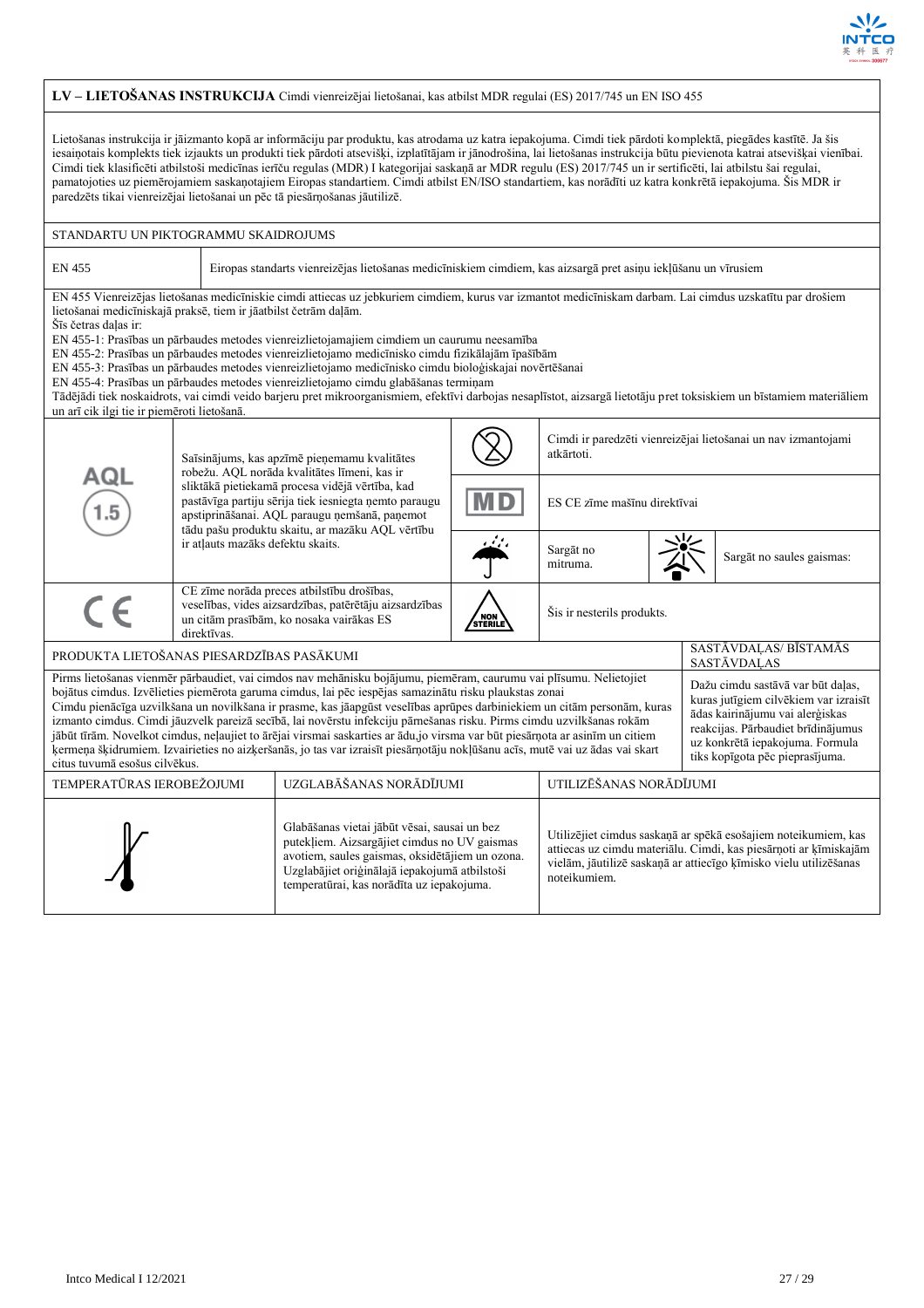

|                                                                                                                                                                                                                                                                                                                                                                                                                                                                                                                                                                                                                                                                                                                                                                                                                                                                                                                                                                                                                                                             |                                                                                                                                                                                                                                                                                                                                                                                                                                                                                                                                                                                                                                                                       | LT - NAUDOJIMO INSTRUKCIJOS Vienkartinės pirštinės, atitinkančios Reglamentą (ES) 2017/745 dėl medicinos priemonių bei ISO 455 standartą.                                                         |                          |                                              |  |  |                                                                   |  |
|-------------------------------------------------------------------------------------------------------------------------------------------------------------------------------------------------------------------------------------------------------------------------------------------------------------------------------------------------------------------------------------------------------------------------------------------------------------------------------------------------------------------------------------------------------------------------------------------------------------------------------------------------------------------------------------------------------------------------------------------------------------------------------------------------------------------------------------------------------------------------------------------------------------------------------------------------------------------------------------------------------------------------------------------------------------|-----------------------------------------------------------------------------------------------------------------------------------------------------------------------------------------------------------------------------------------------------------------------------------------------------------------------------------------------------------------------------------------------------------------------------------------------------------------------------------------------------------------------------------------------------------------------------------------------------------------------------------------------------------------------|---------------------------------------------------------------------------------------------------------------------------------------------------------------------------------------------------|--------------------------|----------------------------------------------|--|--|-------------------------------------------------------------------|--|
| Naudojimo instrukcijos turi būti naudojamos kartu su konkrečia informacija, susijusia su gaminiu, ir pateiktos ant kiekvieno gaminio pakuotės. Pirštinės<br>parduodamos kaip komplektas, supakuotas į dėžutę. Jei šis komplektas yra išardomas ir gaminiai parduodami atskirai, platintojas turi užtikrinti, kad naudojimo<br>instrukcijos būtų pridedamos prie kiekvieno atskiro gaminio vieneto.<br>Pirštinės klasifikuojamos pagal Reglamentą (ES) 2017/745 dėl medicinos priemonių (MDR) kaip I kategorijosmedicinos priemonės (MDR) bei atitinka šį<br>reglamentą pagal taikomus damiuosius Europos standartus. Pirštinės atitinka EN ir ISO standartus, nurodytus ant kiekvienos konkrečios pakuotės. Ši MDR yra tik<br>vienkartinė priemonė ir užteršta turi būti išmesta.                                                                                                                                                                                                                                                                           |                                                                                                                                                                                                                                                                                                                                                                                                                                                                                                                                                                                                                                                                       |                                                                                                                                                                                                   |                          |                                              |  |  |                                                                   |  |
| STANDARTŲ IR PIKTOGRAMŲ PAAIŠKINIMAS                                                                                                                                                                                                                                                                                                                                                                                                                                                                                                                                                                                                                                                                                                                                                                                                                                                                                                                                                                                                                        |                                                                                                                                                                                                                                                                                                                                                                                                                                                                                                                                                                                                                                                                       |                                                                                                                                                                                                   |                          |                                              |  |  |                                                                   |  |
| EN 455                                                                                                                                                                                                                                                                                                                                                                                                                                                                                                                                                                                                                                                                                                                                                                                                                                                                                                                                                                                                                                                      |                                                                                                                                                                                                                                                                                                                                                                                                                                                                                                                                                                                                                                                                       | Europos standartas dėl vienkartinių medicininių pirštinių, saugančių nuo kraujo prasiskverbimo ir virusų                                                                                          |                          |                                              |  |  |                                                                   |  |
| Keturios dalys:<br>ilgai pirštinė bus tinkama naudoti.                                                                                                                                                                                                                                                                                                                                                                                                                                                                                                                                                                                                                                                                                                                                                                                                                                                                                                                                                                                                      | EN 455Vienkartinės medicininės pirštinėsapima pirštines, kurios gali būti naudojamos medicinai. Pirštinė turi atitikti keturias atskiras dalis, kad ją būtų galima<br>saugiai naudoti medicinos praktikoje.<br>EN 455--1: Pirštinių reikalavimai ir bandymai, kad nebūtų skylių<br>EN 455-2: Pirštinių fizinių savybių reikalavimai ir bandymai<br>EN 455-3: Pirštinių biologinio vertinimo reikalavimai ir bandymai<br>EN 455-4: Pirštinių galiojimo laiko nustatymo reikalavimai ir bandymai<br>Jie užtikrina, kad pirštinė bus barjeras mikroorganizmams, efektyviai veiks ir nesuplyš, apsaugos naudotoją nuo toksiškų ir pavojingų medžiagų ir, galiausiai, kaip |                                                                                                                                                                                                   |                          |                                              |  |  |                                                                   |  |
|                                                                                                                                                                                                                                                                                                                                                                                                                                                                                                                                                                                                                                                                                                                                                                                                                                                                                                                                                                                                                                                             |                                                                                                                                                                                                                                                                                                                                                                                                                                                                                                                                                                                                                                                                       | Priimtinos kokybės ribos santrumpa. Priimtinas<br>kokybės lygis (PKL) reiškia kokybės lygį, kuris yra                                                                                             |                          |                                              |  |  | Pirštinės yra vienkartinės ir antrą kartą negali būti naudojamos. |  |
| AQL                                                                                                                                                                                                                                                                                                                                                                                                                                                                                                                                                                                                                                                                                                                                                                                                                                                                                                                                                                                                                                                         |                                                                                                                                                                                                                                                                                                                                                                                                                                                                                                                                                                                                                                                                       | blogiausias leistinas proceso vidurkis, kai<br>nepertraukiama partijų serija pateikiama mėginių<br>ėmimui. Atliekant PKL mėginių ėmimą, kai<br>mėginiai imami iš to paties skaičiaus gaminių, kuo | $\mathsf{M}\,\mathsf{D}$ | ES CE ženklinimas pagal Direktyvą dėl mašinų |  |  |                                                                   |  |
|                                                                                                                                                                                                                                                                                                                                                                                                                                                                                                                                                                                                                                                                                                                                                                                                                                                                                                                                                                                                                                                             | skaičius.                                                                                                                                                                                                                                                                                                                                                                                                                                                                                                                                                                                                                                                             | mažesnė PKL vertė, tuo mažesnis leistinas defektų                                                                                                                                                 |                          | Saugokite nuo<br>drėgmės.                    |  |  | Saugokite nuo saulės<br>spindulių.                                |  |
| CE                                                                                                                                                                                                                                                                                                                                                                                                                                                                                                                                                                                                                                                                                                                                                                                                                                                                                                                                                                                                                                                          | direktyvose.                                                                                                                                                                                                                                                                                                                                                                                                                                                                                                                                                                                                                                                          | CE ženklas rodo, kad prekė atitinka saugos,<br>sveikatos, aplinkos apsaugos, vartotojų apsaugos ir<br>kt. reikalavimus, nustatytus įvairiose ES                                                   | NON<br>STERILE           | Tai nesterilus gaminys.                      |  |  |                                                                   |  |
| ATSARGUMO PRIEMONĖS                                                                                                                                                                                                                                                                                                                                                                                                                                                                                                                                                                                                                                                                                                                                                                                                                                                                                                                                                                                                                                         |                                                                                                                                                                                                                                                                                                                                                                                                                                                                                                                                                                                                                                                                       |                                                                                                                                                                                                   |                          |                                              |  |  | SUDEDAMOSIOS DALYS,<br>PAVOJINGI KOMPONENTAI                      |  |
| Prieš naudodami pirštines visada patikrinkite, ar jose nėra mechaninių pažeidimų, pvz., skylių ar plyšimų. Nenaudokite<br>Tam tikrose pirštinėse gali būti<br>pažeistų pirštinių. Pasirinkite jums tinkamo ilgio pirštines, nes rizika riešo sričiai yra minimali.<br>sudedamųjų dalių, kurios jautriems<br>Tinkamas pirštinių užmovimas ir numovimas yra įgūdis, kurį turi treniruoti sveikatos priežiūros darbuotojai ir kiti pirštines<br>asmenims gali sukelti odos<br>mūvintys asmenys. Pirštines būtina užmauti teisinga tvarka, siekiant išvengti infekcijų perdavimo. Pirštinės turi būti<br>dirginimą arba alergines reakcijas.<br>užmaunamos tik ant švarių rankų. Numaudami pirštines venkite išorinio pirštinių paviršiaus sąlyčio su oda, nes pirštinių<br>Žr. įspėjimus ant konkrečios<br>pakuotės. Prireikus gali būti<br>paviršius gali būti užterštas krauju ir kitais kūno skysčiais. Stenkitės, kad pirštinės neužkliūtų, nes dėl to teršalai gali patekti<br>i akis, burna, ant odos ar kitų šalia esančių žmonių.<br>pateikta sudėtis. |                                                                                                                                                                                                                                                                                                                                                                                                                                                                                                                                                                                                                                                                       |                                                                                                                                                                                                   |                          |                                              |  |  |                                                                   |  |
| <b>TEMPERATŪROS RIBOS</b>                                                                                                                                                                                                                                                                                                                                                                                                                                                                                                                                                                                                                                                                                                                                                                                                                                                                                                                                                                                                                                   |                                                                                                                                                                                                                                                                                                                                                                                                                                                                                                                                                                                                                                                                       | LAIKYMO INSTRUKCIJOS                                                                                                                                                                              |                          | ŠALINIMO INSTRUKCIJOS                        |  |  |                                                                   |  |
| Laikymo vieta turi būti vėsi, sausa ir be dulkių.<br>Saugokite pirštines nuo ultravioletinių spindulių<br>Pirštines šalinkite laikydamiesi galiojančių pirštinių medžiagos<br>šaltinių, saulės spindulių, oksiduojančių<br>taisyklių. Cheminėmis medžiagomis užterštos pirštinės turi būti<br>medžiagų ir ozono. Laikykite originalioje<br>šalinamos laikantis atitinkamų cheminių medžiagų šalinimo<br>pakuotėje, laikydamiesi ant pakuotės nurodytų<br>taisyklių.<br>temperatūros ribų.                                                                                                                                                                                                                                                                                                                                                                                                                                                                                                                                                                   |                                                                                                                                                                                                                                                                                                                                                                                                                                                                                                                                                                                                                                                                       |                                                                                                                                                                                                   |                          |                                              |  |  |                                                                   |  |